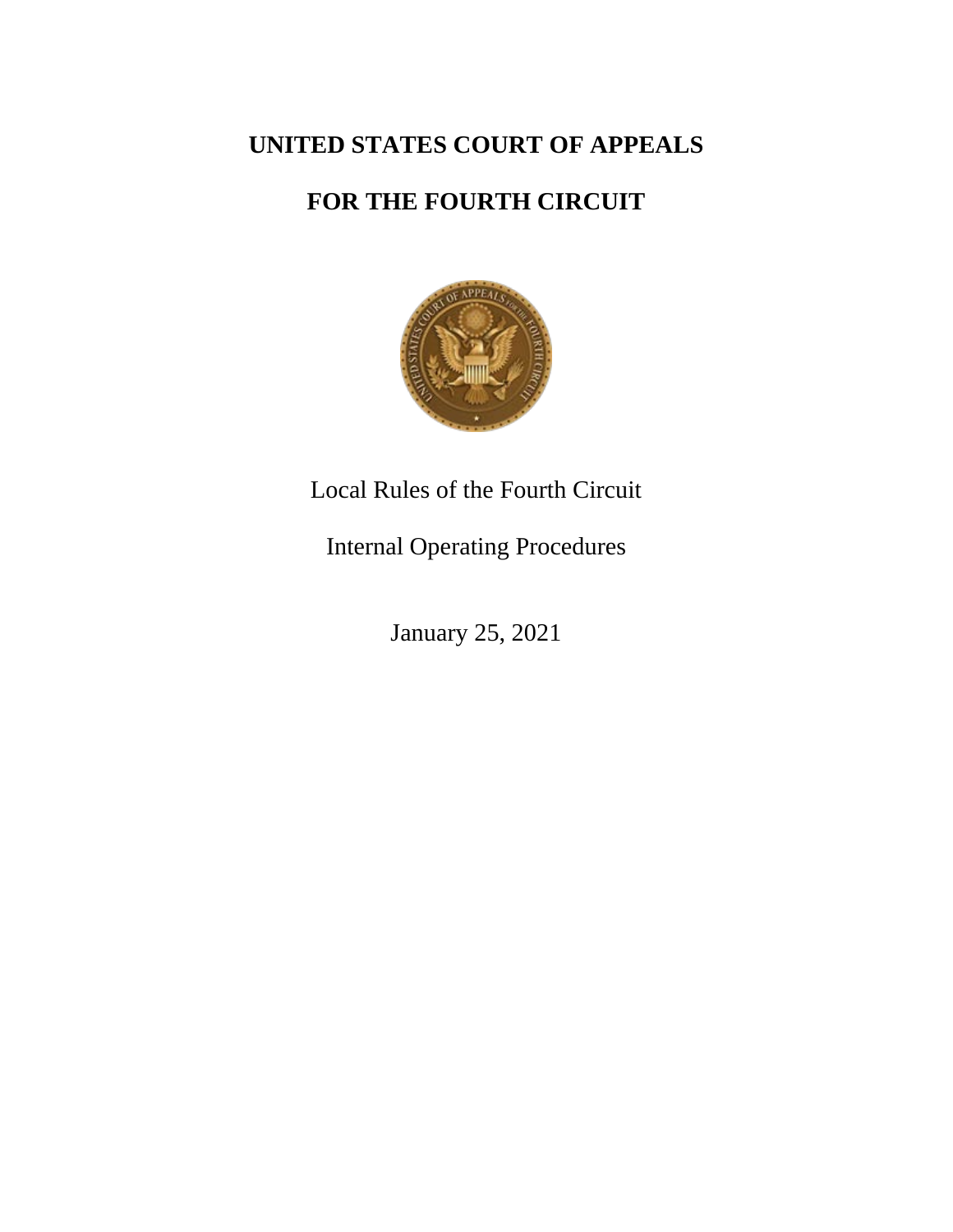## **FOURTH CIRCUIT LOCAL RULES and INTERNAL OPERATING PROCEDURES**

| <b>Appeal as of Right - How Taken</b>    |                                                                                       |                          |
|------------------------------------------|---------------------------------------------------------------------------------------|--------------------------|
|                                          | Loc. R. 3(a). Filing and Docket Fees                                                  | $\mathbf{1}$             |
|                                          | Loc. R. 3(b). Docketing Statement                                                     | $\mathbf{1}$             |
| $I.O.P.-3.1.$                            | <b>Transmission of District Court Order</b>                                           | $\mathbf{1}$             |
| <b>Appeal by Permission</b>              |                                                                                       |                          |
|                                          | Loc. R. 5. Interlocutory Orders                                                       | $\mathbf{1}$             |
|                                          | Appeal in a Bankruptcy Case from a Final Judgment, Order, or Decree                   |                          |
|                                          | of a District Court or Bankruptcy Appellate Panel<br>Loc. R. 6(a). Bankruptcy Records | $\mathbf{1}$             |
|                                          | I.O.P.-6.1. Bankruptcy Appeals                                                        | $\overline{c}$           |
|                                          |                                                                                       |                          |
| <b>Stay or Injunction Pending Appeal</b> |                                                                                       |                          |
| Loc. R. 8.                               | <b>Stay or Injunction Pending Appeal</b>                                              | $\overline{c}$           |
| <b>Release in a Criminal Case</b>        |                                                                                       |                          |
|                                          | Loc. R. 9(a). Release Prior to Judgment of Conviction                                 | $\overline{\mathbf{c}}$  |
|                                          | Loc. R. 9(b). Release After Conviction and Notice of Appeal                           | $\frac{2}{2}$            |
|                                          | Loc. R. 9(c). Recalcitrant Witnesses                                                  |                          |
| The Record on Appeal                     |                                                                                       |                          |
|                                          | Loc. R. 10(a). Retention of the Record on Appeal in the District Court                | 3                        |
|                                          | Loc. R. 10(b). Records on Appeal                                                      | $\frac{3}{3}$            |
| Loc. R. $10(c)$ . Transcripts            |                                                                                       |                          |
|                                          | Loc. R. 10(d) Supplemental Records, Modification, or Correction                       | $\overline{4}$           |
| <b>Forwarding the Record</b>             |                                                                                       |                          |
|                                          | Loc. R. 11(a). Transcript Acknowledgments                                             | $\overline{4}$           |
|                                          | Loc. R. 11(b). Time Limits for Filing Transcripts                                     | $\overline{\mathcal{A}}$ |
| Loc. R. $11(c)$ . Exhibits               |                                                                                       | $\overline{4}$           |
|                                          | Loc. R. 11(d). Access of Counsel to Original Record                                   | 5                        |
|                                          | I.O.P.-11.1. Sanctions for Court Reporter's Failure to File a Timely Transcript       | $\overline{5}$           |
|                                          | Docketing the Appeal; Filing a Representation Statement; Filing the Record            |                          |
|                                          | Loc. R. 12(a). Appeals by Aggrieved Non-parties in the Lower Court                    | 5                        |
|                                          | Loc. R. 12(b). Joint Appeals/Cross-appeals and Consolidations                         | 5                        |
|                                          | Loc. R. $12(c)$ . Expedition of Appeals                                               | 5                        |
| Loc. R. 12(d). Abeyance                  |                                                                                       | 5                        |
|                                          | Loc. R. 12(e). Intervention                                                           | 6                        |
|                                          | <b>Review or Enforcement of an Agency Order - How Obtained; Intervention</b>          |                          |
|                                          | Loc. R. 15(a). Docketing Fee                                                          | 6                        |
|                                          | Loc. R. 15(b). Petitions for Review                                                   | 6                        |
|                                          |                                                                                       |                          |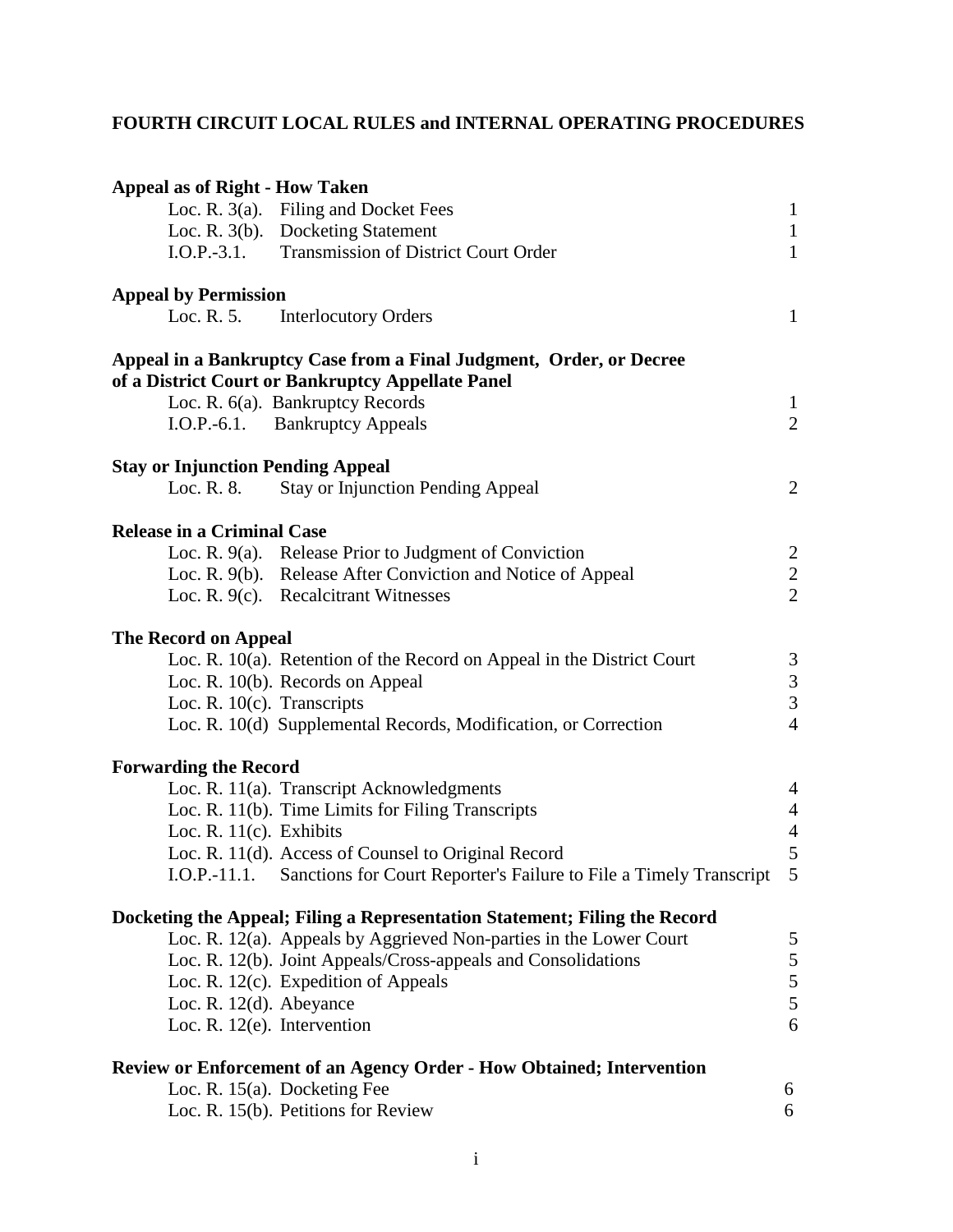| <b>Stay Pending Review</b>            |                                                                                                      |                |
|---------------------------------------|------------------------------------------------------------------------------------------------------|----------------|
| Loc. R. 18.                           | Procedures                                                                                           | 6              |
|                                       | Writs of Mandamus and Prohibition, and Other Extraordinary Writs                                     |                |
|                                       | Loc. R. 21(a). Case Captions for Extraordinary Writs                                                 | 6              |
|                                       | Loc. R. 21(b). Petitions for Mandamus or Prohibition                                                 | 6              |
|                                       | Loc. R. 21(c). Fees and Costs for Prisoner Petitions for Mandamus, Prohibition,                      |                |
|                                       | or other Extraordinary Relief                                                                        | $\tau$         |
|                                       |                                                                                                      |                |
|                                       | Loc. R. 21(d). Petitions for Writ of Mandamus Pursuant to 18 U.S.C. § 3771,<br>Crime Victims' Rights | $\overline{7}$ |
|                                       | <b>Habeas Corpus and Section 2255 Proceedings</b>                                                    |                |
|                                       | Loc. R. 22(a). Certificates of Appealability                                                         | 8              |
|                                       | Loc. R. 22(b). Death Penalty Cases and Motions for Stay of Execution                                 | 10             |
|                                       | Loc. R. 22(c). Petitions for Rehearing in Death Penalty Cases                                        | 11             |
|                                       | Loc. R. 22(d). Motions for Authorization                                                             | 11             |
|                                       | I.O.P.-22.1. Death Penalty Cases                                                                     | 12             |
|                                       |                                                                                                      |                |
| <b>Proceeding in Forma Pauperis</b>   |                                                                                                      |                |
| Loc. R. 24.                           | <b>Prisoner Appeals</b>                                                                              | 12             |
| <b>Filing and Service</b>             |                                                                                                      |                |
|                                       | Loc. R. 25(a). Electronic Case Filing System                                                         | 13             |
|                                       | Loc. R. 25(b). Use of Facsimile Equipment, Service, Certificate of Service                           | 16             |
|                                       | Loc. R. 25(c). Confidential and Sealed Materials                                                     | 17             |
| <b>Computing and Extending Time</b>   |                                                                                                      |                |
| Loc. R. 26.                           | State Holidays and Inclement Weather                                                                 | 18             |
| <b>Corporate Disclosure Statement</b> |                                                                                                      |                |
|                                       | Loc. R. 26.1. Disclosure of Corporate Affiliations and Other Entities                                |                |
|                                       | with a Direct Financial Interest in Litigation                                                       | 19             |
|                                       |                                                                                                      |                |
| <b>Motions</b>                        |                                                                                                      |                |
|                                       | Loc. R. 27(a). Content of Motions; Notification and Consent                                          | 20             |
|                                       | Loc. R. 27(b). Procedural Orders Acted on by Clerk; Reconsideration Thereof                          | 20             |
|                                       | Loc. R. $27(c)$ . Form of Motions                                                                    | 20             |
|                                       | Loc. R. 27(d). Responses; Replies                                                                    | 20             |
|                                       | Loc. R. 27(e). Panel Assignments and Emergency Motions                                               | 20             |
|                                       | Loc. R. 27(f). Motions for Summary Disposition                                                       | 21             |
| <b>Briefs</b>                         |                                                                                                      |                |
|                                       | Loc. R. 28(a). Consolidated Cases and Briefs                                                         | 21             |
|                                       | Loc. R. 28(b). Addenda and Attachments to Briefs                                                     | 21             |
|                                       | Loc. R. 28(c). Responsibilities of Counsel Listed on a Brief                                         | 22             |
|                                       | Loc. R. 28(d). Joint Appeals and Consolidations                                                      | 22             |
|                                       |                                                                                                      |                |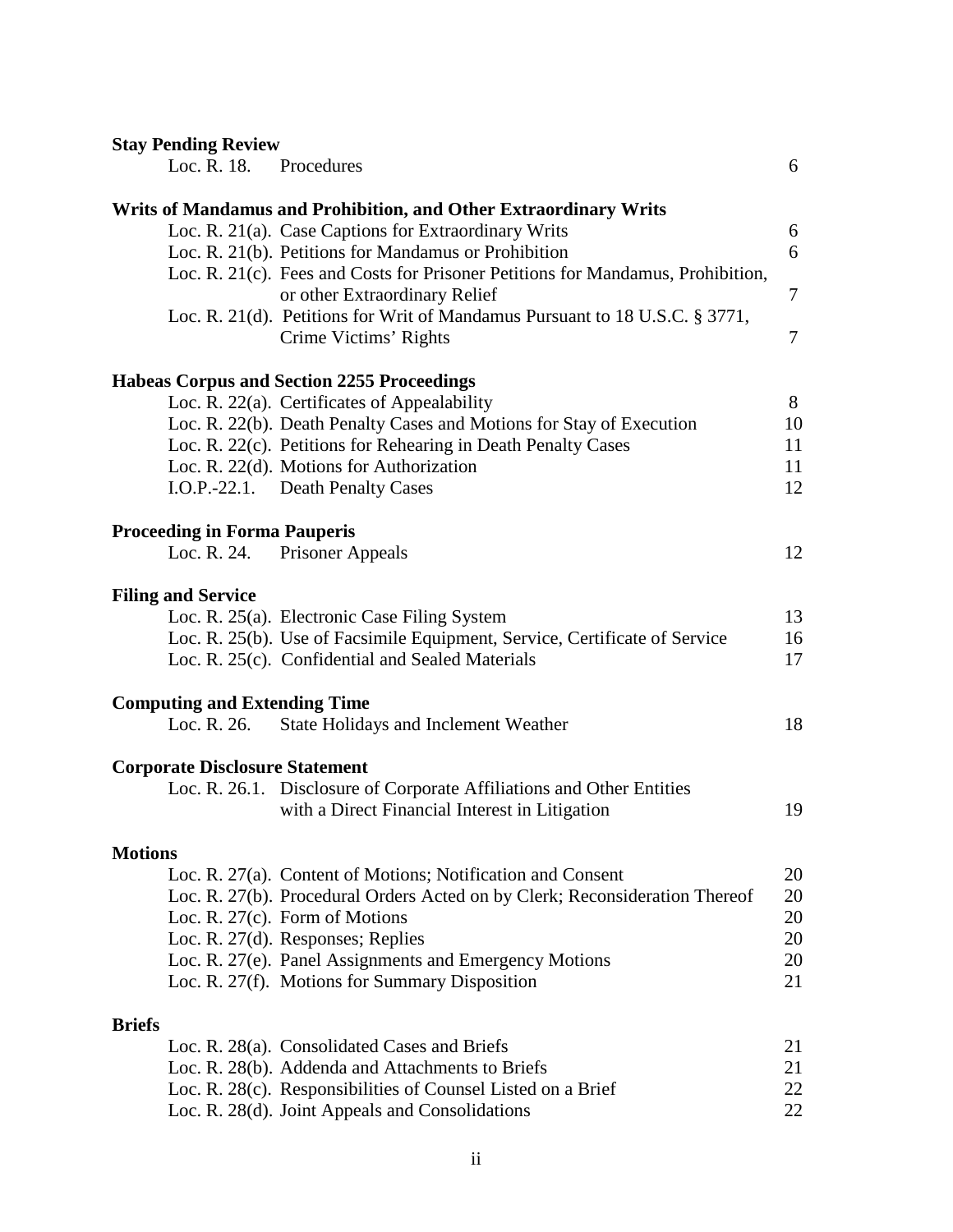|                                     | Loc. R. 28(e). Citation of Additional Authorities                                   | 22 |
|-------------------------------------|-------------------------------------------------------------------------------------|----|
|                                     | Loc. R. 28(f). Statement of Case                                                    | 22 |
| <b>Brief of an Amicus Curiae</b>    |                                                                                     |    |
|                                     | Loc. R. 29(a). Leave to File Amicus Briefs                                          | 22 |
|                                     | Loc. R. 29(b). Copies of Amicus Briefs                                              | 23 |
| <b>Appendix to the Briefs</b>       |                                                                                     |    |
|                                     | Loc. R. 30(a). Attorney Sanctions for Unnecessary Appendix Designations             | 23 |
|                                     | Loc. R. 30(b). Appendix Contents; Number of Copies                                  | 23 |
|                                     | Loc. R. $30(c)$ . Responsibility of Parties                                         | 24 |
|                                     | Loc. R. $30(d)$ . Dispensing with Appendix                                          | 24 |
| <b>Serving and Filing Briefs</b>    |                                                                                     |    |
|                                     | Loc. R. 31(a). Shortened Time for Service and Filing of Briefs in Criminal<br>Cases | 24 |
|                                     | Loc. R. 31(b). Briefing Orders                                                      | 24 |
|                                     | Loc. R. $31(c)$ . Briefing Extensions                                               | 25 |
|                                     | Loc. R. 31(d). Number of Copies                                                     | 25 |
|                                     | Form of Briefs, Appendices, and Other Papers                                        |    |
|                                     | Loc. R. 32(a). Reproduction of Appendices                                           | 25 |
|                                     | Loc. R. $32(b)$ . Length of Briefs                                                  | 25 |
|                                     | Loc. R. 32(c). Correction of Briefs and Appendices                                  | 25 |
| <b>Citing Judicial Dispositions</b> |                                                                                     |    |
|                                     | Loc. R. 32.1 Citing of Unpublished Opinions                                         | 25 |
| <b>Appeal Conferences</b>           |                                                                                     |    |
|                                     | Loc. R. 33. Circuit Mediation Conferences                                           | 26 |
| <b>Oral Argument</b>                |                                                                                     |    |
|                                     | Loc. R. 34(a). Oral Argument; Pre-argument Review and Summary Disposition           | 27 |
|                                     | of Appeals; Statement Regarding the Need for Oral Argument                          |    |
|                                     | Loc. R. 34(b). Informal Briefs                                                      | 27 |
|                                     | Loc. R. 34(c). Court Sessions and Notification to Counsel                           | 27 |
|                                     | Loc. R. 34(d). Argument Time                                                        | 28 |
|                                     | Loc. R. 34(e). Motion to Submit on Briefs                                           | 28 |
| $I.O.P.-34.1.$                      | Calendar Assignments and Panel Composition                                          | 29 |
| $I.O.P.-34.2.$                      | <b>Disposition Without Oral Argument</b>                                            | 29 |
| $I.O.P.-34.3$                       | Audio Files of Oral Argument                                                        | 29 |
| <b>En Banc Determination</b>        |                                                                                     |    |
|                                     | Loc. R. 35(a). Petition for Rehearing En Banc                                       | 30 |
|                                     | Loc. R. 35(b) Decision to Hear or Rehear a Case En Banc                             | 30 |
|                                     | Loc. R. 35(c) Decision of Cases Heard or Reheard En Banc                            | 30 |
|                                     | Loc. R. 35(d) Additional Briefing for En Banc Hearing or Rehearing                  | 30 |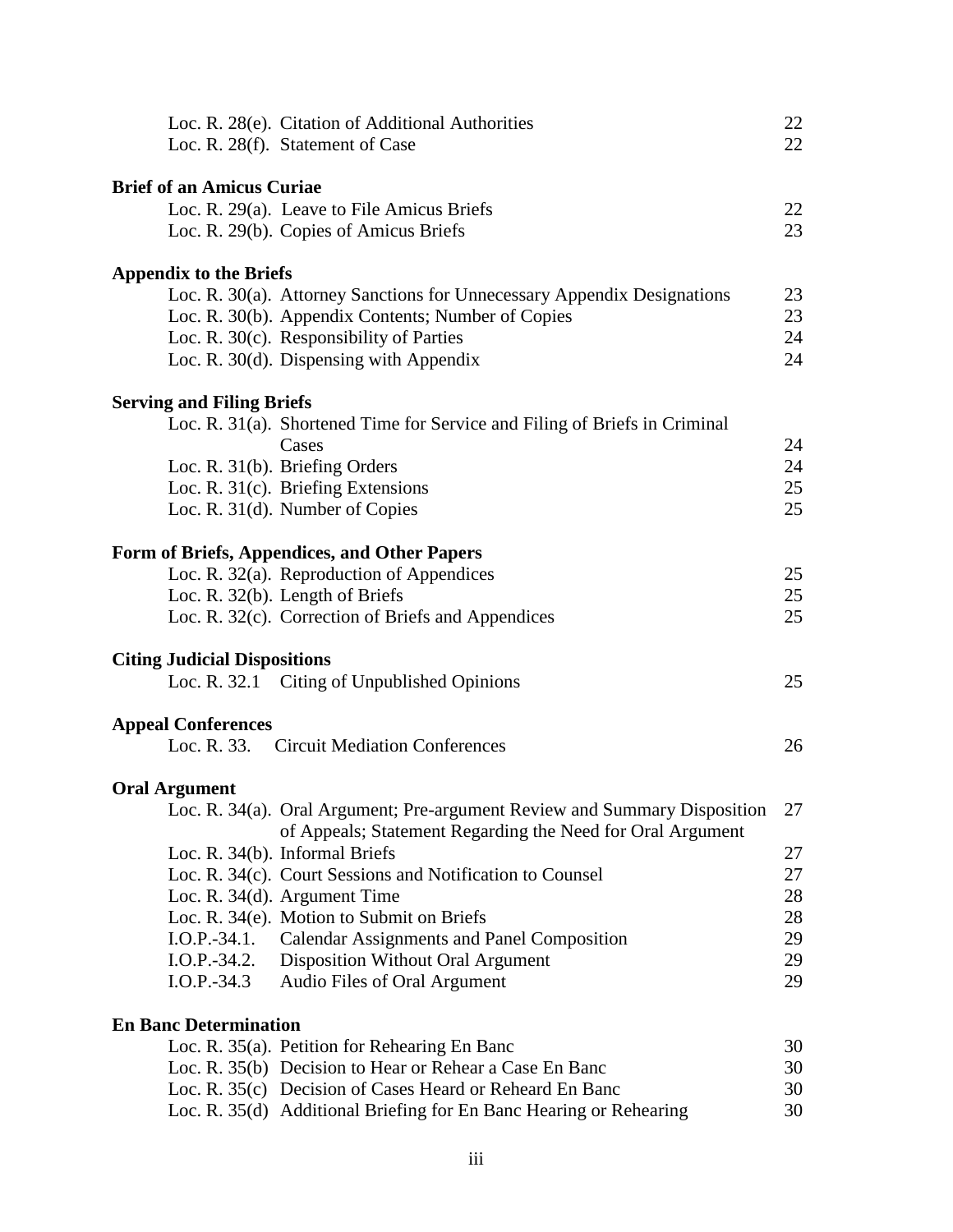|                  |                                     | Loc. R. 35(e) Reproduction Costs for Briefs and Appendices Required for<br><b>En Banc Review</b> | 30 |
|------------------|-------------------------------------|--------------------------------------------------------------------------------------------------|----|
|                  | <b>Entry of Judgment; Notice</b>    |                                                                                                  |    |
|                  |                                     | Loc. R. 36(a). Publication of Decisions                                                          | 31 |
|                  |                                     | Loc. R. 36(b). Unpublished Dispositions; Opinion Distribution                                    | 31 |
|                  | $I.O.P.-36.1.$                      | <b>Opinion Preparation Assignments</b>                                                           | 31 |
|                  | $I.O.P.-36.2$                       | Circulation of Opinions in Argued Cases                                                          | 31 |
|                  | $I.O.P.-36.3.$                      | <b>Summary Opinions</b>                                                                          | 32 |
|                  | $I.O.P.-36.4$                       | <b>Internet Citation in Opinions</b>                                                             | 32 |
| <b>Costs</b>     |                                     |                                                                                                  |    |
|                  |                                     | Loc. R. 39(a). Reproduction Costs                                                                | 32 |
|                  | Loc. R. 39(b). Bill of Costs        |                                                                                                  | 32 |
|                  |                                     | Loc. R. 39(c). Recovery of Costs in the District Court                                           | 32 |
|                  | <b>Petition for Panel Rehearing</b> |                                                                                                  |    |
|                  |                                     | Loc. R. 40(a). Filing of Petition                                                                | 33 |
|                  |                                     | Loc. R. 40(b). Statement of Purpose                                                              | 33 |
|                  |                                     | Loc. R. $40(c)$ . Time Limits for Filing Petitions                                               | 33 |
|                  |                                     | Loc. R. 40(d). Papers Filed After Denial of a Petition for Rehearing                             | 33 |
|                  |                                     | I.O.P.-40.1. Submission of Petitions for Rehearing to the Court                                  | 33 |
|                  |                                     | I.O.P.-40.2. Panel Rehearing                                                                     | 34 |
|                  |                                     | <b>Mandate: Contents; Issuance and Effective Date; Stay</b>                                      |    |
|                  | Loc. R. 41.                         | Motion for Stay of the Mandate                                                                   | 34 |
|                  |                                     | I.O.P.-41.1. Issuance of the Mandate                                                             | 34 |
|                  |                                     | I.O.P.-41.2. Petitions for Writs of Certiorari                                                   | 34 |
|                  | <b>Voluntary Dismissal</b>          |                                                                                                  |    |
|                  | Loc. R. 42.                         | <b>Voluntary Dismissals</b>                                                                      | 35 |
|                  | <b>Clerk's Duties</b>               |                                                                                                  |    |
|                  | Loc. R. 45.                         | Dismissals for Failure to Prosecute                                                              | 35 |
|                  | $I.O.P.-45.1.$                      | Clerk's Office                                                                                   | 35 |
|                  | $I.O.P.-45.2.$                      | <b>Public Information</b>                                                                        | 35 |
| <b>Attorneys</b> |                                     |                                                                                                  |    |
|                  |                                     | Loc. R. 46(a). Legal Assistance to Indigents by Law Students                                     | 36 |
|                  |                                     | Loc. R. 46(b). Admission to Practice                                                             | 36 |
|                  |                                     | Loc. R. 46(c). Appearance of Counsel; Withdrawal; Substitutions                                  | 37 |
|                  |                                     | Loc. R. 46(d). Appointment of Counsel                                                            | 37 |
|                  |                                     | Loc. R. 46(e). Attorney's Fees and Expenses                                                      | 38 |
|                  |                                     | Loc. R. 46(f). Proceeding Pro Se                                                                 | 38 |
|                  |                                     | Loc. R. $46(g)$ . Rules of Disciplinary Enforcement                                              | 38 |
|                  |                                     |                                                                                                  |    |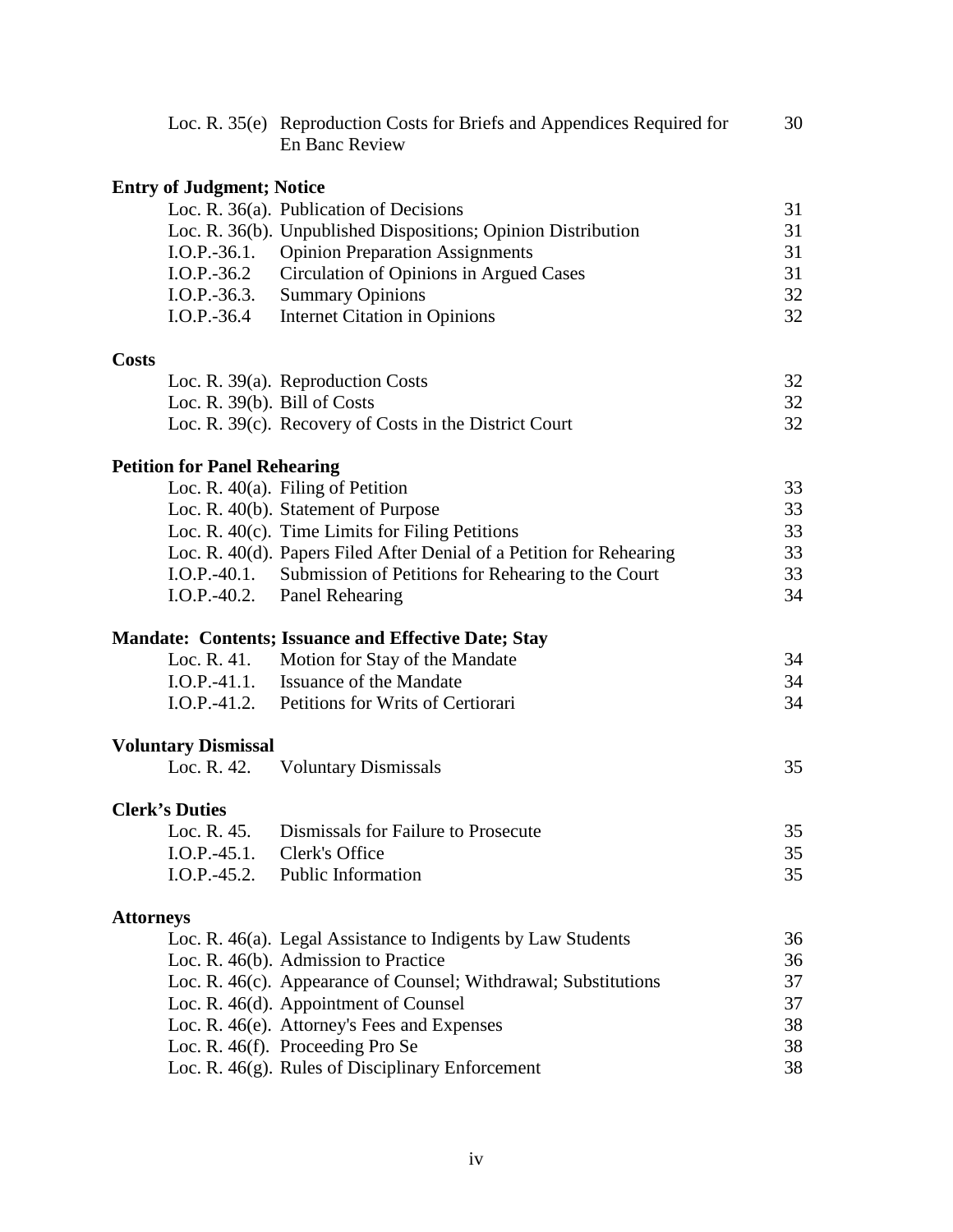## **Local Rules by Courts of Appeals**

|                | Loc. R. 47(a). Procedures for Adoption of Local Rules and Internal Operating |    |
|----------------|------------------------------------------------------------------------------|----|
|                | Procedures                                                                   | 40 |
|                | Loc. R. 47(b). Advisory Committee on Rules and Procedures                    | 41 |
|                | I.O.P.-47.1. Judicial Conference                                             | 41 |
| $I.O.P.-47.2.$ | Membership in the Judicial Conference of the Circuit                         | 41 |
|                |                                                                              |    |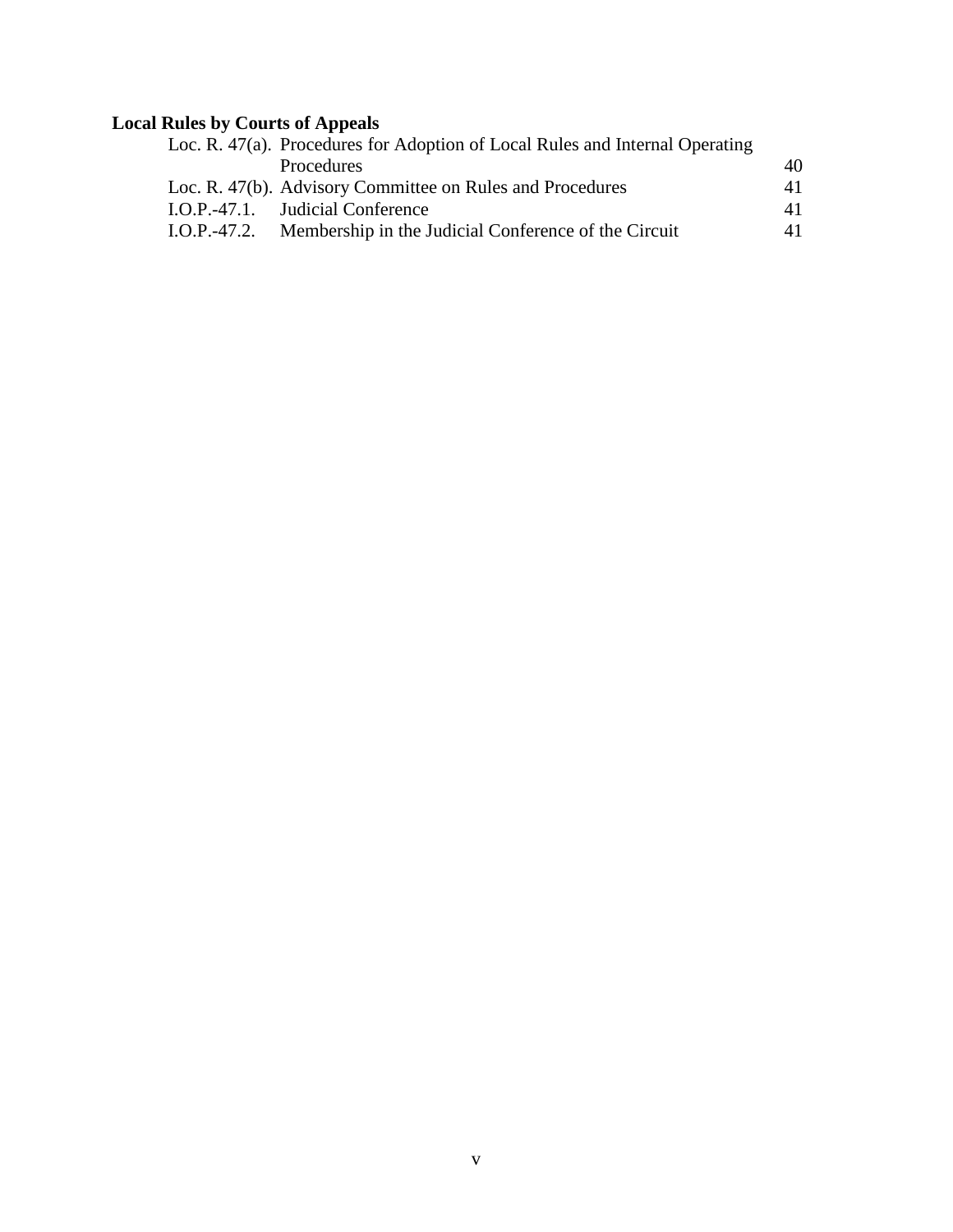### **APPEAL AS OF RIGHT - HOW TAKEN**

#### **Local Rule 3(a). Filing and Docket Fees.**

Upon filing a notice of appeal, appellant shall pay the clerk of the district court a fee of \$505, which includes a \$5 filing fee for the notice of appeal and a \$500 fee for docketing the appeal in this Court.

### **Local Rule 3(b). Docketing Statement.**

To assist counsel in giving prompt attention to the substance of an appeal, to help reduce the ordering of unnecessary transcripts, to provide the Clerk of the Court of Appeals at the commencement of an appeal with the information needed for effective case management, and to provide necessary information for any mediation conference conducted under Local Rule 33, counsel filing a notice of appeal, petition for review, or application for enforcement for any direct or cross-appeal must complete a docketing statement (form available at [www.ca4.uscourts.gov\)](http://www.ca4.uscourts.gov/) and file it with the Clerk of the Court of Appeals within 14 days of docketing of the appeal. A copy of the docketing statement must be served on the opposing party or parties.

The docketing statement shall have attached to it any transcript order.

Although a party will not be precluded from raising additional issues, counsel should make every effort to include in the docketing statement all of the issues that will be presented to the Court. Failure to file the docketing statement within the time set forth above will cause the Court to initiate the process for dismissing a case under Local Rule 45.

If an opposing party concludes that the docketing statement is in any way inaccurate, incomplete, or misleading, the Clerk's Office should be informed in writing of any errors and any proposed additions or corrections within 10 days of service of the docketing statement, with copies to all other parties.

### **I.O.P.-3.1. Transmission of District Court Order.**

The clerk of the district court shall transmit to the Clerk of the Court of Appeals a copy of the order appealed from, along with copies of the materials required by FRAP 3(d)(1).

#### **APPEAL BY PERMISSION**

#### **Local Rule 5. Interlocutory Orders.**

The Court of Appeals will initially enter a petition for permission to appeal upon the miscellaneous docket; a docket fee shall not be required unless the petition is granted. A Disclosure of Corporate Affiliations statement must be filed with the petition and answer. See FRAP 26.1 and Local Rule 26.1. Upon granting the petition, the Court of Appeals will notify the district court by copy of the order and transfer the case to the regular docket.

#### **APPEAL IN A BANKRUPTCY CASE**

#### **Local Rule 6(a). Bankruptcy Records.**

The district or bankruptcy court in possession of the record in a bankruptcy appeal in which all parties are represented by counsel shall retain the record until and unless it is requested by the court of appeals.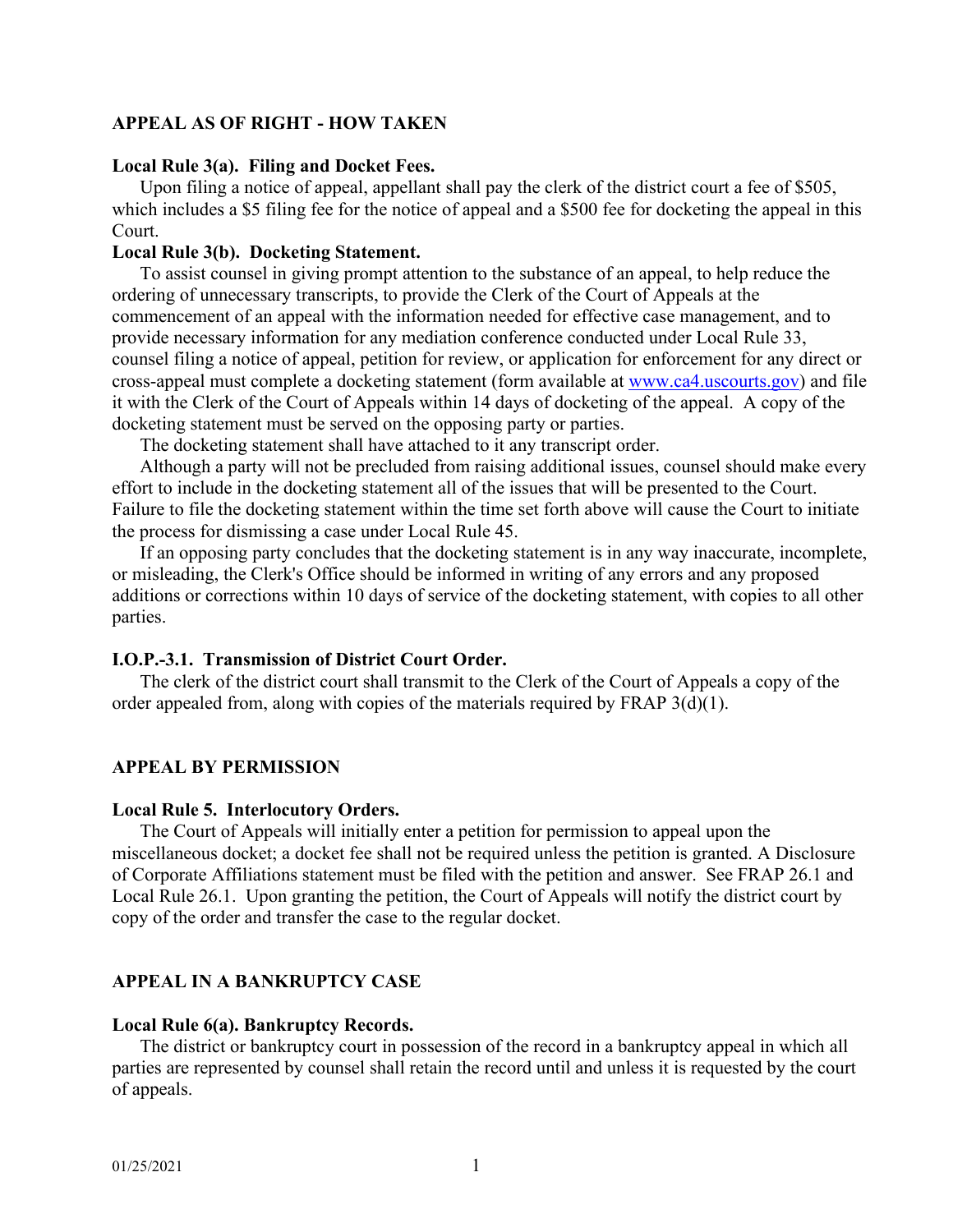#### **I.O.P.-6.1. Bankruptcy Appeals.**

The Fourth Circuit has not established panels of three bankruptcy judges to hear appeals from bankruptcy courts pursuant to 28 U.S.C. § 158.

### **STAY OR INJUNCTION PENDING APPEAL**

### **Local Rule 8. Stay or Injunction Pending Appeal.**

Filing a notice of appeal does not automatically stay the operation of the judgment, order or decision for which review is sought. If an application to the district court for temporary relief pending appeal is not practicable, counsel must make a specific showing of the reasons the application was not made to the district court in the first instance. Any motion to the Court of Appeals should include copies of all previous applications for relief and their outcome and any relevant parts of the record. A Disclosure of Corporate Affiliations statement must accompany the motion and any response unless the parties have previously filed disclosure statements with the Court in the case. See FRAP 26.1 and Local Rule 26.1. Filing and assignment of emergency motions for stay or injunction pending appeal are governed by Local Rule 27(e). An order granting a stay or injunction pending appeal remains in effect until issuance of the mandate or further order of the Court and may be conditioned upon the filing of a supersedeas bond in the district court.

#### **RELEASE IN A CRIMINAL CASE**

#### **Local Rule 9(a). Release Prior to Judgment of Conviction.**

A criminal defendant may be released in accordance with the conditions set by the district court prior to judgment of conviction. If the district court refuses to release the prisoner, or sets conditions for release that cannot be met, the order is appealable as a matter of right and will be given prompt consideration by the Court of Appeals. Counsel should submit memoranda in support of their position on appeal and, in cases involving corporate defendants, Disclosure of Corporate Affiliations statements required by FRAP 26.1 and Local Rule 26.1. The appeal is usually decided without oral argument upon the materials presented by the parties. A motion for release pending determination of the appeal may be filed and will be assigned as provided in Local Rule 27(e).

#### **Local Rule 9(b). Release After Conviction and Notice of Appeal.**

After the district court has ruled on a motion for bail or reduction of bail pending appeal, the appellant may renew the motion for release, or for a modification of the conditions of release, before the Court of Appeals without noting an additional appeal. A copy of the district court statement of reasons should accompany the motion. The motion will be submitted to a three-judge panel for decision.

#### **Local Rule 9(c). Recalcitrant Witnesses.**

When an appeal arises from the incarceration of a witness who refuses to testify or produce evidence in any court or grand jury proceeding, the Court of Appeals is required by statute, 28 U.S.C. § 1826, to decide the appeal within 30 days of the filing of the notice of appeal. Therefore, counsel should immediately contact the Clerk's Office regarding all such witness contempt matters so that the appeal may be expedited for resolution within the statutory guidelines.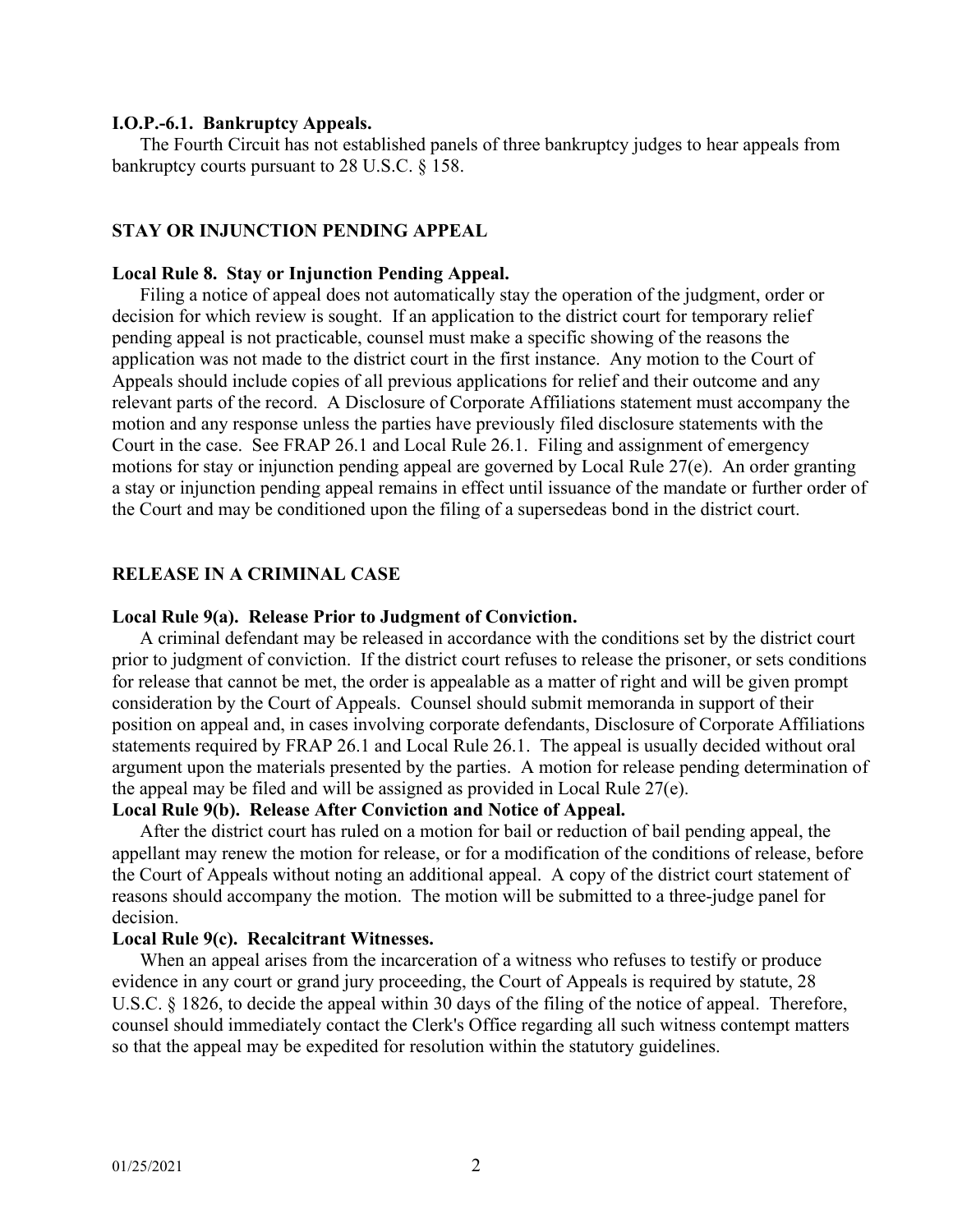#### **THE RECORD ON APPEAL**

#### **Local Rule 10(a). Retention of the Record on Appeal in the District Court.**

In cases in which all parties are represented by counsel on appeal, the district court clerk will transmit with the notice of appeal sent to the Court of Appeals a certificate that the record of docket entries is available upon request. The district court clerk will notify the Court of Appeals of the subsequent filing of any transcript in the case. The district court will then retain the record on appeal until and unless a judge of this Court asks the Clerk of this Court to obtain it. Upon receipt of a request from the Clerk of the Court of Appeals, the clerk of the district court will assemble and transmit the record on appeal within 48 hours.

### **Local Rule 10(b). Records on Appeal.**

The preparation and transmittal of the record on appeal is the obligation of the clerk of the lower court, board or agency, and any questions concerning form or content should be addressed to the trial forum in the first instance. Parties should check with the clerk of the lower court, board or agency to determine whether everything relevant to the issues on appeal will be included initially in the record on appeal in order to obviate motions to supplement the record. The record is transmitted to the appellate court as soon as it is complete, except as provided in Local Rule 10(a). Local Rule 10(a) does not apply to records in cases in which one or more parties are proceeding without counsel on appeal.

#### **Local Rule 10(c). Transcripts.**

(1) **Responsibilities and designation.** The appellant has the duty of ordering transcript of all parts of the proceedings material to the issues to be raised on appeal whether favorable or unfavorable to appellant's position. Appellant should complete the transcript order (form available at www.ca4.uscourts.gov) and distribute the form to the Clerk of the Court of Appeals, the court reporter, the clerk of the district court, and the appellee.

Before the transcript order is distributed, appellant must make appropriate financial arrangements with the court reporter for either immediate payment in full or in other form acceptable to the court reporter, payment pursuant to the Criminal Justice Act, or at government expense pursuant to 28 U.S.C. § 753(f).

In cross-appeals each party must order those parts of the transcript pertinent to the issues of such appeals. The parties are encouraged to agree upon those parts of the transcript jointly needed and to apportion the cost, with additional portions being ordered and paid for by the party considering them essential to that party's appeal.

If the entire transcript of proceedings is not to be prepared, the appellant's docketing statement filed pursuant to Local Rule 3(b) may constitute the statement of issues required by FRAP 10(b)(3)(A).

- (2) **Monitoring and receipt by clerk.** Failure to order timely a transcript, failure to make satisfactory financial arrangements with the court reporter, or failure to specify in adequate detail those proceedings to be transcribed will subject the appeal to dismissal by the clerk for want of prosecution pursuant to Local Rule 45. The Clerk's Office is charged with monitoring the status of transcripts pending with court reporters.
- (3) **Statement in lieu of transcript.** The parties may prepare and sign a statement of the case in lieu of the transcript or the entire record on appeal. The use of a statement in lieu of a transcript of a hearing substantially accelerates the appellate process. The statement should contain a description of the essential facts averred and proved or sought to be proved and a summary of pertinent testimony.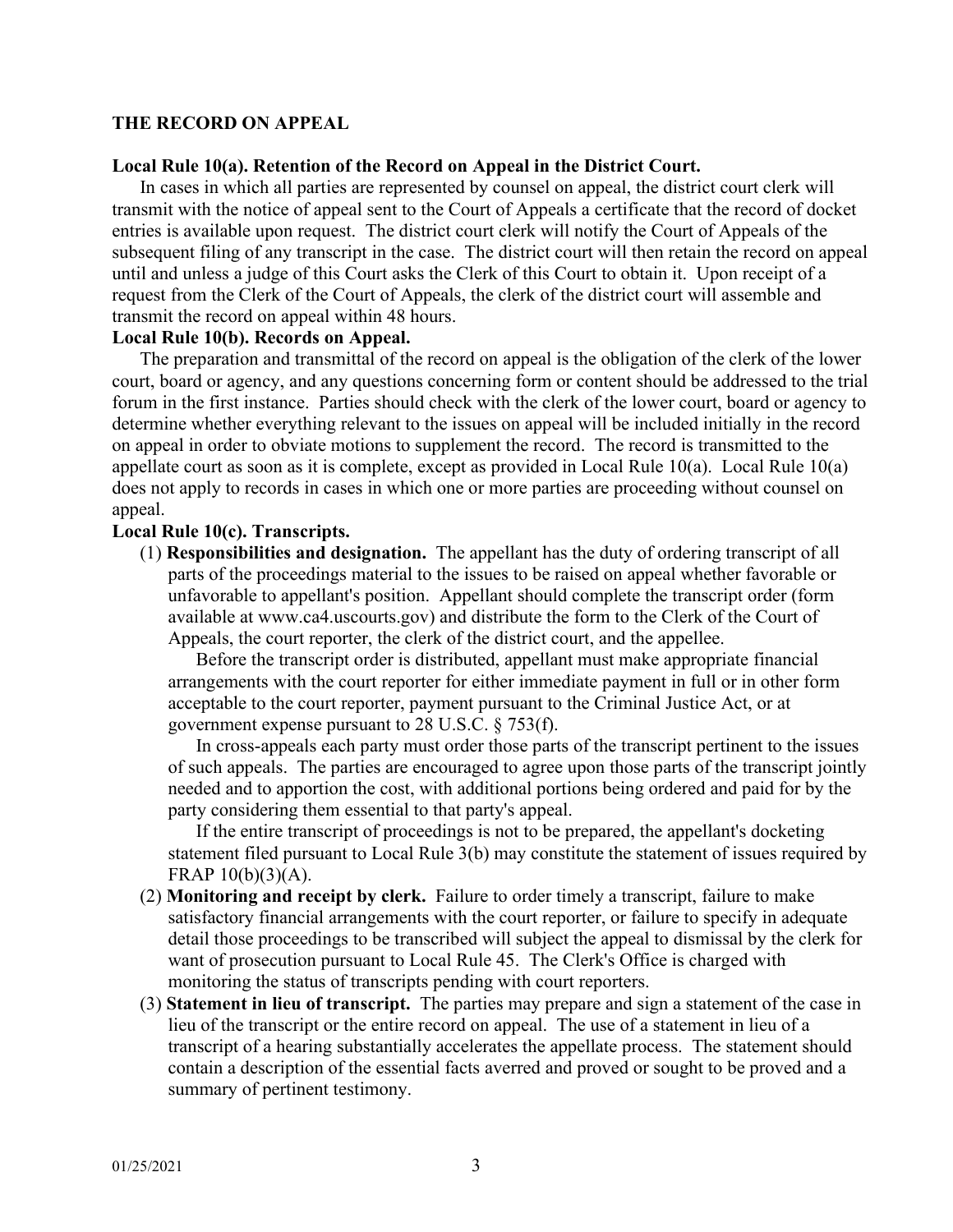(4) **Guidelines for Preparation of Appellate Transcripts in the Fourth Circuit.** The Fourth Circuit Judicial Council has adopted guidelines to define the obligations of appellants, appellees, clerks of the district court, court reporters and the Clerk of the Court of Appeals in the ordering, preparation, and filing of transcripts completed pursuant to these rules.

## **Local Rule 10(d). Supplemental Records, Modification, or Correction.**

Disputes concerning the accuracy or composition of the record on appeal should be resolved in the trial court in the first instance, although the Court of Appeals has the power, either on motion or of its own accord, to require that the record be corrected or supplemented. It is unnecessary to seek permission of the Court of Appeals to supplement the record and the record may be supplemented by the parties by stipulation or by order of the district court at any time during the appellate process.

#### **FORWARDING THE RECORD**

#### **Local Rule 11(a). Transcript Acknowledgments.**

Upon receipt of an order for a transcript, the Clerk of the Court of Appeals will prepare for the reporter a transcript order acknowledgment which will set forth the date the transcript order was received in the Clerk's Office and the transcript due date, computed from the order receipt date in accordance with the time limits set forth in the applicable district court reporter management plan. If the transcript order is correct in all respects, except for an order date error in the reporter's favor, no response will be required from the reporter. If the reporter believes that there is a problem with the transcript order, he or she must complete a copy of the acknowledgment form noting the problem and return it to the Court of Appeals within 7 days of receipt of the form by the reporter, or within such further time as the Court of Appeals allows. The time for completion of the transcript will automatically cease to run until the problem has been remedied. The Clerk of the Court of Appeals will send a new transcript order acknowledgment setting forth new transcript order and filing dates taking into account the delay caused by resolving the problem with the original transcript order.

### **Local Rule 11(b). Time Limits for Filing Transcripts.**

Although FRAP 11(b)(1)(B) requires that transcripts be completed within 30 days from the purchase order date, this Court routinely uses instead the time limits set forth in the district court reporter management plans. All of the plans establish a 60-day period for preparation of transcripts, with the following exceptions:

- (1) Special provisions adopted by the Fourth Circuit Judicial Council for appeals by incarcerated criminal defendants:
	- (a) transcripts of 1000 pages or less shall be filed within 30 days of transcript order and completion of satisfactory financial arrangements.
	- (b) transcripts of more than 1000 pages shall be filed within the time ordered by the Clerk of the Court of Appeals.
- (2) Special circumstances, such as:
	- (a) bail appeals,
	- (b) death penalty cases, or
	- (c) other expedited procedures in which the transcript shall be filed within the time ordered by the Clerk of the Court of Appeals.

#### **Local Rule 11(c). Exhibits.**

Counsel should be aware that certain portions of the record will not be transmitted to the Court of Appeals as part of the record. If bulky documents and physical exhibits are required by a party for oral argument, the party must make advance arrangements with the clerks of both courts for their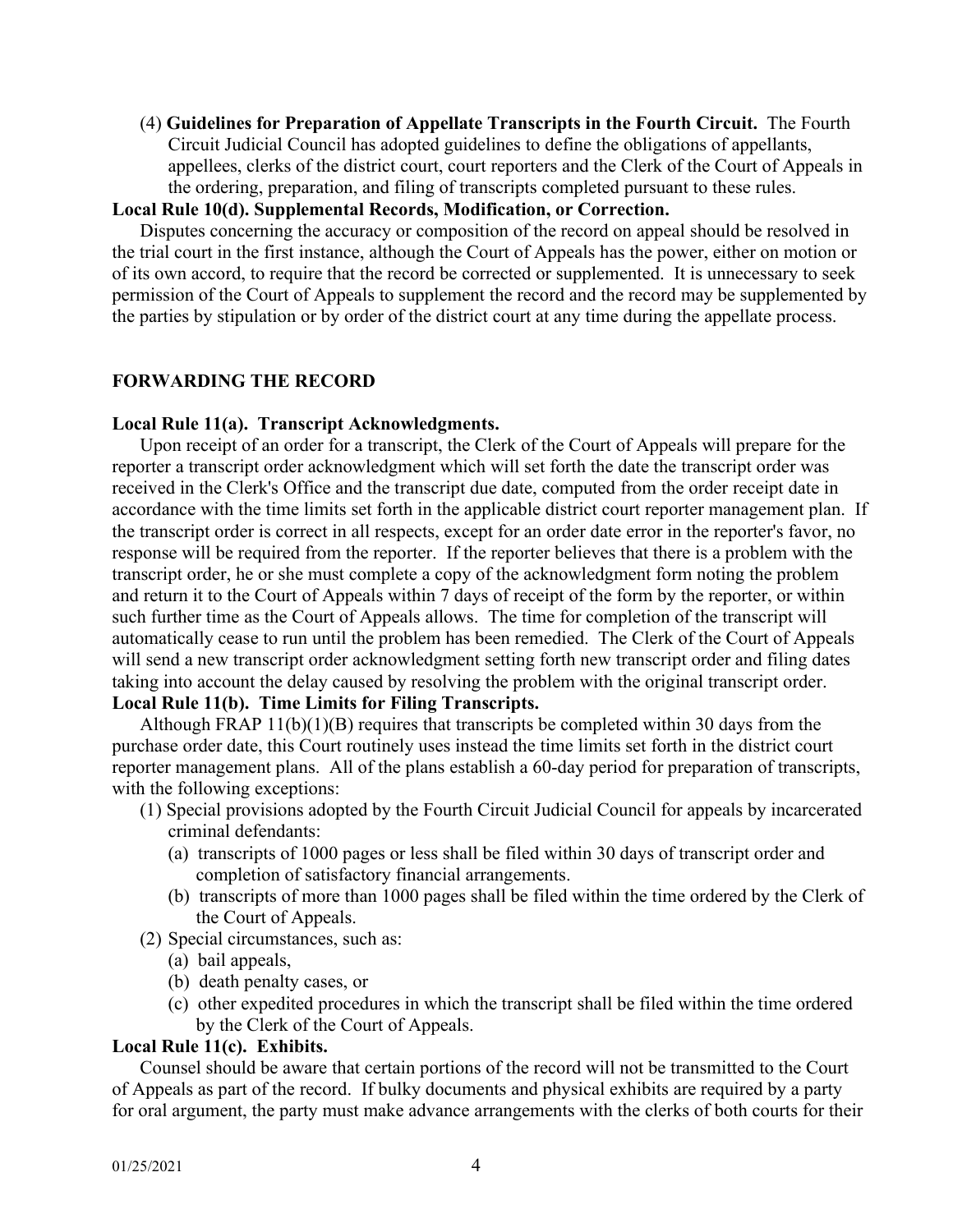transportation and receipt. Such arrangements are best made after the completion of the briefing schedule on appeal and receipt of notice of oral argument.

### **Local Rule 11(d). Access of Counsel to Original Record.**

Counsel desiring to use the record on appeal in preparing their case should make arrangements with the clerk of the district court for access to the record. Under Local Rule 10(a), records in cases in which all parties are represented by counsel are retained by the district court clerk during appeal unless a judge of the Court of Appeals requests that they be obtained. If the record is transmitted to the Court of Appeals, the record may be withdrawn upon proper application and returned to the trial court or the nearest district court clerk's office for counsel's review. Law professors representing indigents by Court appointment may request that the record be sent to the law school for their review.

#### **I.O.P.-11.1. Sanctions for Court Reporter's Failure to File a Timely Transcript.**

The Fourth Circuit Judicial Council has implemented a resolution of the Judicial Conference of the United States which mandates sanctions for the late delivery of transcripts. For transcripts not delivered within the time limits set forth in Local Rule 11(b), the reporter may charge only 90 percent of the prescribed fee; for a transcript not delivered within 30 days after that time the reporter may charge only 80 percent of the prescribed fee. The time period in criminal proceedings for the preparation of transcripts that are ordered before sentencing shall not begin to run until after entry of the judgment and commitment order.

### **DOCKETING THE APPEAL; FILING A REPRESENTATION STATEMENT; FILING THE RECORD**

#### **Local Rule 12(a). Appeals by Aggrieved Non-parties in the Lower Court.**

If the appellant was not a party to the lower court proceeding, the appeal shall be styled "In re \_\_\_\_\_\_\_\_\_\_\_\_\_, Appellant," and the title of the action in the district court shall also be given.

## **Local Rule 12(b). Joint Appeals/Cross-appeals and Consolidations.**

For the purpose of identifying consolidated appeals and cross-appeals, the earliest docketed appeal will be designated the lead case and identified by an "L" following its docket number. The parties should designate lead counsel for each side and communicate lead counsel's identity in writing to the clerk within 14 days of the consolidation order. Although most consolidations will be on the Court's own motion, a party is not precluded from filing a request.

### **Local Rule 12(c). Expedition of Appeals.**

The Court on its own motion or on motion of the parties may expedite an appeal for briefing and oral argument. Any motion to expedite should state clearly the reasons supporting expedition, the ability of the parties to present the appeal on the existing record, and the need for oral argument. **Local Rule 12(d). Abeyance.**

In the interest of docket control the Court may, either on its own motion or upon request, place a case in abeyance pending disposition of matters before this Court or other courts which may affect the ultimate resolution of an appeal. During the period of time a case is held in abeyance the appeal remains on the docket but nothing is done to advance the case to maturity and resolution. If a case is held in abeyance for cases other than a Fourth Circuit case, the parties will be required to make periodic status reports.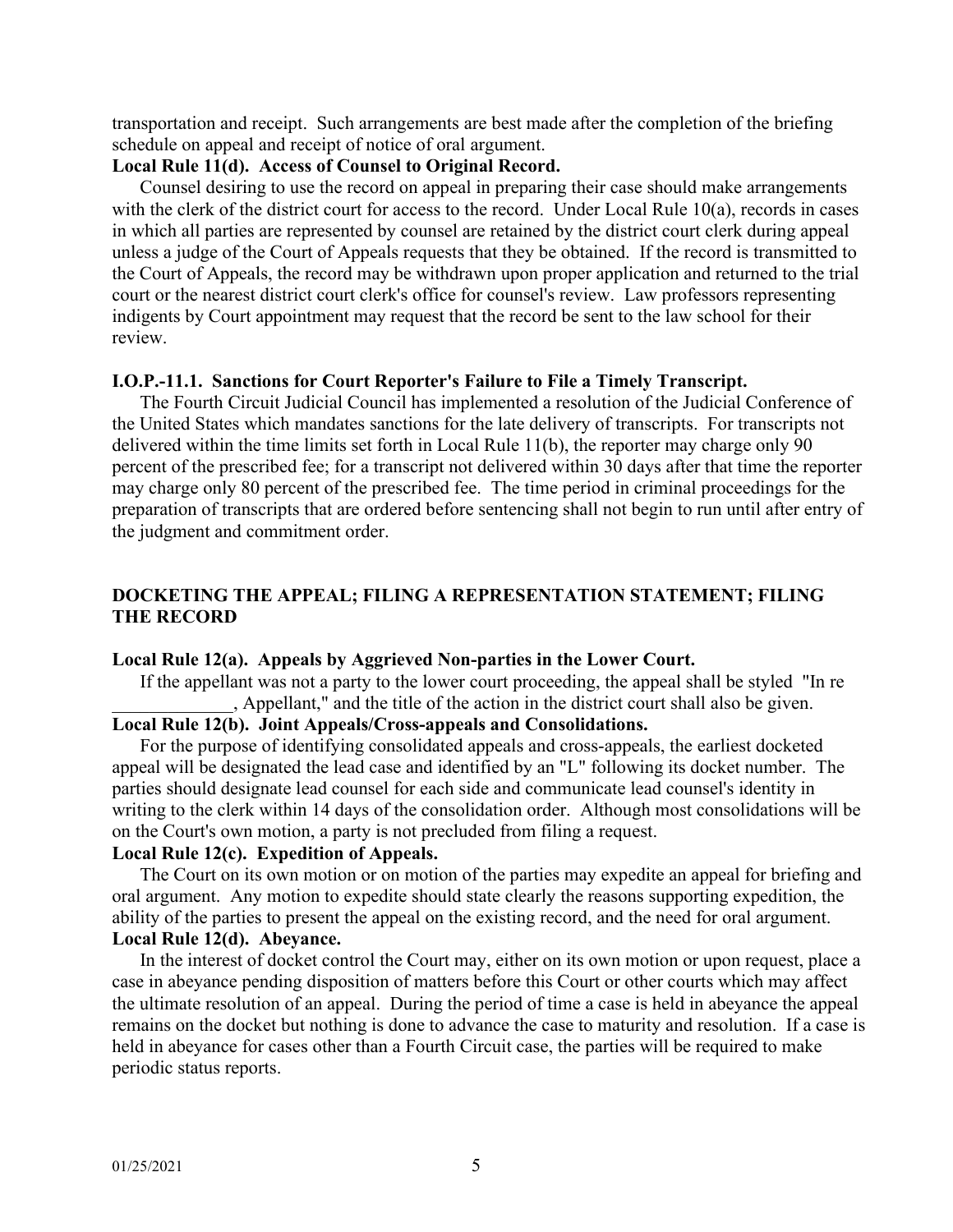#### **Local Rule 12(e). Intervention.**

A party who appeared as an intervenor in a lower court proceeding shall be considered a party to the appeal upon filing a notice of appearance. Otherwise, a motion for leave to intervene must be filed with the Court of Appeals. Any notice of appearance or motion to intervene should indicate the side upon which the movant proposes to intervene. The provisions of FRAP 15(d) govern intervention in appeals from administrative agencies. Intervenors are required to join in the brief for the side which they support unless leave to file a separate brief is granted by the Court.

### **REVIEW OR ENFORCEMENT OF AN AGENCY ORDER - HOW OBTAINED; INTERVENTION**

#### **Local Rule 15(a). Docketing Fee.**

Upon filing a petition for review of an agency order, petitioner shall pay the prescribed docketing fee of \$500, payable to the Clerk, U.S. Court of Appeals, or submit a properly executed application for leave to proceed in forma pauperis.

### **Local Rule 15(b). Petitions for Review.**

Whenever filing a petition for review or an application or cross-application for enforcement, the party shall attach to the petition, application or cross-application a copy of the agency order for which review or enforcement is sought. The petition, application or cross-application shall also be accompanied by a list of respondents specifically identifying the respondents' names and the addresses where respondents may be served with copies of the petition, application or crossapplication.

### **STAY PENDING REVIEW**

#### **Local Rule 18. Procedures.**

This Court's local rules accompanying FRAP 8 and 27 apply also to applications for stays under FRAP 18.

#### **WRITS OF MANDAMUS AND PROHIBITION, AND OTHER EXTRAORDINARY WRITS**

#### **Local Rule 21(a). Case Captions for Extraordinary Writs.**

A petition for a writ of mandamus or writ of prohibition shall not bear the name of the district judge, but shall be entitled simply "In re The stead of Petitioner." To the extent that relief is requested of a particular judge, unless otherwise ordered, the judge shall be represented pro forma by counsel for the party opposing the relief, who shall appear in the name of the party and not that of the judge.

#### **Local Rule 21(b). Petitions for Mandamus or Prohibition.**

Strict compliance with the requirements of FRAP 21 is required of all petitioners, even pro se litigants. Petitioner must pay the prescribed docket fee of \$500, payable to the Clerk, U.S. Court of Appeals; submit the forms required by Local Rule 21(c)(1) for cases subject to that Local Rule; or submit a properly executed application for leave to proceed in forma pauperis. The parties are required to submit Disclosure of Corporate Affiliations statements with the petition and answer. See FRAP 26.1 and Local Rule 26.1.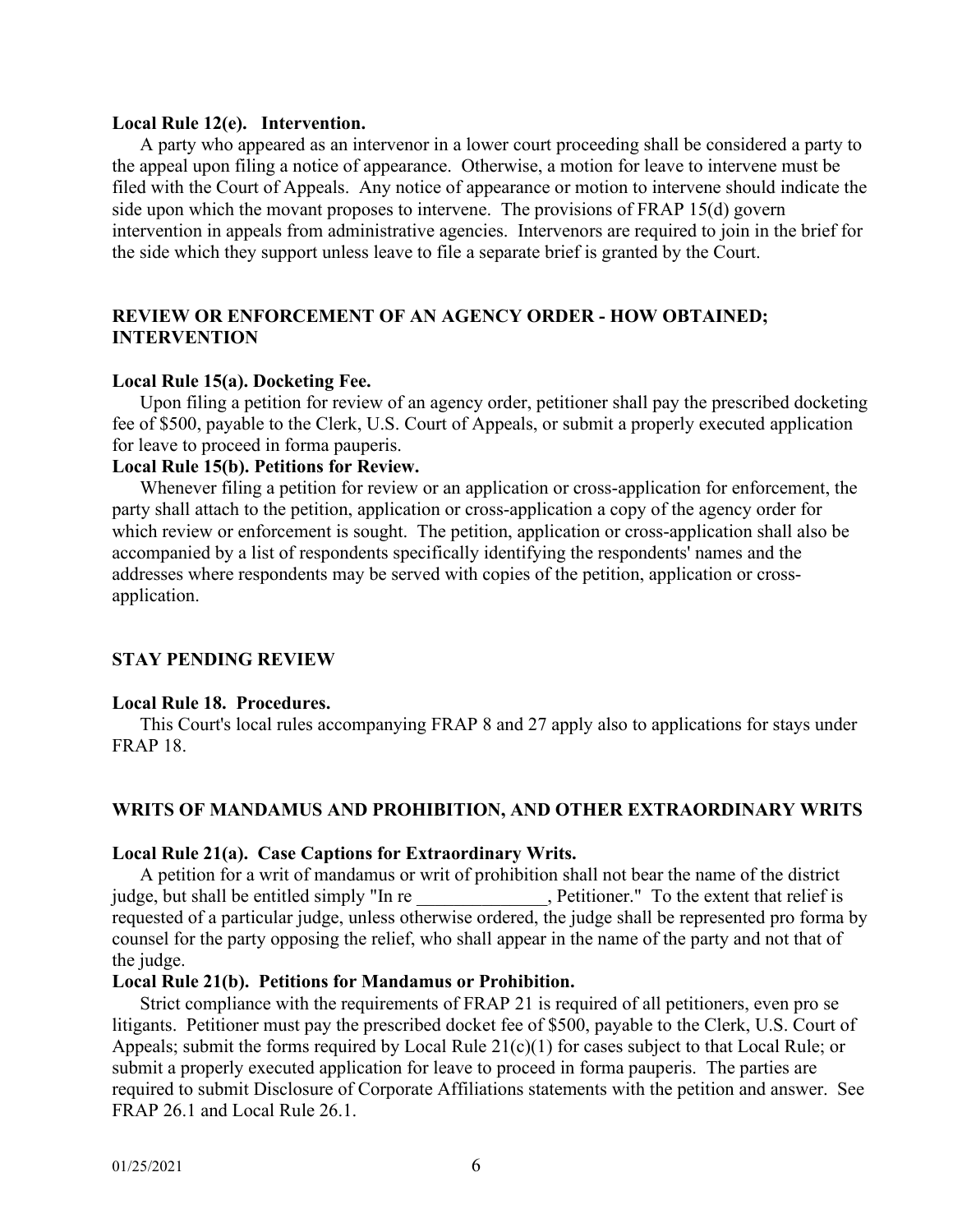After docketing, the clerk shall submit the application to a three-judge panel. A motion for emergency relief pending determination of the petition may be filed and will be assigned in accordance with Local Rule 27(e).

If the Court believes the writ should not be granted, it will deny the petition without requesting an answer. Otherwise the Court will direct the clerk to obtain an answer. After an answer has been filed, the Court ordinarily will decide the merits of the petition on the materials submitted without oral argument. Occasionally, however, briefs may be requested and the matter set for oral argument. **Local Rule 21(c). Fees and Costs for Prisoner Petitions for Mandamus, Prohibition, or other Extraordinary Relief.**

(1) **Proceedings Arising out of Civil Matters.** A prisoner filing a petition for writ of mandamus, prohibition, or other extraordinary relief in a matter arising out of a civil case must pay the full \$500 docket fee. A prisoner who is unable to prepay this fee may apply to pay the fee in installments by filing with the Court of Appeals (1) an application to proceed without prepayment of fees; (2) a certified copy of the prisoner's trust fund account statement for the six-month period immediately preceding the filing of the notice of appeal, obtained from the appropriate official of each prison at which the prisoner is or was confined; and (3) a form consenting to the collection of fees from the prisoner's trust account.

The Court of Appeals will assess an initial partial filing fee of 20% of the greater of:

- (a) the average monthly deposits to the prisoner's account for the six-month period immediately preceding the filing of the petition; or
- (b) the average monthly balance in the prisoner's account for the six-month period immediately preceding the filing of the petition.

The Court will direct the agency having custody of the prisoner to collect this initial partial fee from the prisoner's trust account, and to collect the remainder of the \$500 fee, as well as any other fees, costs, or sanctions imposed by the Court, in monthly installments of 20% of the preceding month's deposits credited to the prisoner's account. The agency having custody of the prisoner shall forward payments from the prisoner's account to the Clerk, U.S. Court of Appeals, each time the amount in the account exceeds \$10 until all fees, costs, and sanctions are paid for the petition.

If a prisoner proceeding under this rule fails to file the forms or make the payments required by the Court, the appeal will be dismissed pursuant to Local Rule 45.

- (2) **Effect of Prior Actions and Appeals on Proceedings Arising out of Civil Matters.** A prisoner who has, on three or more prior occasions, while incarcerated or detained in any facility, brought an action or appeal in a court of the United States that was dismissed on the grounds that it was frivolous, malicious, or failed to state a claim upon which relief could be granted, may not proceed in a matter arising out of a civil case without prepayment of fees unless the prisoner is under imminent danger of serious physical injury.
- (3) **Proceedings Arising out of Criminal Matters.** A prisoner who is unable to prepay the full \$ 500 docket fee for a petition for writ of mandamus, prohibition, or other extraordinary relief arising out of a criminal case may apply to proceed without the prepayment of fees by filing an application for leave to proceed in forma pauperis.

### **Local Rule 21(d). Petitions for Writ of Mandamus Pursuant to 18 U.S.C. § 3771, Crime Victims' Rights.**

A petition for writ of mandamus asserting the rights of a crime victim pursuant to 18 U.S.C. § 3771(d)(3) shall bear the caption "PETITION FOR WRIT OF MANDAMUS PURSUANT TO 18 U.S.C. § 3771, CRIME VICTIMS' RIGHTS." Before filing such a petition, the petitioner must notify the Court of Appeals that such a petition will be filed and must arrange for immediate service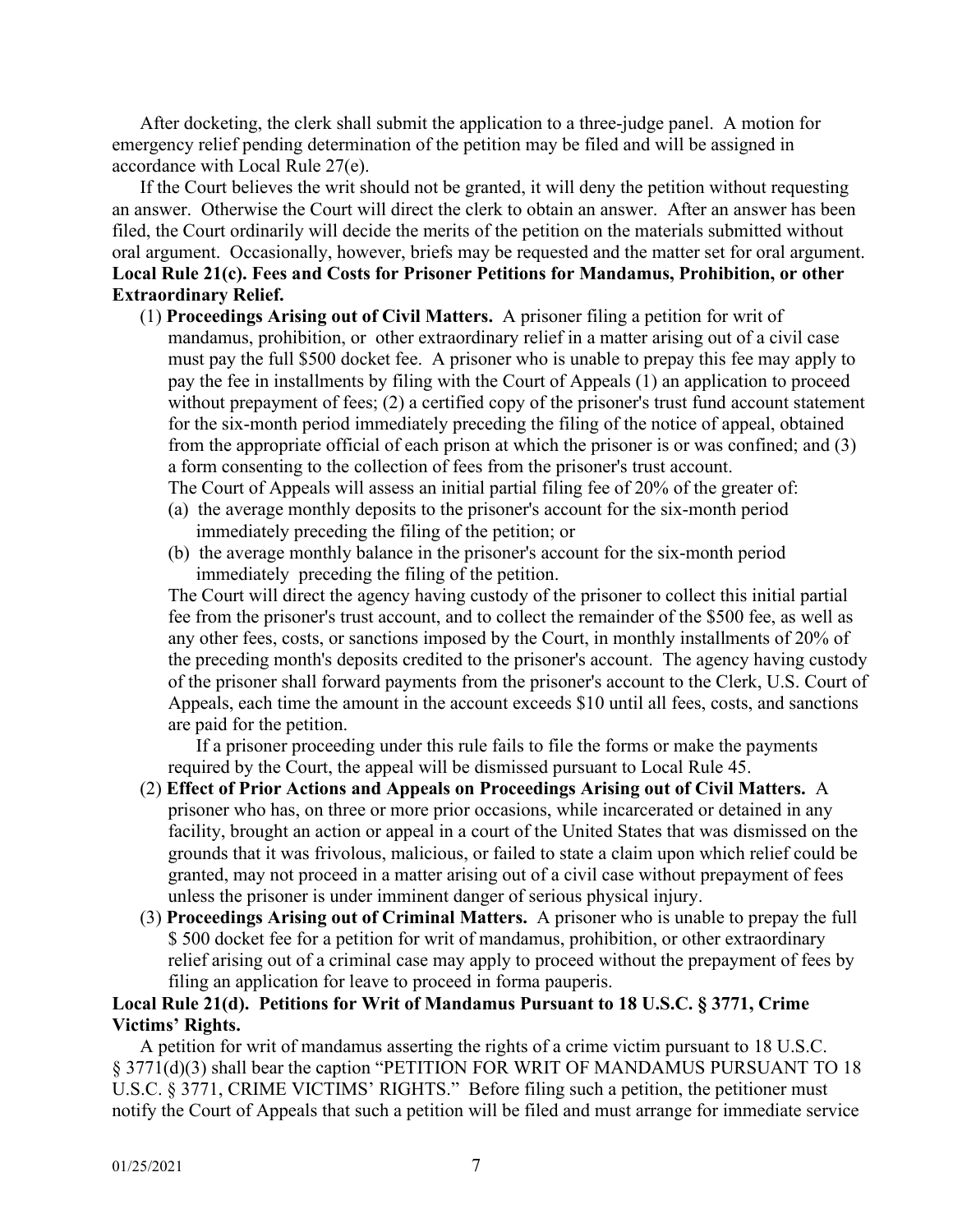of the petition on the relevant parties. Such notification must be by telephone call to the Office of the Clerk during normal office hours (804-916-2700).

A failure to comply with these requirements will adversely affect the Court's ability to decide the petition within 72 hours as required by 18 U.S.C. § 3771(d)(3).

### **HABEAS CORPUS AND SECTION 2255 PROCEEDINGS**

#### **Local Rule 22(a). Certificates of Appealability.**

(1) The following procedures apply in cases in which the district court has not granted a certificate of appealability ("certificate"):

(A) The appellant may submit a request for a certificate with the Court of Appeals specifying the issues on which the appellant seeks authorization to appeal and giving a statement of the reasons why a certificate should be issued. The request shall be submitted either in the form prescribed by Fed. R. App. P. 27 for motions or on a form provided by the clerk. The clerk shall refer the request and other relevant materials to a three-judge panel. If the panel denies a certificate, the appeal will be dismissed. If the panel grants a certificate, the clerk shall enter a briefing order specifying the issues the Court will review.

NOTE: Subsection (1)(A) allows an appellant to request a certificate before a briefing order is entered. With respect to the form of the request, the Rule largely tracks former Fourth Circuit Rule 22(a). Because briefing orders are entered promptly after the appeal is docketed, this subsection is likely to affect relatively few appellants. However, when an appellant does file a request before a briefing order is entered, the most efficient course for the Court is to consider that request without waiting for a brief.

 $(B)$  If no express request for a certificate has been filed pursuant to Subsection  $(1)(A)$  of this Rule, the notice of appeal will be treated as a request for a certificate. See Fed. R. App. P. 22(b)(2). To assist the Court in resolving this request, the clerk shall enter a Preliminary Briefing Order directing the appellant to file a brief on the merits and, if required by applicable rules, an appendix. The Preliminary Briefing Order shall neither require nor authorize a brief from the appellee, nor shall it make any statement regarding a reply brief by the appellant, but in all other respects it shall be substantially identical to a standard briefing order entered pursuant to Local Rule 31(b) or Local Rule 34(b), as appropriate. The clerk shall refer the appellant's brief and other relevant materials to a three-judge panel for a determination of whether the appellant has made a substantial showing of the denial of a constitutional right as to any claim presented in the brief. If the panel denies a certificate, the appeal will be dismissed. If the panel grants a certificate, the clerk shall enter a Final Briefing Order stating that a certificate has been granted and directing the appellee to file a brief addressing the issue or issues that the Court has accepted for review, and providing for the filing of a reply brief by the appellant.

NOTE: Subsection (1)(B) sets forth the procedures that are likely to be followed in most cases. Under these procedures, the Court, having not received any request for a certificate, will direct the appellant to file a brief on the merits. Although not expressly stated in the Rule, the appellant may also file a separate request for a certificate along with his brief; this ensures that the appellant will not be prevented from making arguments relating to the certificate that are separate from the arguments on the merits. Regardless of whether a separate request is filed, the Court will look at the brief but will not use it to make a final decision; instead, as stated in this section, the Court will only determine whether the appellant has made the showing required by 28 U.S.C. § 2253(c)(2). If a certificate is granted, the Court will enter an order directing the appellee to file a brief addressing the issues the Court has accepted for review.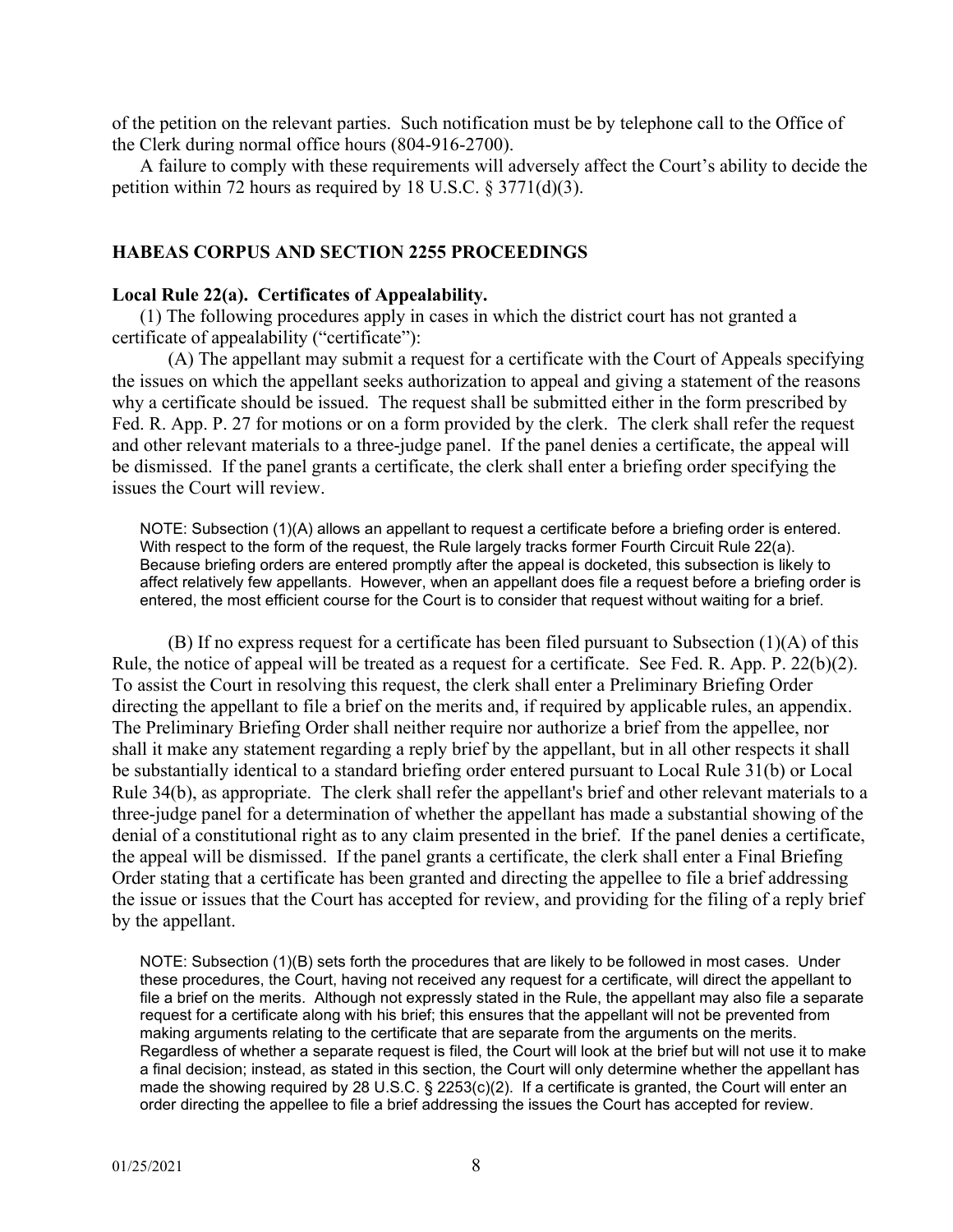(2) The following procedures apply in cases in which the district court has granted a certificate of appealability as to at least one issue:

(A) The appellant may submit a request for a certificate as to additional issues, along with a statement of the reasons why the expanded certificate should be issued. The request shall be submitted either in the form prescribed by Fed. R. App. P. 27 for motions or on a form provided by the clerk. The clerk shall refer the request and other relevant materials to a three-judge panel. After the panel has granted or denied such a request, the clerk shall enter a briefing order directing the parties to file briefs addressing the issues the Court will review.

NOTE: Section (2) of this Rule parallels Section (1). Just as Section (1) prescribes separate procedures depending on whether the appellant files a request for a certificate before a briefing order is entered, Section (2) makes different provisions depending on whether a request to expand the certificate is filed before a briefing order is entered.

Subsection (2)(A) addresses the situation in which the request is filed, and provides that the request will be considered before the Court enters its briefing order. In both language and effect, this section is substantially identical to Subsection (1)(A) of the Rule.

(B) If no express request to expand the certificate has been filed pursuant to Subsection (2)(A) of this Rule, the clerk shall enter a briefing order directing the parties to file briefs addressing the issues certified for review by the district court. If the appellant's brief on the merits addresses issues beyond the scope of the certificate granted by the district court, this Court will not review those additional issues unless the appellant files, simultaneously with the brief on the merits, a statement containing the names of the parties, the case number, and a list of the issues that the appellant wishes to add to the certificate. Such statement may also, but need not, present reasons why the certificate should be expanded. Upon receipt of the statement, the clerk shall suspend briefing and refer the brief, the statement, and other relevant materials to a three-judge panel. Once the panel has determined whether to expand the certificate, the clerk shall enter a Final Briefing Order specifying the issue or issues the Court will review.

NOTE: Subsection (2)(B) governs the situation in which the district court grants a certificate as to some issues and the appellant wishes to raise additional issues but does not request expansion of the certificate before a briefing order is entered. Under this subsection, the appellant must brief all the issues he wishes to raise and then file a separate statement identifying the issues he has addressed that were not certified by the district court. If the appellant does not file an appropriate statement, the Court will not review any issues beyond the scope of the certificate granted by the district court. Cf. Valerio v. Crawford, 306 F.3d 742, 764-65 (9th Cir. 2002) (en banc) (discussing circuit rule barring expansion of certificate absent express request). When, however, the appellant files a proper statement, the Court will suspend briefing and decide whether to expand the certificate before requiring the appellee to file its brief; this process parallels the process for granting a certificate ab initio, as described in Subsection (1)(B).

The purpose of the statement described in Subsection  $(2)(B)$  is to trigger the pause in the briefing process during which the Court will consider whether to expand the certificate. This pause will assist the Court in complying with Miller-El v. Cockrell, 123 S. Ct. 1029 (2003), by ensuring a separation between the certification inquiry and the final inquiry into the merits.

The statement required by this subsection need not be long or detailed in order to serve its underlying purpose. On the contrary, the Court will accept a simple list of issues addressed in the brief but not certified for review by the district court, although the appellant is also permitted to present a more extended discussion. The clerk may provide appellants with an explanation of the statement requirement along with a warning that failure to file an appropriate statement will result in forfeiture of all issues beyond the scope of the certificate granted by the district court.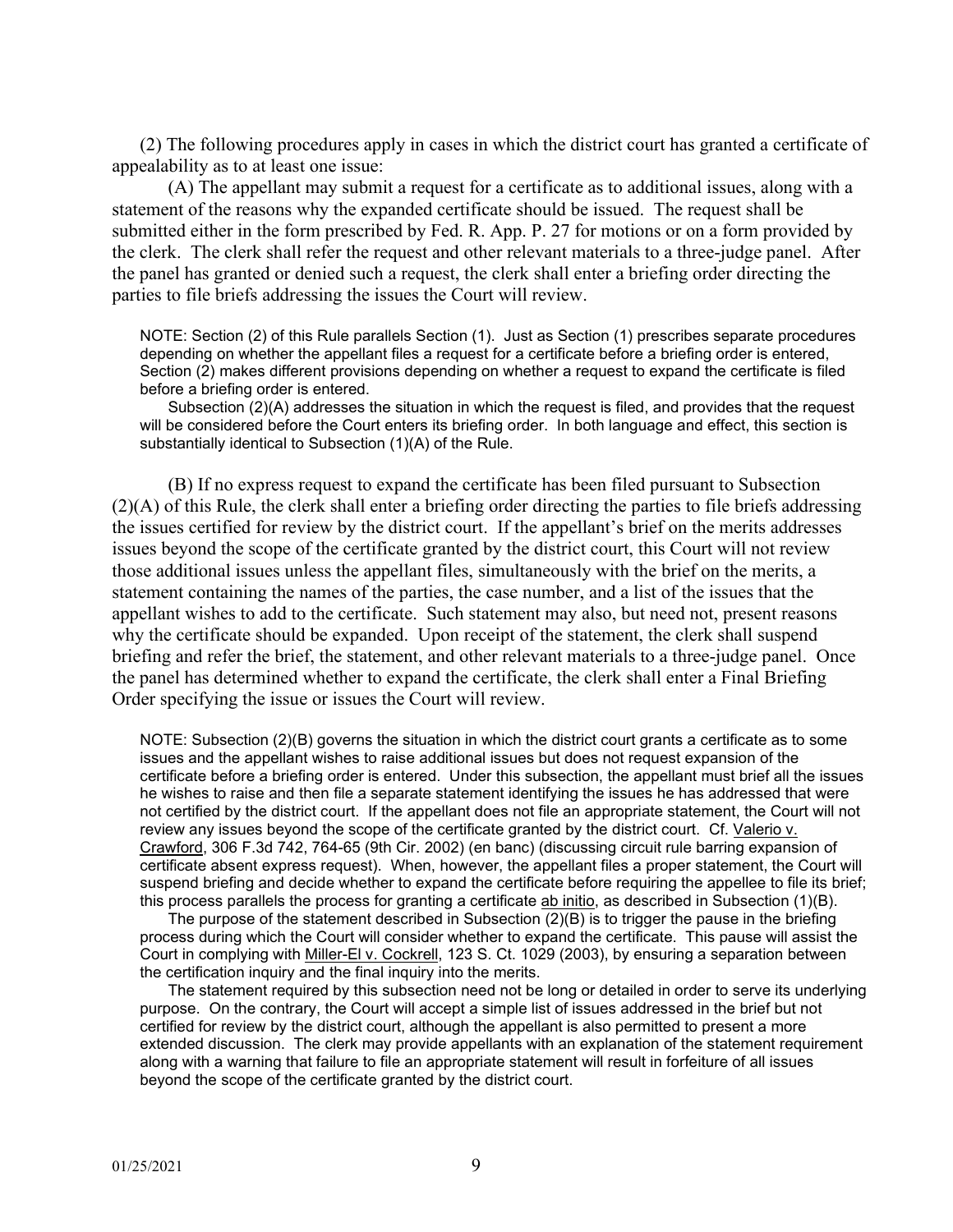(3) A request to grant or expand a certificate, including a brief filed pursuant to Subsection (1)(B) of this Rule or a brief and statement filed pursuant to Subsection (2)(B), shall be referred to a panel of three judges. If any judge of the panel is of the opinion that the applicant has made the showing required by 28 U.S.C. § 2253(c), the certificate will issue.

NOTE: Section (3) retains our current practice of referring requests for certification to three-judge panels. While Fed. R. App. P. 22(a) may afford the Court some flexibility in this matter, the use of three-judge panels is consistent with Fed. R. App. P. 27(c), which provides that a single judge "may not dismiss or otherwise determine an appeal or other proceeding."

The authority for a single judge to issue a certificate derives from § 2253. See 28 U.S.C. § 2253(c)(1) (providing that certain appeals may not proceed "[u]nless a circuit justice or judge issues a certificate of appealability").

(4) In considering a request to grant or expand a certificate, including a brief filed pursuant to Subsection (1)(B) of this Rule or a brief and statement filed pursuant to Subsection (2)(B), the panel or any judge of the panel may request additional submissions from either party.

NOTE: This section allows the panel to either rule on a certificate based on the materials already received or seek additional information from the parties. Although the Rule does not limit panel discretion, it is likely that panels will seek additional submissions in relatively few cases and will instead issue (or expand) a certificate if the appellant has made a sufficient showing to justify further inquiry.

(5) Notwithstanding any other statement within this Rule, whenever the Court appoints counsel for a pro se appellant, counsel shall have an opportunity to file a brief on the merits addressing all issues as to which the district court or this Court has granted a certificate, unless the Court directs otherwise.

NOTE: This section reflects our current practice of ordering a second round of briefing whenever the Court appoints counsel in a pro se case. This section will prevent any inference that the new Rule has either altered that practice or reduced the discretion of the Court to follow a different procedure in a particular case.

#### **Local Rule 22(b). Death Penalty Cases and Motions for Stay of Execution.**

(1) **Statement Certifying Existence of Sentence of Death.** Whenever a petition for writ of habeas corpus or motion to vacate a federal sentence in which a sentence of death is involved is filed in the district court or the Court of Appeals, the petitioner shall file with the petition a statement certifying the existence of a sentence of death and the emergency nature of the proceedings and listing any proposed date of execution, any previous cases filed by petitioner in federal court and any cases filed by petitioner pending in any other court. The clerk of the district court shall immediately forward to the Court of Appeals a copy of any such statement filed, and shall immediately notify by telephone the Court of Appeals upon issuance of a final order in that case. If a notice of appeal is filed, the clerk of the district court shall transmit the available record forthwith. The clerk of the Court of Appeals will maintain a special docket for such cases and these cases shall be presented to the Court of Appeals on an expedited basis.

(2) **Lodging of Documents.** In cases in which an execution date has been set, counsel shall lodge with the clerk of the Court of Appeals all district court documents as they are filed and any pertinent state court materials. If an execution date is imminent, counsel may also lodge proposed appellate papers in anticipation of having to seek emergency appellate relief.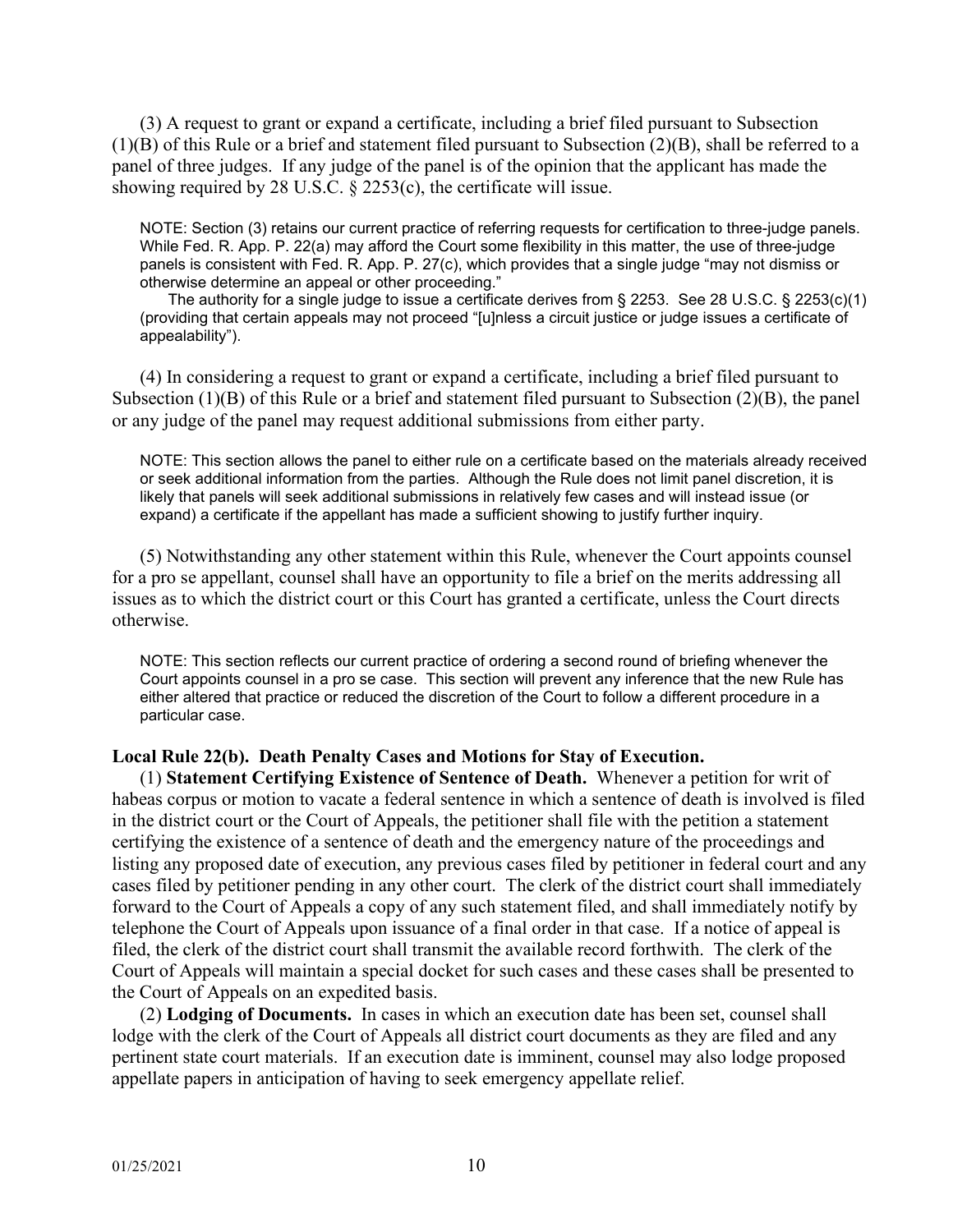(3) **Motion for Stay of Execution.** Any motion for stay of execution shall be considered initially in conjunction with any pending application for a certificate of appealability. Should a party file a motion to stay execution or a motion to vacate an order granting a stay of execution, the following documents shall accompany such motion:

- (a) The habeas petition or motion to vacate filed in the district court;
- (b) Each brief or memorandum of authorities filed by either party in the district court;
- (c) Any available transcript of proceedings before the district court;
- (d) The memorandum opinion giving the reasons advanced by the district court for denying relief;
- (e) The district court judgment denying relief;
- (f) The application to the district court for stay;
- (g) Any certificate of appealability or order denying a certificate of appealability;
- (h) The district court order granting or denying a stay and a statement of reasons for its action; and
- (i) A copy of the docket entries of the district court.

### **Local Rule 22(c). Petitions for Rehearing in Death Penalty Cases.**

Once the Court's mandate has issued in a death penalty case, any petition for panel or en banc rehearing should be accompanied by a motion to recall the mandate and motion to stay the execution.

Generally, the Court will not enter a stay of execution solely to allow for additional time for counsel to prepare, or for the Court to consider, a petition for rehearing. Consequently, counsel should take all possible steps to assure that any such petition is filed sufficiently in advance of the scheduled execution date to allow it to be considered by the Court. Counsel should notify the Clerk's Office promptly of their intention to file a petition for rehearing so that arrangements can be made in advance for the most expeditious consideration of the matter by the Court.

## **Local Rule 22(d). Motions for Authorization.**

Any individual seeking to file in the district court a second or successive application for relief pursuant to 28 U.S.C. § 2254 or § 2255 shall first file a motion with the Court of Appeals for authorization as required by 28 U.S.C. § 2244, on the form provided by the clerk for such motions. The motion shall be entitled "In re  $\blacksquare$ , Movant." The motion must be accompanied by copies of the § 2254 or § 2255 application which movant seeks authorization to file in the district court, as well as all prior § 2254 or § 2255 applications challenging the same conviction and sentence, all court opinions and orders disposing of those applications, and all magistrate judge's reports and recommendations issued on those applications. The movant shall serve a copy of the motion with attachments on the respondent named in the proposed application and shall file the original motion with attachments in the Court of Appeals. Failure to provide the requisite information and attachments may result in denial of the motion for authorization.

If the Court requires a response to the motion, it will direct that the response be received by the clerk for filing within no more than seven days. The Court will enter an order granting or denying authorization within 30 days of filing of the motion, and the clerk will transmit a copy of the order to the district court. If authorization is granted, a copy of the application will be attached to the order for filing in the district court. No motion or request for reconsideration, petition for rehearing, or any other paper seeking review of the granting or denial of authorization will be allowed.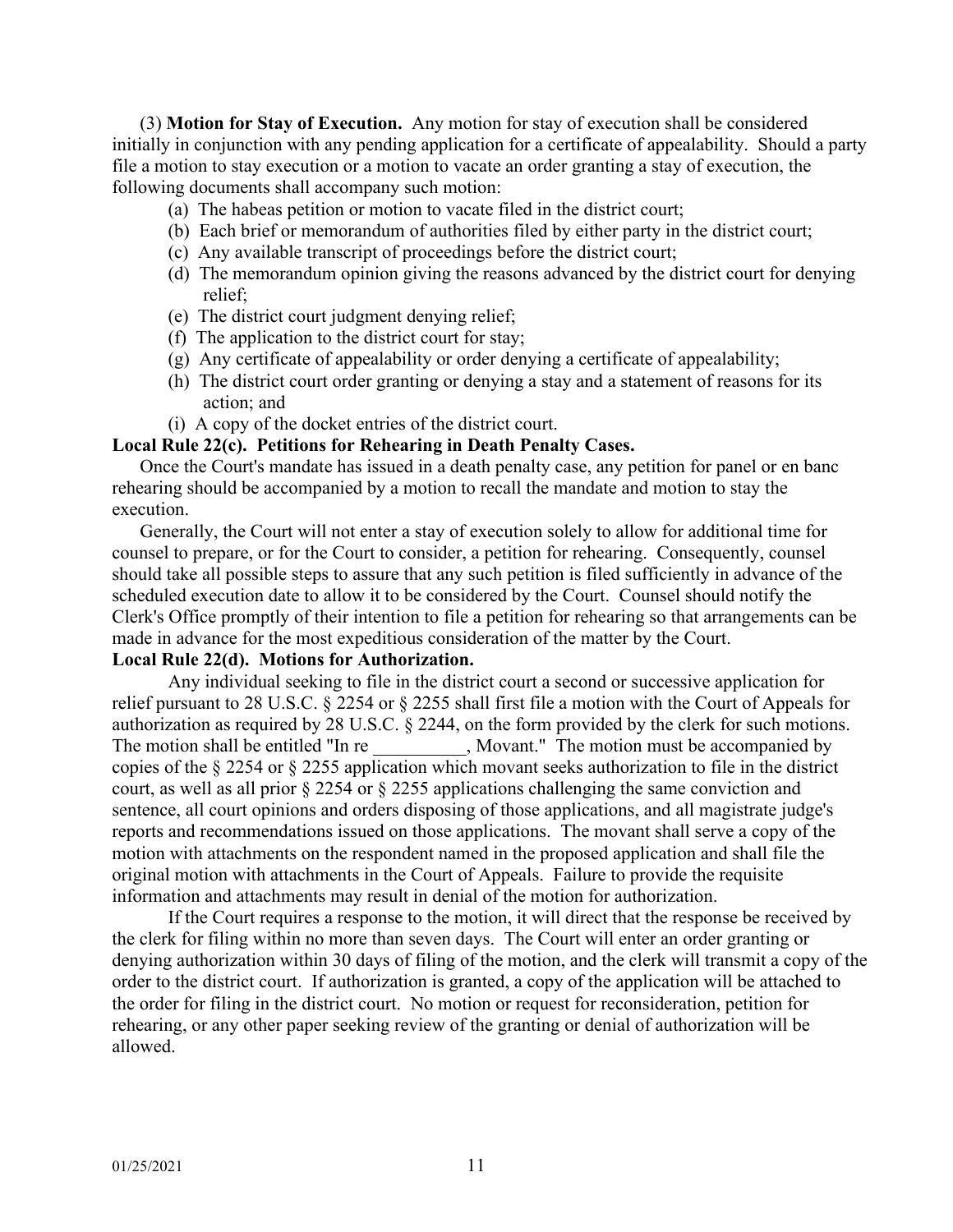#### **I.O.P.-22.1. Death Penalty Cases.**

Once a notice of appeal has been filed in a case involving a sentence of death where an execution date has been set, a panel of three judges will be promptly identified for consideration of all matters related to the case. The position of coordinator of case information in death penalty cases has been established in the Clerk's Office of the Court of Appeals for the purpose of establishing personal liaison with district court personnel and counsel to aid in the expeditious treatment of appeals involving a sentence of death. An expedited briefing schedule will be established when necessary to allow the Court the opportunity to review all issues presented.

#### **PROCEEDING IN FORMA PAUPERIS**

#### **Local Rule 24. Prisoner Appeals.**

**(a) Payment of Fees and Costs Required.** A prisoner appealing a judgment in a civil action must pay in full the \$505 fee required for commencement of the appeal. A prisoner who is unable to prepay this fee may apply to pay the fee in installments by filing with the Court of Appeals (1) an application to proceed without prepayment of fees; (2) a certified copy of the prisoner's trust fund account statement or institutional equivalent for the six-month period immediately preceding the filing of the notice of appeal, obtained from the appropriate official of each prison at which the prisoner is or was confined; and (3) a form consenting to the collection of fees from the prisoner's trust account.

The Court of Appeals will assess an initial partial filing fee of 20% of the greater of:

- (1) the average monthly deposits to the prisoner's account for the six-month period immediately preceding the filing of the notice of appeal; or
- (2) the average monthly balance in the prisoner's account for the six-month period immediately preceding the filing of the notice of appeal.

Based upon the prisoner's consent, the Court will direct the agency having custody of the prisoner to collect this initial partial fee from the prisoner's trust account, and to collect the remainder of the \$505 filing fee, as well as any other fees, costs, or sanctions imposed by the Court of Appeals, in monthly installments of 20% of the preceding month's deposits credited to the prisoner's account. The agency having custody of the prisoner shall forward payments from the prisoner's account to the clerk of the district court each time the amount in the account exceeds \$10 until all fees, costs, and sanctions are paid for the appeal.

If a prisoner proceeding under this rule fails to file the forms or make the payments required by the Court, the appeal will be dismissed pursuant to Local Rule 45.

**(b) Effect of Prior Actions and Appeals.** A prisoner who has, on three or more prior occasions, while incarcerated or detained in any facility, brought an action or appeal in a court of the United States that was dismissed on the grounds that it was frivolous, malicious, or failed to state a claim upon which relief could be granted, may not proceed on appeal without prepayment of fees unless the prisoner is under imminent danger of serious physical injury.

#### **FILING AND SERVICE**

#### **Local Rule 25(a). Electronic Case Filing System.**

With the exception of administrative matters, all cases filed in the Court are assigned to the Court's Case Management/Electronic Case Filing System (CM/ECF).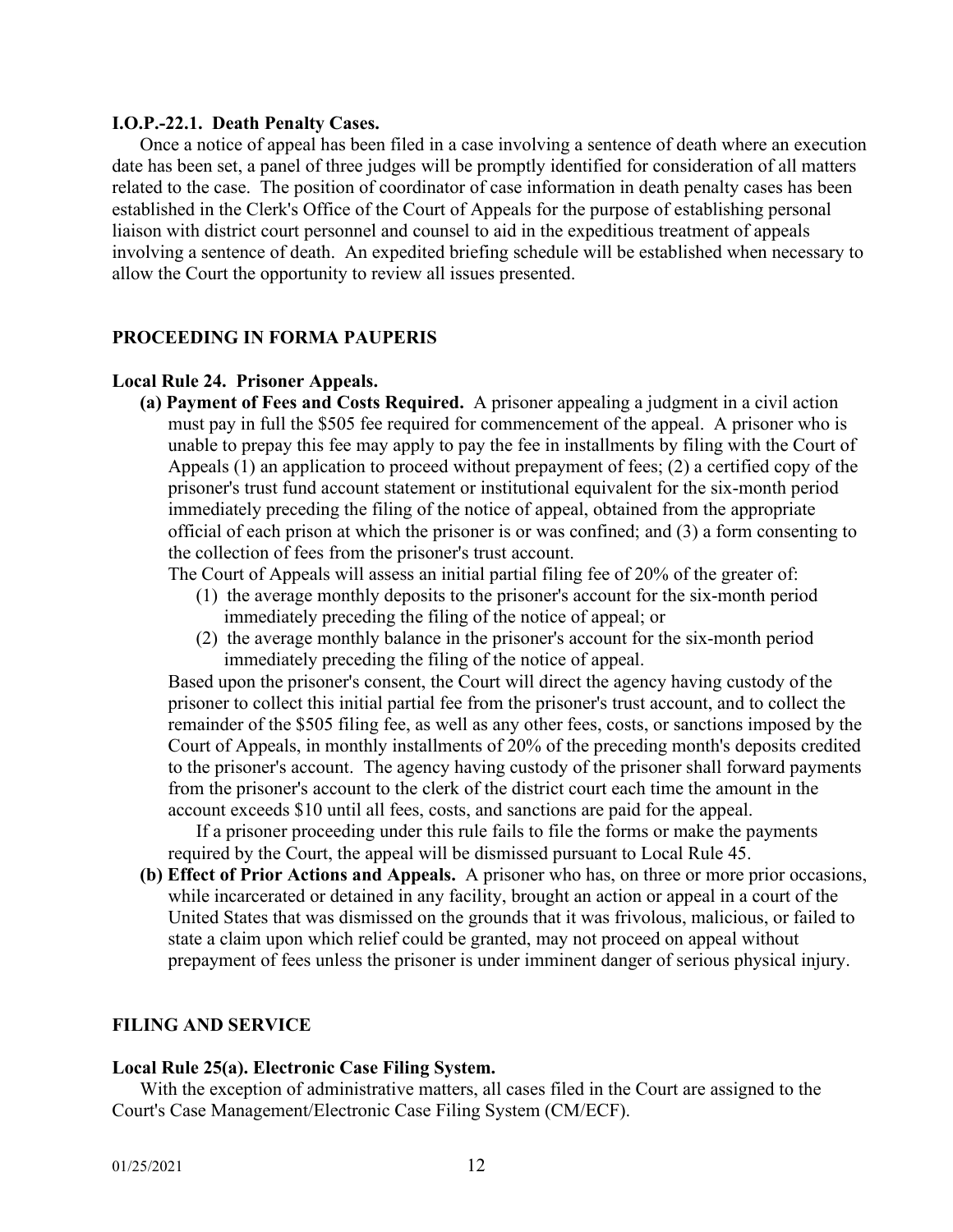- (1) **Scope of Electronic Filing.** Unless granted an exception for good cause or unless filing only a disclosure statement or a motion to withdraw from representation, counsel must file all documents in accordance with the requirements of this rule. Pro se litigants are not required to file documents electronically but may be authorized to file electronically in a pending case upon motion and compliance with the Court's CM/ECF registration requirements. Documents filed electronically must be filed in Portable Document Format (PDF). Textsearchable format is required for briefs and preferred for all documents. Except as provided below or ordered by the Court, paper copies of electronic documents are not required.
	- (A) **New Cases.** New petitions for review, applications for enforcement, petitions for permission to appeal, petitions for mandamus or prohibition, and motions to authorize successive post-conviction applications must be filed using one of the following options:
		- (i) **Submit New Case through CM/ECF Utilities:** File petition in electronic form by selecting "Submit New Case" under CM/ECF Utilities and uploading the petition as a new case. Paper copies are not required, but the petition must be served conventionally, outside the CM/ECF system. The petition is deemed filed as of the date the electronic document was received by the clerk's office. or
		- (ii) **File in Paper Form:** File the original petition in paper form and serve the petition conventionally, outside the CM/ECF system. The petition is filed as of the date the paper document was received in the clerk's office. Additional copies are not required.
	- (B) **Briefs.** Formal briefs must be filed and served electronically. In addition, counsel must file the paper copies required by Local Rule 31(d). The brief is deemed filed as of the date and time stated on the notice of docket activity for the electronic brief, provided that paper copies are mailed, dispatched to a third-party commercial carrier, or delivered to the clerk's office by the next business day. Service of the paper brief is not required if the brief was served electronically on counsel and on any party not represented by counsel.
	- (C) **Administrative Records.** The agency filing the administrative record in agency review or enforcement cases and in social security appeals must file the original or one certified copy of the record, either in paper form or through CM/ECF in electronic form.
		- (i) If the agency files the administrative record in electronic form, counsel filing the opening brief may adopt the administrative record in lieu of filing an appendix under section (D) below and file the required paper copies of the administrative record. The paper copies of the administrative record should be produced using double-sided copying, and must be securely bound down the left side without obscuring text and be identified as the administrative record on white covers bound with each copy. In social security appeals, appellant's counsel must also file an appendix under section (D) below that contains any district court documents necessary for appellate review.
		- (ii) If the agency files the administrative record in paper form, counsel filing the opening brief must file an appendix in accordance with section (D) below.
	- (D) **Appendices.** Unless electronic and paper copies of the administrative record are filed in an agency review or enforcement case under (C) above or no appendix is required because a criminal appeal is proceeding under Anders v. California, electronic filing of a joint appendix is required. In addition, counsel must file the paper copies required by Local Rule 30(b)(4). The appendix is deemed filed as of the date and time stated on the notice of docket activity for the electronic filing of the appendix, provided that paper copies of the appendix are mailed, dispatched to a third-party commercial carrier, or delivered to the clerk's office by the next business day. Service of the paper appendix is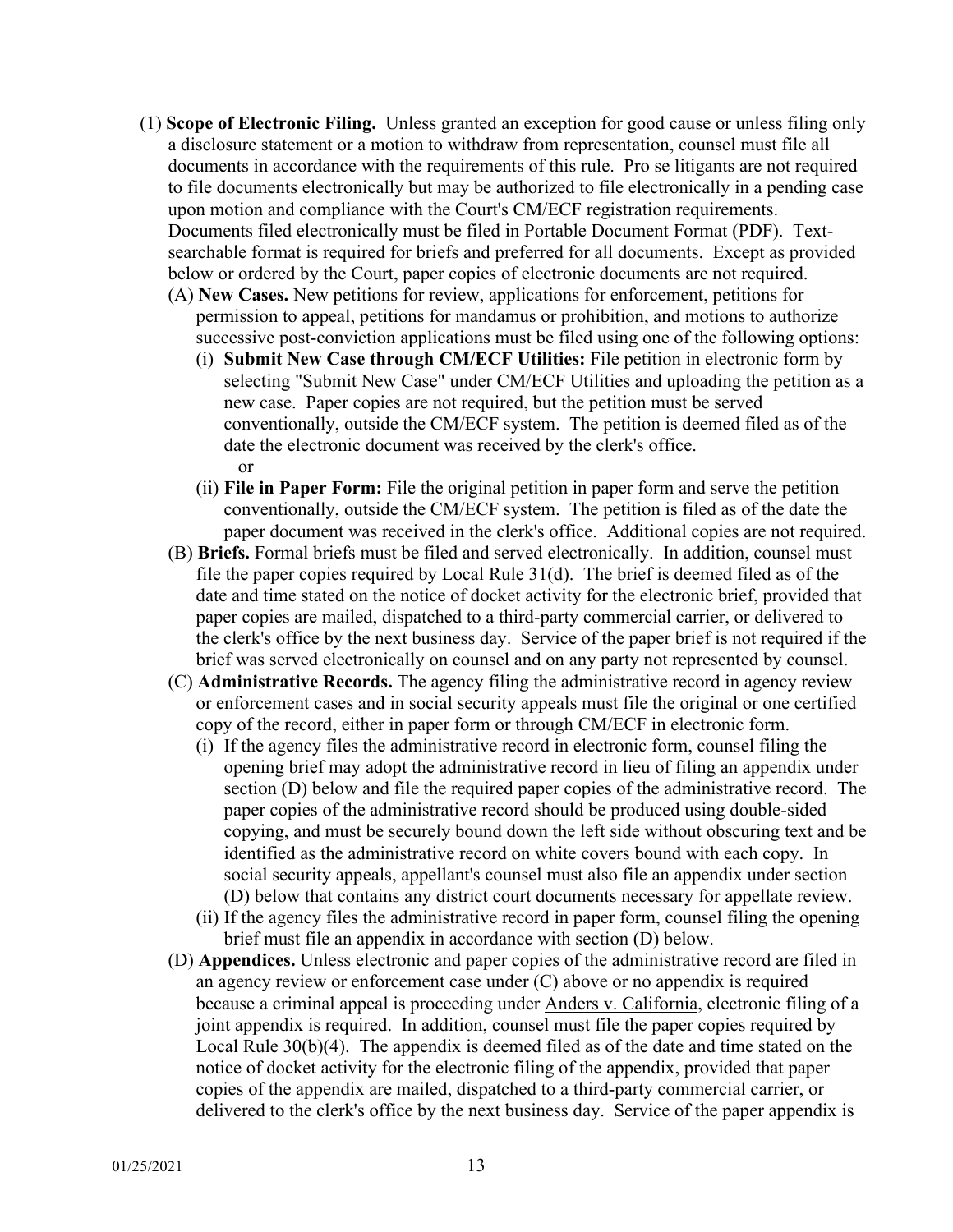not required if the electronic appendix was served on counsel and on any party not represented by counsel.

- (E) **Vouchers.** Criminal Justice Act and other payment vouchers are maintained as financial records and filed outside the CM/ECF system.
- (2) **Eligibility, Registration, Passwords.** Attorneys who intend to practice in this Court should register as filing users of the Court's CM/ECF system. Pro se parties who wish to file electronically in a pending case should register as filing users and file a motion for leave to file electronically in the pending case.

Registration for electronic filing constitutes consent to electronic service of all documents as provided in this rule and the Federal Rules of Appellate Procedure. Filing users agree to protect the security of their passwords and immediately notify the PACER Service Center and the clerk if they learn that their password has been compromised. Filing users may be sanctioned for failure to comply with this provision.

A filing user may withdraw from participation in CM/ECF by providing the clerk with written notice of withdrawal. A filing user's withdrawal from participation in CM/ECF does not alter the requirement that documents be filed in compliance with this rule.

(3) **Consequences of Electronic Filing.** Electronic transmission of a document to CM/ECF consistent with this rule, together with the transmission of a notice of docket activity from the Court, constitutes filing of the document under the Federal Rules of Appellate Procedure and the Court's local rules and constitutes entry of the document on the docket kept by the clerk under FRAP 36 and 45(b).

A document filed electronically is deemed filed at the date and time stated on the notice of docket activity from the Court. Unless otherwise directed by the Court, filing must be completed before midnight Eastern Time, as shown on the notice of docket activity, to be considered timely filed that day.

Before filing a document with the Court, a filing user must verify its legibility and completeness. When a document has been filed electronically, the official record is the electronic document stored by the Court, and the filing party is bound by the document as filed.

If an extension of time or leave of Court is required to file a document, a filing user should file the motion to extend filing time or other appropriate motion using the motion event and the underlying document using the document event. If the Court denies the motion, it will strike the underlying document. If the Court grants the motion, the underlying document will remain on the docket.

(4) **Service of Documents by Electronic Means.** The notice of docket activity that is generated by the Court's electronic filing system constitutes service of the filed document on any registered CM/ECF users, and proof of service is not required as to such users. Parties who are not registered for electronic service through CM/ECF must be served conventionally, outside the CM/ECF system, with a copy of any document filed electronically, and proof of service is required in accordance with FRAP 25(d).

If a document (such as a sealed document or a new case) cannot be served electronically, the filer must serve the document conventionally, outside the CM/ECF system, and file proof of service.

(5) **Entry of Court-Issued Documents.** Except as otherwise provided by local rule or Court order, all orders, decrees, opinions, judgments, and proceedings of the Court relating to cases filed and maintained in the CM/ECF system will be filed electronically in accordance with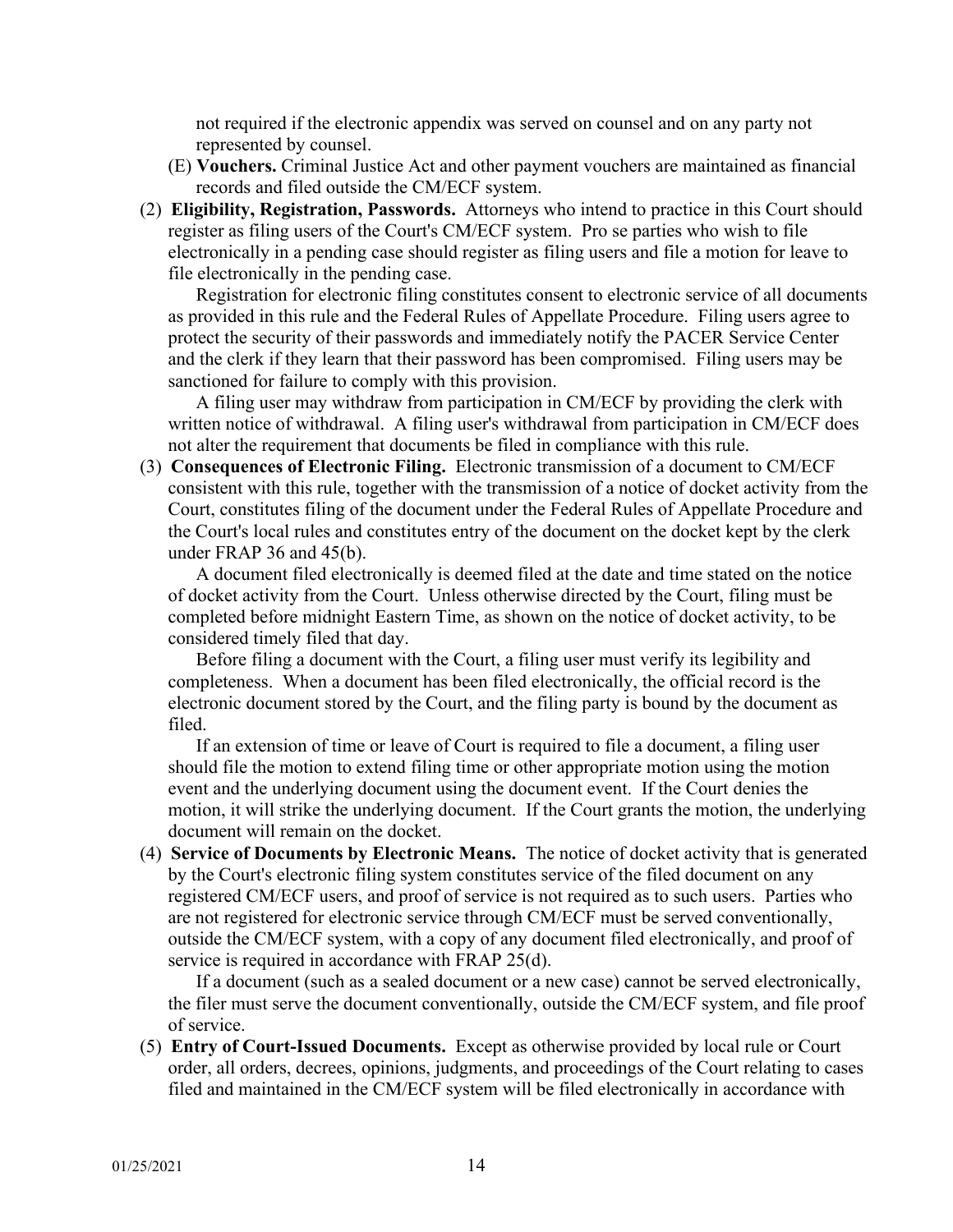these rules, which will constitute entry on the docket kept by the clerk under FRAP 36 and 45(b).

Any order or other Court-issued document filed electronically without the original signature of a judge or authorized court personnel has the same force and effect as if the judge or clerk had signed a paper copy of the order.

- (6) **Attachments and Exhibits to Motions and Original Proceedings.** Unless the Court permits or requires traditional paper filing, filing users must submit in electronic form all documents referenced as exhibits or attachments. Material should be excerpted to include only such portions as are germane to the matter under consideration by the Court. Excerpted material must be clearly and prominently identified as such. The Court may require parties to file additional excerpts or the complete document.
- (7) **Sealed Documents.** Sealed material must be filed in accordance with Local Rule 25(c) and served conventionally, outside the CM/ECF system.
- (8) **Retention Requirements.** Documents that are electronically filed and require original signatures other than that of the filing user must be maintained in paper form by the filing user for a period of three years after issuance of the Court's final mandate in the case. On request of the Court, the filing user must provide original documents for review.
- (9) **Signatures**. The user log-in and password required to submit documents to the CM/ECF system, together with that person's name on a signature block, serve as the filing user's signature on all electronic documents filed with the Court. They also serve as a signature for purposes of the Federal Rules of Appellate Procedure, the Court's local rules, and any other purpose for which a signature is required in connection with proceedings before the Court.

No filing user or other person may knowingly permit or cause to permit a filing user's log-in and password to be used by anyone other than an authorized agent of the filing user.

Documents requiring signatures of more than one party must be electronically filed either by: submitting a scanned document containing all necessary signatures; representing the consent of the other parties on the document; identifying on the document the parties whose signatures are required and submitting a notice of endorsement by the other parties no later than three business days after filing; or any other manner approved by the Court.

Electronically represented signatures of all parties and filing users as described above are presumed to be valid signatures. If any party, counsel of record, or filing user objects to the representation of his or her signature on an electronic document as described above, he or she must, within 10 days, file a notice setting forth the basis of the objection.

(10) **Notice of Court Orders and Judgments.** Immediately upon the entry of an order, judgment, or opinion in a case assigned to CM/ECF, the clerk will electronically transmit a notice of docket activity to filing users in the case. Electronic transmission of the notice of docket activity constitutes the notice and service required by FRAP 36(b) and 45(c).

The clerk must give notice in paper form to a person who has not consented to electronic service in accordance with the Federal Rules of Appellate Procedure.

- (11) **Technical Failures.** A party or attorney who is adversely affected by a technical failure in connection with filing or receipt of an electronic document may seek appropriate relief from the Court.
- (12) **Hyperlinks.** Electronically filed documents may contain hyperlinks to: other portions of the same document or other documents filed on appeal; documents filed in the lower court that are part of the record on appeal; and statutes, rules, regulations, and opinions.

Hyperlinks do not replace citations to the appendix, record, or legal authority and are not considered part of the appellate record. Documents must contain standard citations in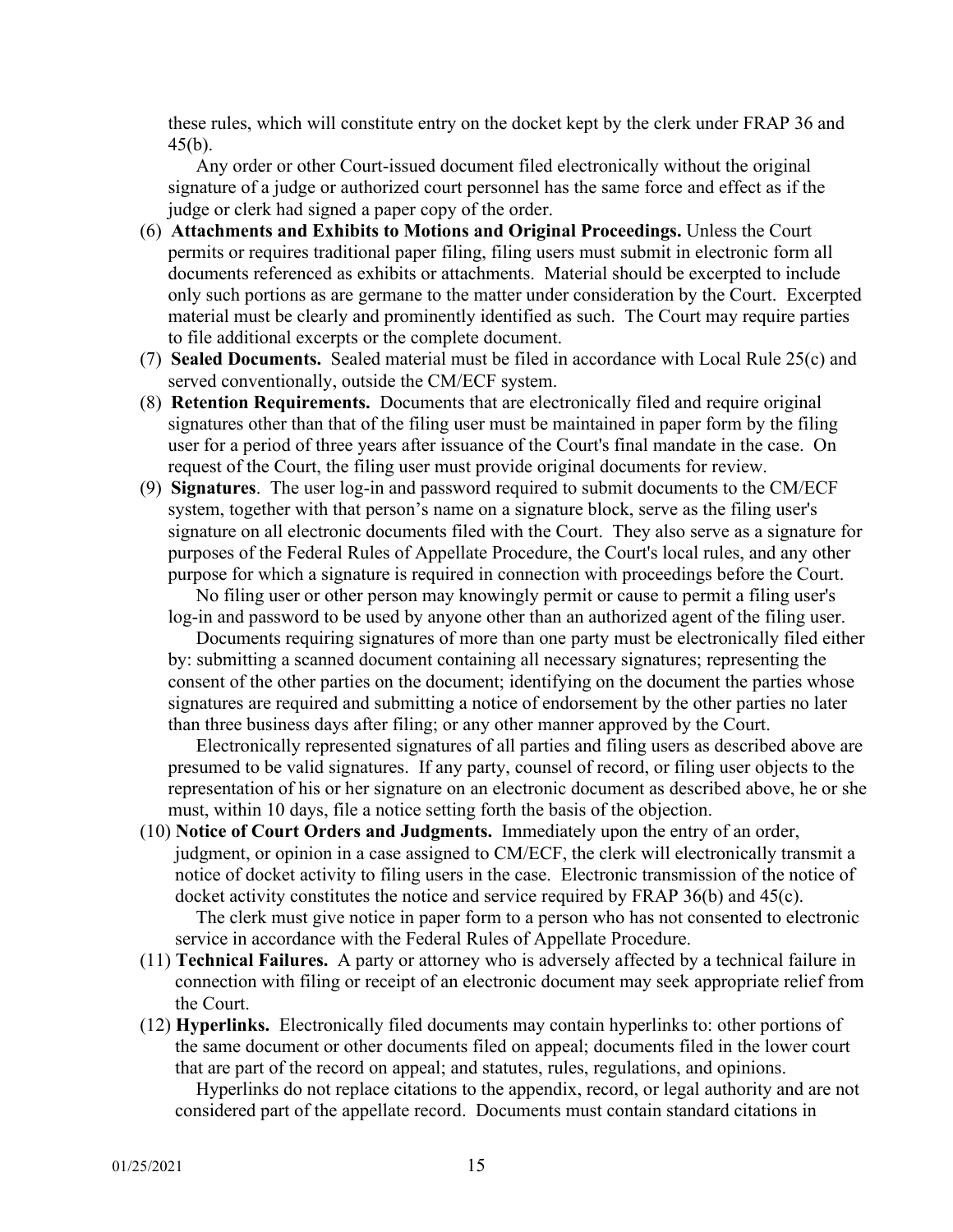support of statements of fact or points of law, in addition to any hyperlink. The Court accepts no responsibility for the availability or functionality of any hyperlink and does not endorse any organization, product, or content at any hyperlinked site.

### **Local Rule 25(b). Use of Facsimile Equipment, Service.**

- (1) **Use of Facsimile Equipment.** Documents may be transmitted for filing by use of facsimile transmission equipment only when an emergency situation exists and advance permission has been obtained to use the clerk's office facsimile equipment. Several printing services in Richmond will accept documents by facsimile for filing with the Court. Their telephone numbers may be obtained from the clerk's office. When a facsimile copy is filed, the original, signed document need not be filed.
- (2) **Service.** Except as otherwise provided by local rule or Court order, service on a party represented by counsel must be on all counsel of record.

### **Local Rule 25(c) Confidential and Sealed Materials.**

- (1) **Certificates of Confidentiality.** At the time of filing any appendix, brief, motion, or other document containing or otherwise disclosing materials held under seal by another court or agency, counsel or a pro se party shall file a certificate of confidentiality.
	- (A) Record material held under seal by another court or agency remains subject to that seal on appeal unless modified or amended by the Court of Appeals.
	- (B) A certificate of confidentiality must accompany any filing which contains or would otherwise disclose sealed materials. The certificate of confidentiality shall:
		- (i) identify the sealed material;
		- (ii) list the dates of the orders sealing the material or, if there is no order, the lower court or agency's general authority to treat the material as sealed;
		- (iii) specify the terms of the protective order governing the information; and
		- (iv) identify the appellate document that contains the sealed information.
- (2) **Motions to Seal.** Motions to seal all or any part of the record are presented to and resolved by the lower court or agency in accordance with applicable law during the course of trial, hearing, or other proceedings below.
	- (A) A motion to seal may be filed with the Court of Appeals when:
		- (i) a change in circumstances occurs during the pendency of an appeal that warrants reconsideration of a sealing issue decided below;
		- (ii) the need to seal all or part of the record on appeal arises in the first instance during the pendency of an appeal; or
		- (iii) additional material filed for the first time on appeal warrants sealing.
	- (B) Any motion to seal filed with the Court of Appeals shall:
		- (i) identify with specificity the documents or portions thereof for which sealing is requested;
		- (ii) state the reasons why sealing is necessary;
		- (iii) explain why a less drastic alternative to sealing will not afford adequate protection; and
		- (iv) state the period of time the party seeks to have the material maintained under seal and how the material is to be handled upon unsealing.
	- (C) A motion to seal filed with the Court of Appeals will be placed on the public docket for at least 5 days before the Court rules on the motion, but the materials subject to a motion to seal will be held under seal pending the Court's disposition of the motion.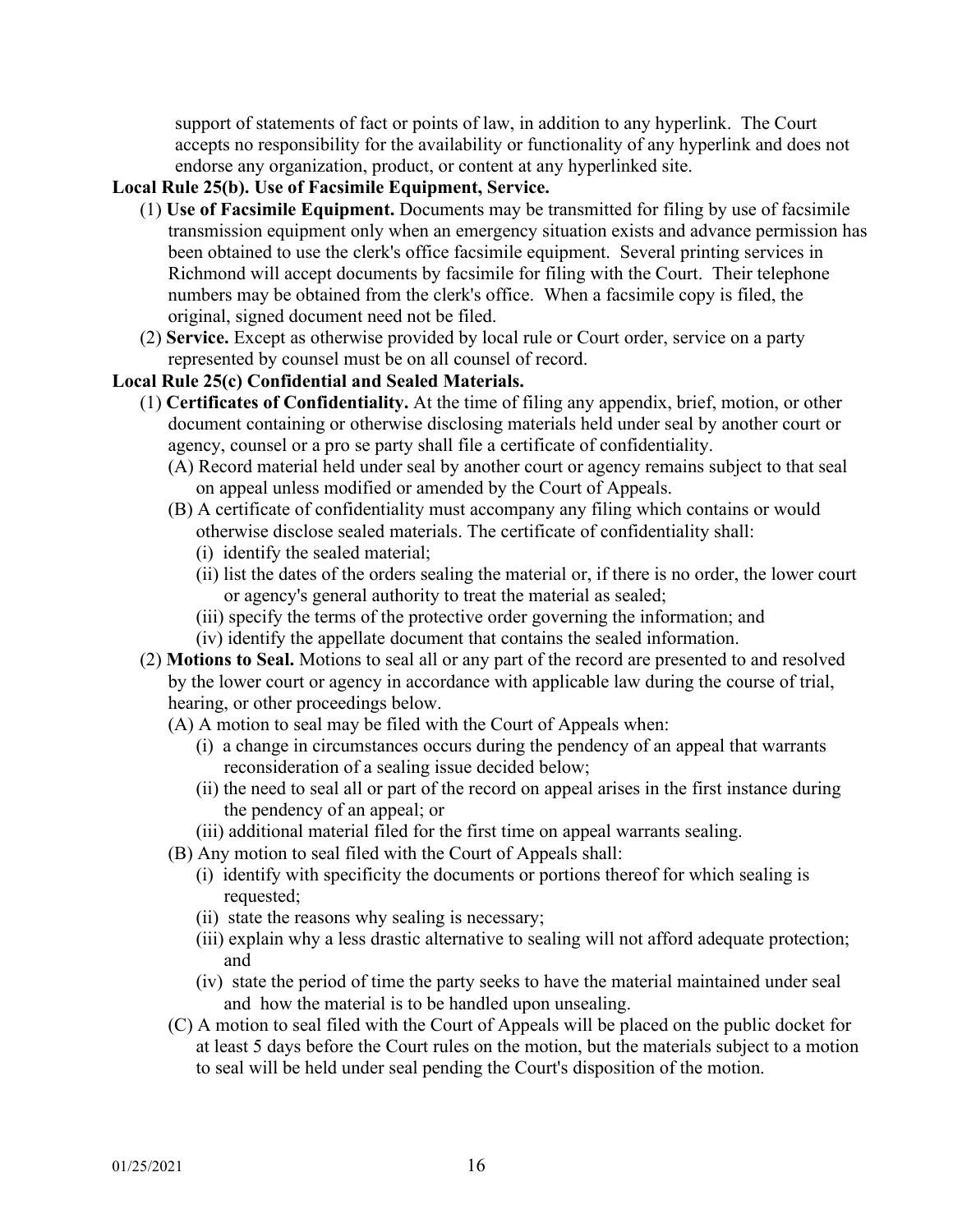### (3) **Filing of Confidential and Sealed Material**.

- (A) **Appendices:** When sealed material is included in the appendix, it must be segregated from other portions of the appendix and filed in a separate, sealed volume of the appendix. In criminal cases in which presentence reports are being filed for multiple defendants, each presentence report must be placed in a separate, sealed volume that is served only on counsel for the United States and for the defendant who is the subject of the report.
- (B) **Briefs, Motions, and Other Documents:** When sealed material is included in a brief, motion, or any document other than an appendix, two versions of the document must be filed:
	- (i) a complete version under seal in which the sealed material has been distinctively marked and
	- (ii) a redacted version of the same document for the public file.
- (C) **Personal Data Identifying Information:** Personal data identifying information, such as an individual's social security number, an individual's tax identification number, a minor's name, a person's birth date, a financial account number, and (in a criminal case) a person's home address, must be excluded or partially redacted from filings in accordance with FRAP  $25(a)(5)$ .
- (D) **Marking of Sealed and Ex Parte Material:** The first page of any appendix, brief, motion, or other document tendered or filed under seal shall be conspicuously marked SEALED and all copies shall be placed in an envelope marked SEALED. If filed ex parte, the first page and the envelope shall also be marked EX PARTE.
- (E) **Method of Filing:**
	- (i) **Appendices:** Local Rule 30(b)(4) sets forth the number of paper copies required for public and sealed volumes of the appendix. Sealed volumes are accompanied by a certificate of confidentiality or motion to seal, in both paper and electronic form. Electronic sealed volumes are filed using the entry SEALED JOINT APPENDIX or SEALED SUPPLEMENTAL APPENDIX, which automatically seals the appendix for Court access only.
	- (ii) **Formal Briefs:** Local Rule 31(d) sets forth the number of paper copies required for public and sealed versions of formal briefs. The sealed version is accompanied by a certificate of confidentiality or motion to seal, in both paper and electronic form. The electronic sealed version of the brief is filed using the entry SEALED BRIEF, which automatically seals the brief for Court access only.
	- (iii) **Other Documents:** Any other sealed document is filed electronically using the entry SEALED DOCUMENT, which automatically seals the document for Court access only. A certificate of confidentiality or motion to seal is also filed electronically.
- (F) **Method of Service:** All sealed appendices, briefs, and documents must be served in paper form, because only the Court can access the sealed electronic appendix, brief, or document.
- (G) **Responsibility for Compliance:** The responsibility for following the required procedures in filing confidential and sealed material rests solely with counsel and the parties. The clerk will not review each filing for compliance with this rule.
- (H) **Public Access:** Unless filed under seal, case documents are publicly available on the Internet, except that in immigration and social security cases, only the Court's orders and opinions are available to the public on the Internet. Remote electronic access to other documents in immigration and social security cases is available only to persons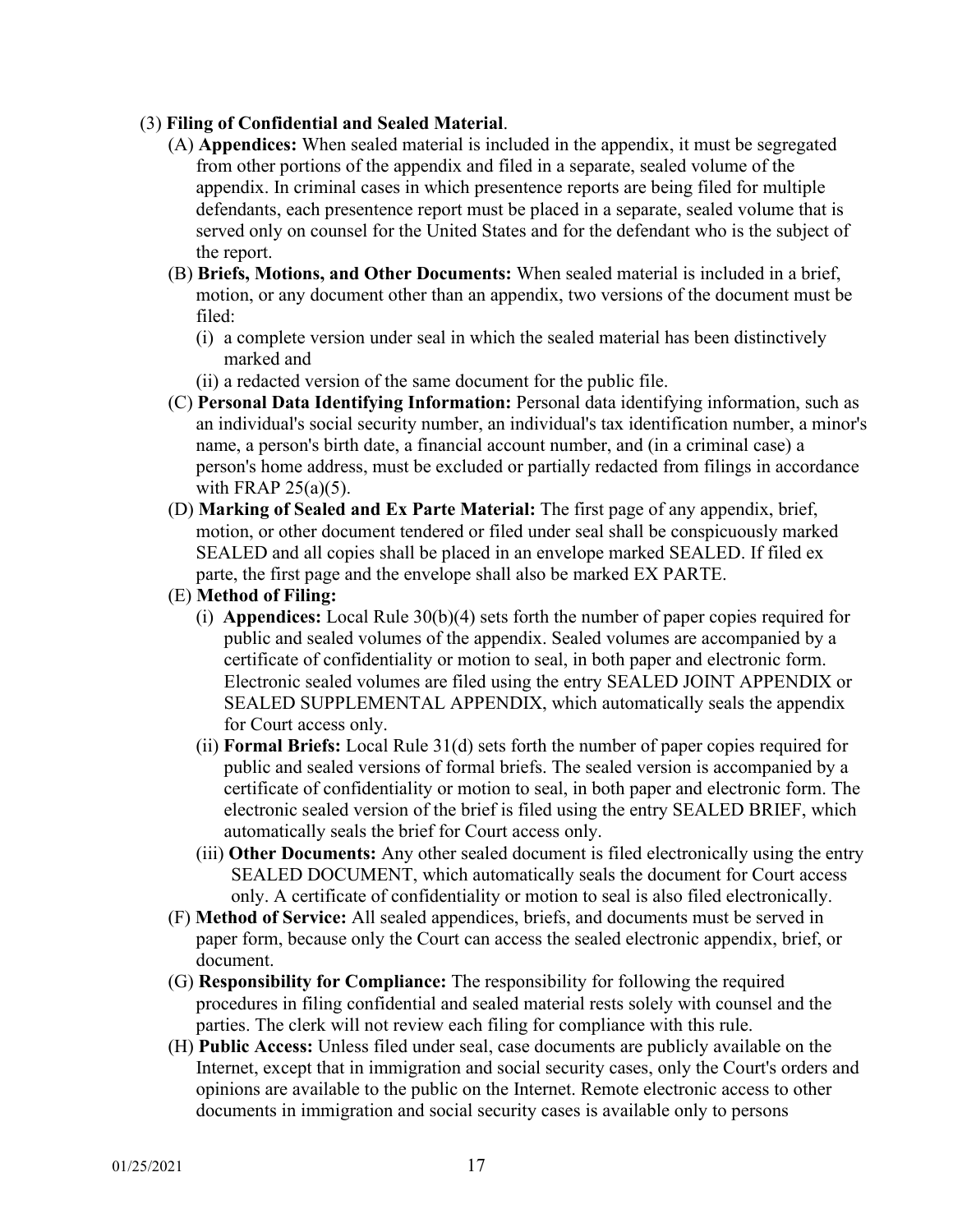participating in the case as CM/ECF filing users. Counsel should notify clients regarding the availability of filings on the Internet so that an informed decision may be made on what information is to be included in a public document filed with the Court.

### **COMPUTING AND EXTENDING TIME**

#### **Local Rule 26. State Holidays and Inclement Weather.**

Whenever a party in computing a filing or service date relies upon an extension of time due to the inaccessibility of the Clerk's Office because of inclement weather or other conditions, or due to a state holiday, counsel must certify such reliance in the certificate of service or by separate written declaration.

#### **DISCLOSURE STATEMENT**

#### **Local Rule 26.1. Disclosure Statement.**

- (a) **Disclosure Requirements Applicable to Parties and Proposed Intervenors.**
	- (1) **Who Must File.** 
		- (A) **Civil, Agency, Bankruptcy, and Mandamus Cases.** A party or proposed intervenor in a civil, agency, bankruptcy, or mandamus case, other than the United States or a party proceeding in forma pauperis, must file a disclosure statement, except that a state or local government is not required to file a disclosure statement in a case in which the opposing party is proceeding without counsel.
		- (B) **Criminal and Post-Conviction Cases with Corporate Party.** A corporate party in a criminal or post-conviction case must file a disclosure statement.
		- (C) **Criminal Cases with Organizational Victim.** Absent a showing of good cause, the government must file a disclosure statement in a criminal case in which there is an organizational victim.

#### (2) **Information to Be Disclosed by Parties and Proposed Intervenors.**

- (A) **Information Required by FRAP 26.1**. A party or proposed intervenor must make the disclosures required by FRAP 26.1.
- (B) **Information About Other Financial Interests**. A party or proposed intervenor must identify any publicly held corporation, whether or not a party to the present litigation, that has a direct financial interest in the outcome of the litigation by reason of a franchise, lease, other profit sharing agreement, insurance, or indemnity agreement, or state that there is no such corporation.
- (C) **Information About Other Publicly Held Legal Entities.** Whenever required by FRAP 26.1 or this rule to disclose information about a corporation that has issued shares to the public, a party or proposed intervenor shall also disclose information about similarly situated master limited partnerships, real estate investment trusts, or other legal entities whose shares are publicly held or traded, or state that there are no such entities.
- (D) **Information About Trade Association Members.** A trade association proceeding as a party or proposed intervenor must identify any publicly held member whose stock or equity value could be affected substantially by the outcome of the proceeding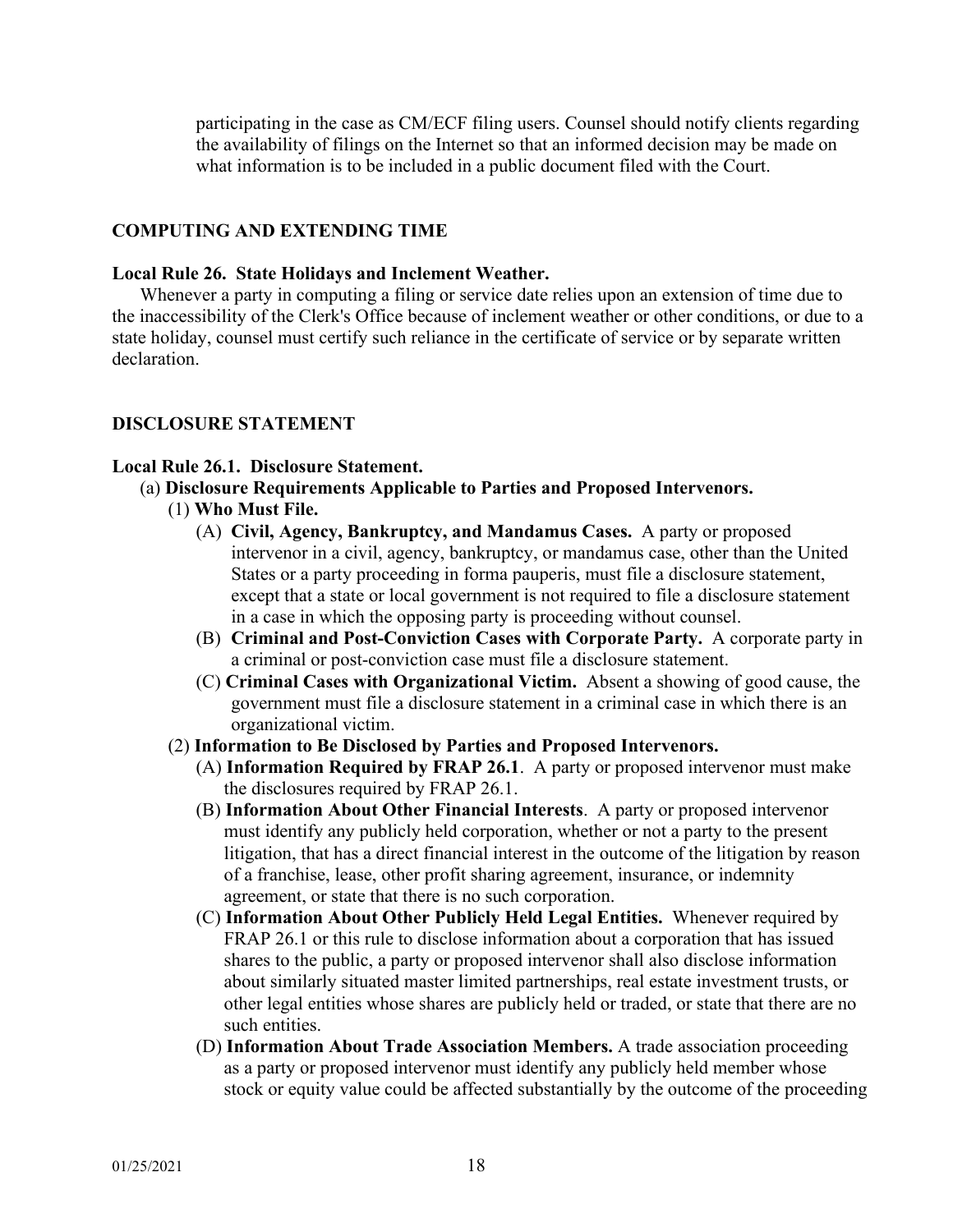or whose claims the trade association is pursuing in a representative capacity, or state that there is no such member.

- (b) **Disclosure Requirements Applicable to Corporate Amicus Curiae.**
	- (1) **Who Must File.** If an amicus curiae is a corporation, the amicus curiae brief must include a disclosure statement.
	- (2) **Information to Be Disclosed by Corporate Amicus Curiae.** A corporate amicus curiae must disclose the same information that sections (a)(2)(A), (B) & (C) require parties to disclose.
- (c) **Form.** The disclosure statement shall be on a form provided by the clerk. A negative statement is required if a filer has no disclosures to make.
- (d) **Time of Filing.** A party's disclosure statement must be filed within 14 days of docketing of the appeal, unless earlier pleadings are submitted for the Court's consideration, in which case the disclosure statement shall be filed at that time.
- (e) **Amendment.** Filers are required to amend their disclosure statements when necessary to maintain their current accuracy.

### **MOTIONS**

#### **Local Rule 27(a). Content of Motions; Notification and Consent.**

In cases where all parties are represented by counsel, all motions shall contain a statement by counsel that counsel for the other parties to the appeal have been informed of the intended filing of the motion. The statement shall indicate whether the other parties consent to the granting of the motion, or intend to file responses in opposition.

### **Local Rule 27(b). Procedural Orders Acted on by Clerk; Reconsideration Thereof.**

Motions and applications for orders if consented to, or if unopposed after due notice to all interested parties has been given or waived, or if the orders sought are procedural or relate to the preparation or printing of the appendix and briefs on appeal, or are such as are ordinarily granted as of course and without notice or hearing, need not be submitted to the Court, or to a judge thereof. Such orders may be entered for the Court by the clerk, who shall forthwith send copies thereof to the parties.

Any party adversely affected by an order entered by the clerk pursuant to this rule shall be entitled to request reconsideration of the clerk's action by the Court, if within 14 days after entry of the order, such party shall file with the clerk and serve upon the parties to the proceedings a request, in writing, for reconsideration, vacation or modification of the order, stating the grounds for such request. The clerk shall thereupon submit to the Court the request for reconsideration, vacation or modification, the motion or application upon which the order was entered, and any responses by other parties which may have been filed in support or opposition to the request. The Court may thereafter take such action as may be proper.

### **Local Rule 27(c). Form of Motions.**

A Disclosure of Corporate Affiliations statement must accompany the motion unless previously filed with the Court. See FRAP 26.1 and Local Rule 26.1. Counsel should always review carefully the specific rule which authorizes relief to ascertain the requirements, and any motion should contain or be accompanied by any supporting documents required by a specific rule. If a motion is supported by attachments, these materials should also be served and filed with the motion. The parties should not make requests for procedural and substantive relief in a single motion, but should make each request in a separate motion.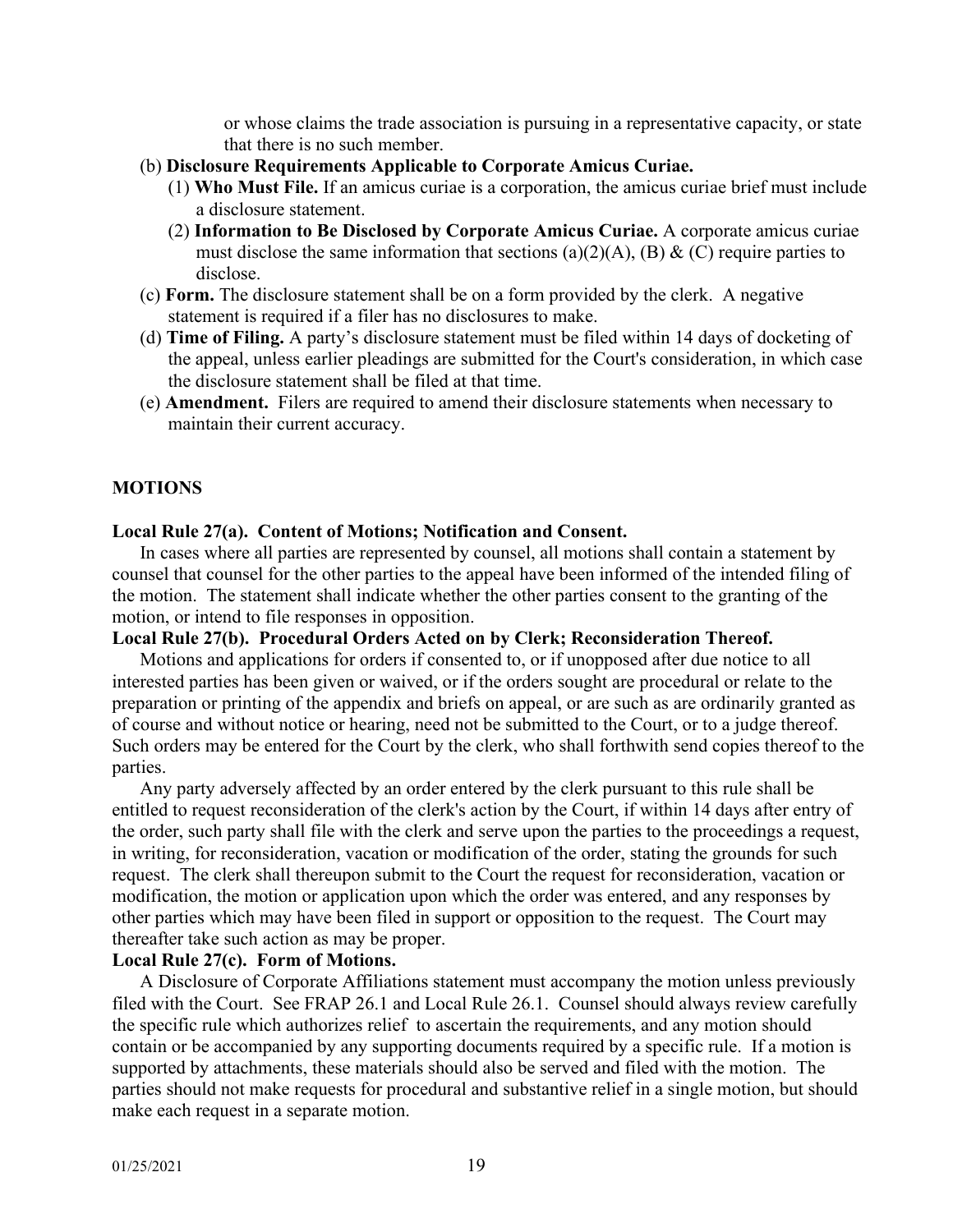### **Local Rule 27(d). Responses; Replies.**

- (1) **Responses**. Although any party may file a response to a motion, a party need not respond to a motion until requested to do so by the Court. The three-day mailing period permitted by FRAP 26(c) does not apply to responses requested by the Court or clerk by letter wherein a response date is set forth in the request. A Disclosure of Corporate Affiliations statement must accompany any response to a motion unless previously filed with the Court. See FRAP 26.1 and Local Rule 26. If the Court acts upon a motion without a response, any party adversely affected by such action may by application to the Court request reconsideration, vacation or modification of the Court's action.
- (2) **Replies.** The Court will not ordinarily await the filing of a reply before reviewing a motion and response. If movant intends to file a reply and does not want the Court to actively consider the motion and response until a reply is filed, movant shall notify the clerk in writing of the intended filing of the reply and request that this Court not act on the motion until the reply is received.

### **Local Rule 27(e). Panel Assignments and Emergency Motions.**

There is a strong presumption that the Court will act, in all but routine procedural matters, through panels or en banc, as prescribed by 28 U.S.C. § 46(c). Ordinarily, counsel shall present all motions to the clerk for presentation to the Court. Application to a single judge should be made only in exceptional circumstances where action by a panel would be impractical due to the requirements of time. In such exceptional circumstances, counsel shall attempt to notify the clerk's office that application is being made directly to a single judge, and copies of all papers presented to the judge shall be presented to the clerk as soon as practical for filing.

When a single judge determines to act, the matter will be referred to a panel as early in the process as is practical. As soon as a matter has been assigned to a panel, any action in the matter will be decided by the panel.

The selection of motion panels is similar to the process set forth in I.O.P. 34.1 for hearing panels. In a case where a request for single judge action is made to the clerk and action by a panel is not feasible, the clerk will assign the matter to a judge selected at random. In cases where a single judge, selected at random, has found it necessary to act, the clerk will fill out the panel with the atrandom selection of two additional judges. In cases in which a single judge, selected by counsel, has found it necessary to act, the clerk will assign the matter to a three-judge panel selected at random, which may or may not include the single judge who acted in the case.

### **Local Rule 27(f). Motions for Summary Disposition.**

- (1) **Motions for Summary Affirmance or Reversal.** Motions for summary affirmance or reversal filed prior to completion of briefing should include a showing that the issues raised on appeal are in fact manifestly unsubstantial and appropriate for disposition by motion. Absent such a showing, the Court will defer action on the motion until briefing is complete.
- (2). **Motion to Dismiss.** Motions to dismiss based upon the ground that the appeal is not within the jurisdiction of the Court or on other procedural grounds should be filed within the time allowed for the filing of the response brief. The Court may also sua sponte summarily dispose of any appeal at any time.
- (3) **Suspension of Briefing.** Suspension of briefing pending ruling on a motion to summarily affirm, reverse, or dismiss should be requested by separate motion.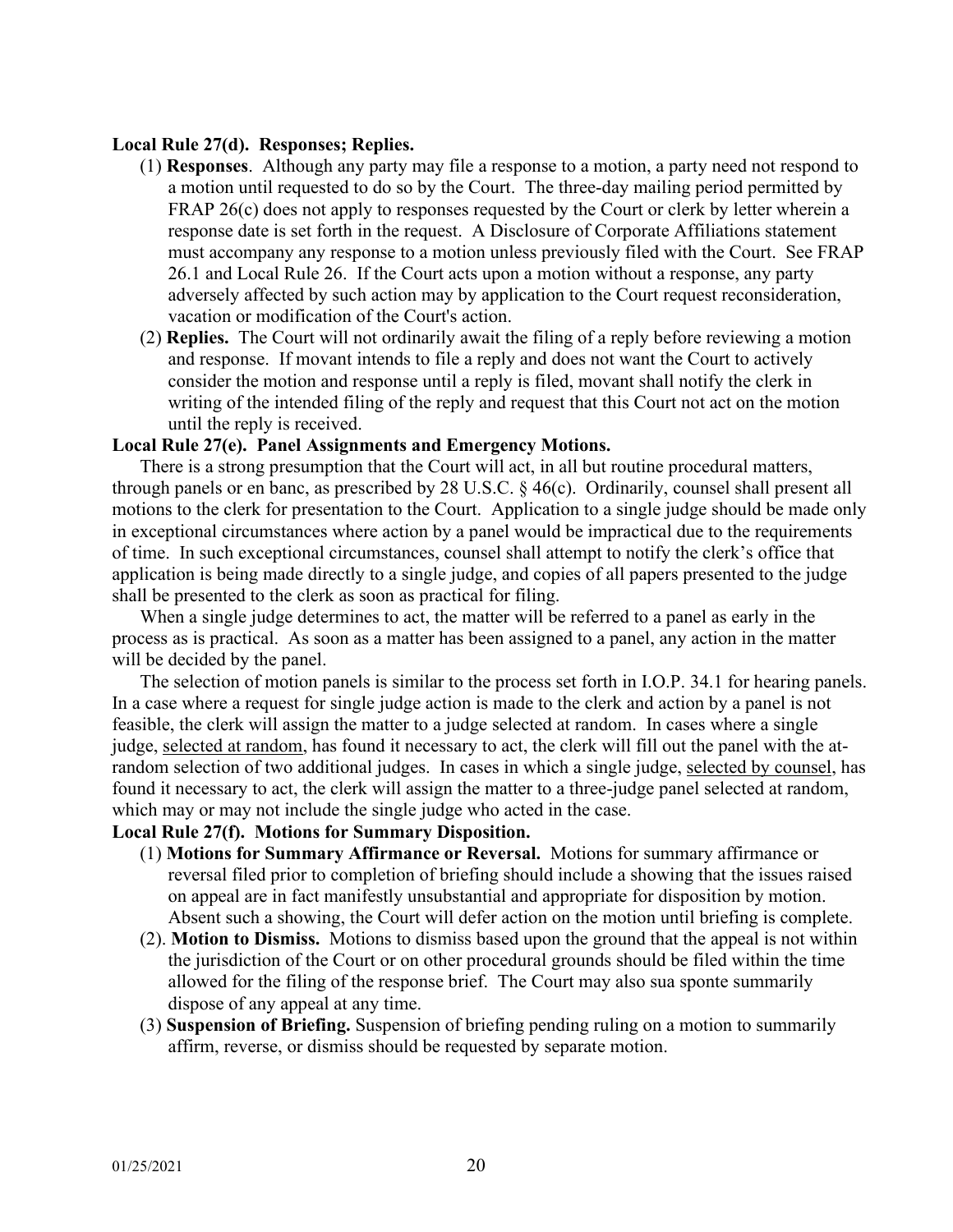#### **BRIEFS**

#### **Local Rule 28(a). Consolidated Cases and Briefs.**

Related appeals or petitions for review will be consolidated in the Office of the Clerk, with notice to all parties, at the time a briefing schedule is established. One brief shall be permitted per side, including parties permitted to intervene, in all cases consolidated by Court order, unless leave to the contrary is granted upon good cause shown. In consolidated cases lead counsel shall be selected by the attorneys on each side and that person's identity made known in writing to the clerk within 14 days of the date of the order of consolidation. In the absence of an agreement by counsel, the clerk shall designate lead counsel. The individual so designated shall be responsible for the coordination, preparation and filing of the briefs and appendix.

### **Local Rule 28(b). Addenda and Attachments to Briefs.**

A party may comply with the requirements of FRAP 28(f) and FRAP 32.1(b) by including material or items designated therein in an addendum at the end of the brief or by supplying them to the Court under separate cover. Should a party wish to supplement the brief with matters other than those designated in FRAP 28(f) or FRAP 32.1(b), the additional material must be presented to the Court under separate cover, accompanied by a motion for leave to file such supplemental material as an attachment to the brief.

#### **Local Rule 28(c). Responsibilities of Counsel Listed on a Brief.**

The Court will interpret the listing of an attorney on a brief as a representation that he or she is capable of arguing the appeal if lead counsel is unavailable.

### **Local Rule 28(d). Joint Appeals and Consolidations.**

Where multiple parties are directed to file a consolidated brief, counsel on the same side of the case should confer and agree upon a means for assuring that the positions of all parties are addressed within the length limits allowed and that each counsel will have an opportunity to review and approve the consolidated brief before it is filed.

Motions to file separate briefs are not favored by the Court and are granted only upon a particularized showing of good cause, such as, but not limited to, cases in which the interests of the parties are adverse. Generally unacceptable grounds for requests to file separate briefs include representations that the issues presented require a brief in excess of the length limitations established by FRAP 32(a)(7) (appropriately addressed by a motion to exceed length limit), that counsel cannot coordinate their efforts due to different geographical locations, or that the participation of separate counsel in the proceedings below entitles each party to separate briefs on appeal.

If a motion to file separate briefs is granted, the length of such briefs may be limited by the Court. The parties shall continue to share the time allowed for oral argument.

### **Local Rule 28(e). Citation of Additional Authorities.**

Counsel may, without leave of Court, present a letter drawing the Court's attention to supplemental authorities under Rule 28(j) and serve a copy on all counsel of record. The Court may grant leave for or direct the filing of additional memoranda, which may include additional argument before, during or after oral argument.

#### **Local Rule 28(f). Statement of Case.**

The statement of the case required by FRAP 28(a)(6) must include a narrative statement of all of the facts necessary for the Court to reach the conclusion which the brief desires with references to the specific pages in the appendix that support each of the facts stated.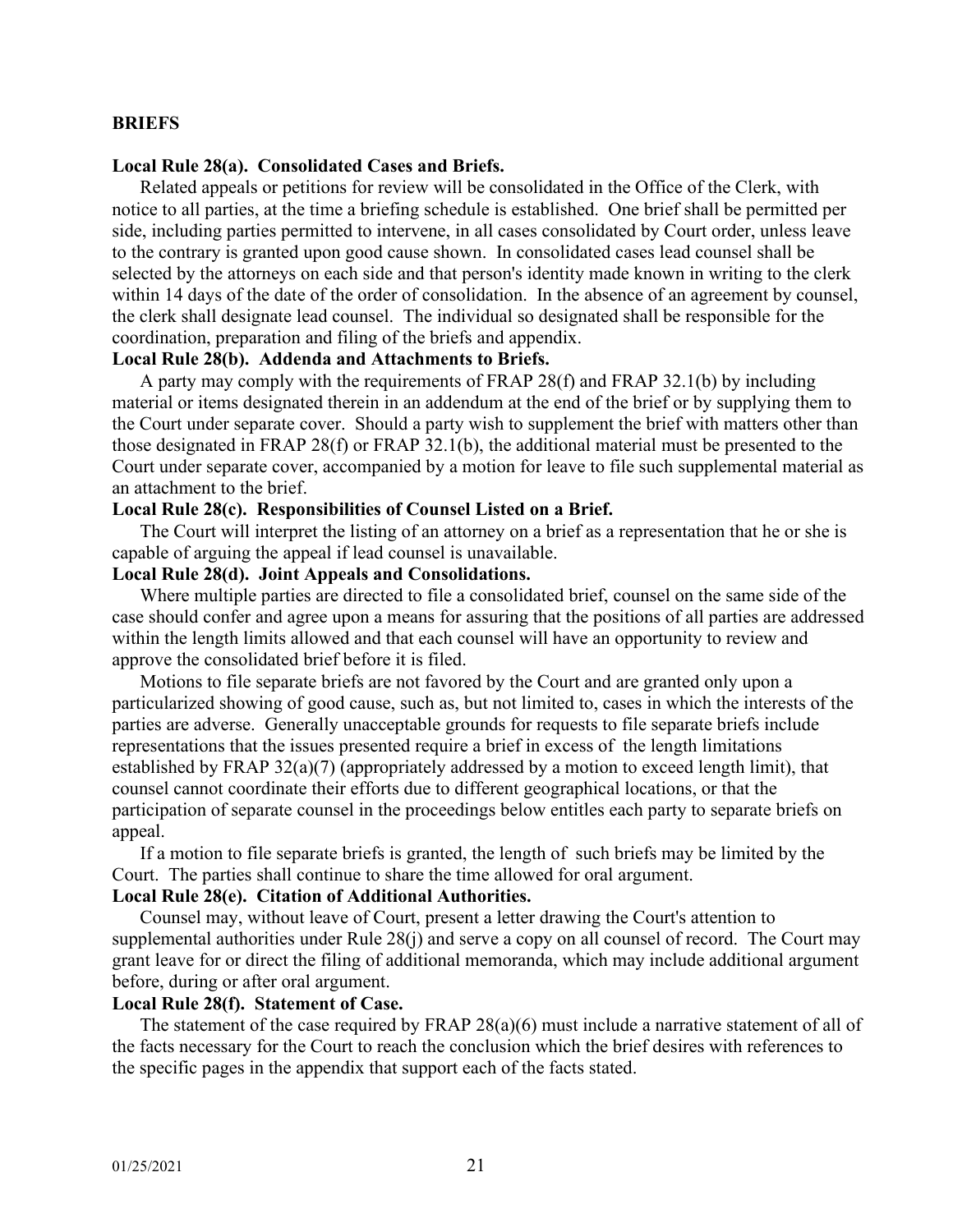### **BRIEF OF AN AMICUS CURIAE**

#### **Local Rule 29(a) Leave to File Amicus Briefs**

The Court will prohibit the filing of or strike an amicus brief that would result in the recusal of a member of the panel that has been assigned to the case or in the recusal of a member of the en banc court from a vote on whether to hear or rehear a case en banc.

### **Local Rule 29(b). Copies of Amicus Briefs**

- **(1) During Consideration of Case on the Merits.** If filed during consideration of the case on the merits, one paper copy and one electronic copy of the amicus brief must be filed. The Court will order the filing of additional paper copies for oral argument or if otherwise needed. Service of paper copies of the amicus brief is not required if the brief was served electronically on counsel and on any party not represented by counsel.
- **(2) During Consideration of Petition for Rehearing or Rehearing en Banc.** If filed during consideration of whether to grant rehearing or rehearing en banc, one electronic copy of the amicus brief must be filed. No paper copies are required unless ordered by the Court. Service of paper copies of the amicus brief is not required if the brief was served electronically on counsel and on any party not represented by counsel.

### **APPENDIX TO THE BRIEFS**

#### **Local Rule 30(a). Attorney Sanctions for Unnecessary Appendix Designations.**

The Court, on its own motion or on motion of any party, may impose sanctions against attorneys who unreasonably and vexatiously increase the costs of litigation through the inclusion of unnecessary material in the appendix. Attorneys shall receive reasonable notice and opportunity to respond before the imposition of any sanction. A party's motion for the imposition of sanctions will be entertained only if filed within 14 days after entry of judgment and only if counsel for the moving party previously objected to the designation of the allegedly unnecessary material in writing to opposing counsel within 14 days of the material's designation.

#### **Local Rule 30(b). Appendix Contents; Number of Copies.**

(1) **Required Contents:** In designating or agreeing upon the contents of the appendix, and in assembling the appendix, the parties should avoid unnecessary duplication of materials. The appellee's designation should only include those additional parts of the record to which it wishes to direct the Court's attention that have not already been designated by the appellant.

The use of a selectively abridged record allows the judges to refer easily to relevant parts of the record and saves the parties the considerable expense of reproducing the entire record. Although there is no limit on the length of the appendix except as provided in Local Rule 32(a), it is unnecessary to include everything in the appendix. The appendix should, however, contain the final order or order appealed from, the complaint or petition, as finally amended (civil appeals) or indictment (criminal appeals), as well as all other parts of the record which are vital to the understanding of the basic issues on appeal. Although the entire record is available to the Court should it believe that additional portions are important to a full understanding of the issues, citation to portions of the record not included in the appendix is not favored.

(2) **Table of Contents; Witness Names and Type of Examination:** The table of contents to the appendix should be sufficiently detailed to be helpful to the Court. Referring to the transcript of a trial under a single reference to "proceeding" or "trial transcript" is not sufficient. When the testimony of a witness is included in the appendix, the testimony should be clearly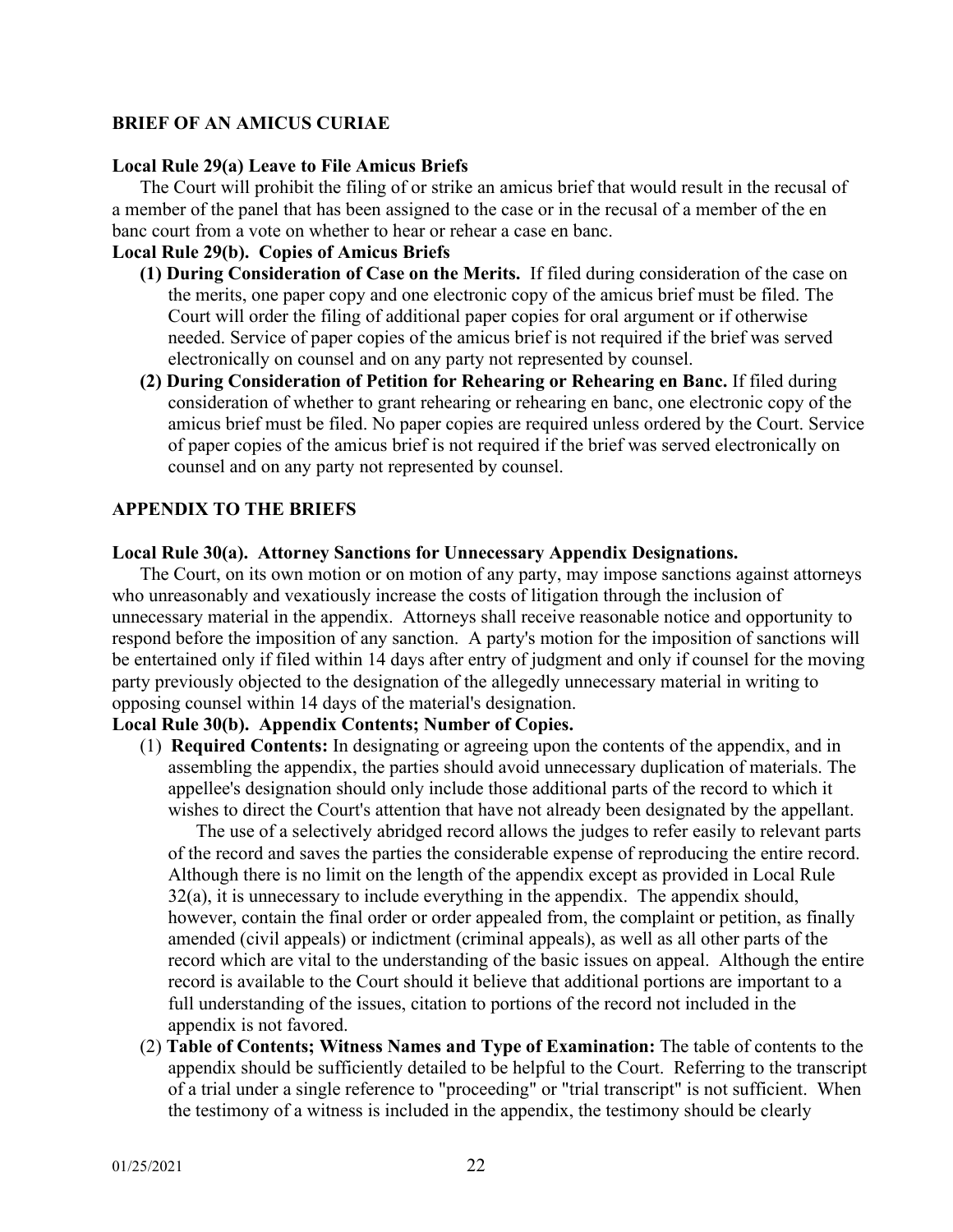identified in the table of contents, beneath the proceeding in which it occurred. The name of the testifying witness and the type of examination (e.g., direct, cross, redirect, or recross) should also be clearly indicated at the top of each page of the appendix where the witness's testimony appears. Exhibits should be listed in the table of contents by number or letter and by name or brief description.

(3) **Sentencing Guideline Appeals:** In all criminal appeals seeking review of the application of the sentencing guidelines, appellant shall include the sentencing hearing transcript and presentence report in the appendix. The presentence report must be included in a separate sealed volume, stamped "SEALED" on the volume itself and on the envelope containing it, and be accompanied by a certificate stating that the volume contains sealed material. In criminal cases in which presentence reports are being filed for multiple defendants, each presentence report must be placed in a separate, sealed volume that is served only on counsel for the United States and for the defendant who is the subject of the report.

### (4) **Number of Copies:**

- (A)**Filing:** One paper copy and one electronic copy of any joint, sealed, or supplemental appendix must be filed. The Court will order the filing of additional paper copies for oral argument or if otherwise needed by the Court.
- (B) **Service:** If the electronic appendix is served on counsel and on any party not represented by counsel, service of the paper appendix is not required. One paper copy of any sealed appendix volume must be served on lead counsel for each party separately represented who is authorized to have access to the sealed volume and on any party not represented by counsel who is authorized to have access to the sealed volume.

### **Local Rule 30(c). Responsibility of Parties.**

Notwithstanding that FRAP 30 provides that the appellant shall prepare and file the appendix, the Court considers the coordination of preparing the appendix to be the responsibility of both sides. The failure of a side to designate does not absolve the other side from the responsibility.

Except under the most extraordinary circumstances, supplementary appendices will not be accepted. If the appellant omits from the appendix the portions designated by the appellee, the appellant will be required to file a corrected appendix incorporating such material, and to bear the cost regardless of the outcome of the appeal.

If a party files a motion for leave to file a supplemental appendix, the motion must specifically identify the contents of the supplemental appendix, state that the items are matters of record, and set forth good cause why the original appendix should not be returned for insertion of the additional materials.

### **Local Rule 30(d). Dispensing with Appendix.**

Motions to proceed on the original record pursuant to FRAP 30(f) are carefully reviewed in the Fourth Circuit and are not usually granted unless the appellant is proceeding in forma pauperis, the record is short, or the appeal is expedited. Even if the motion is granted, counsel must include an abbreviated appendix consisting of:

- i. pertinent district court docket entries,
- ii. indictment or complaint,
- iii. judgment or order being appealed,
- iv. notice of appeal,
- v. any crucial portions of the transcript of proceedings referred to in appellant's brief, and
- vi. a copy of the order granting leave to proceed on the original record.

The requisite number of copies of the abbreviated appendix as set forth in Local Rule 30(b) must be filed with the brief.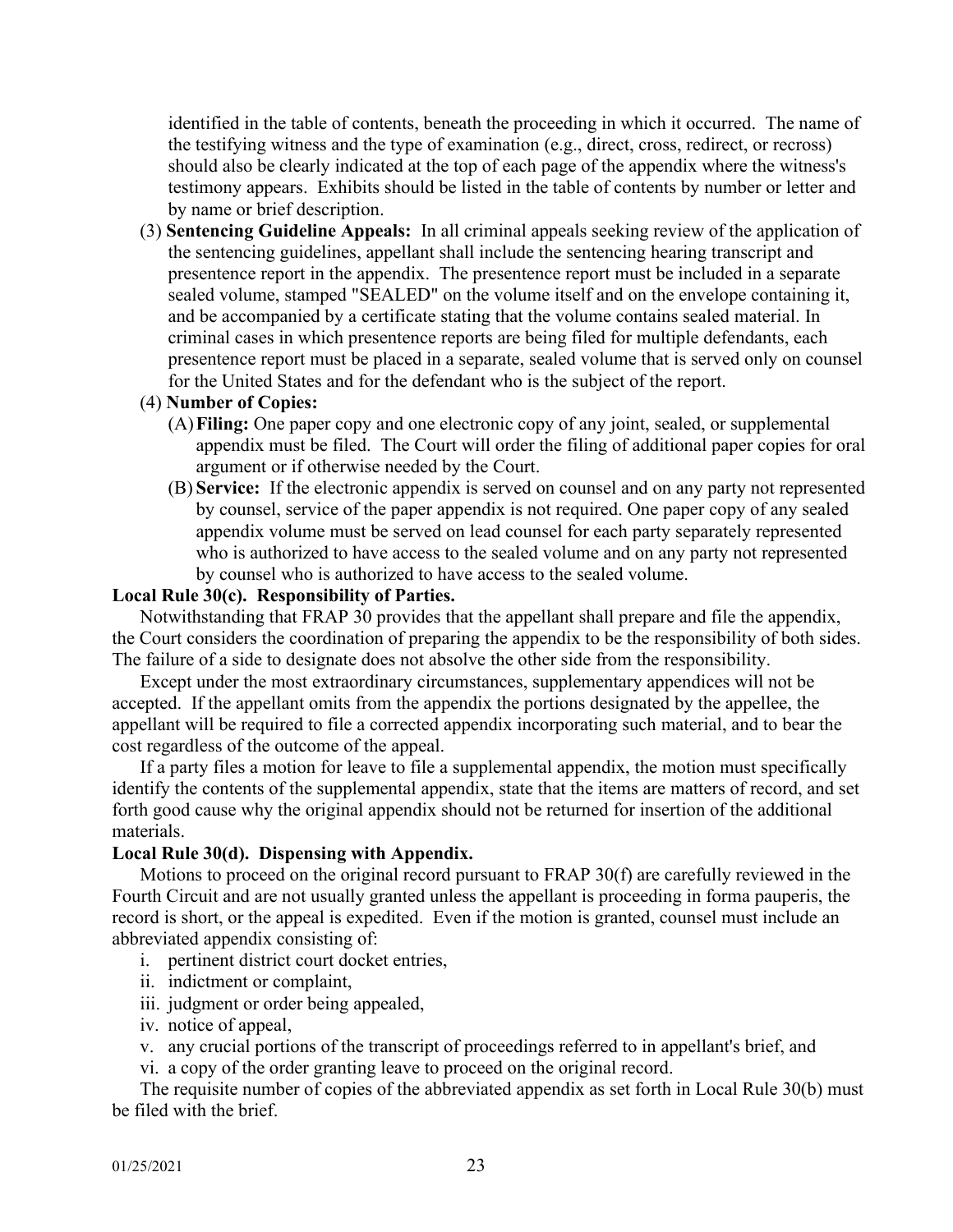### **SERVING AND FILING BRIEFS**

#### **Local Rule 31(a). Shortened Time for Service and Filing of Briefs in Criminal Cases.**

Pursuant to the authority conferred by FRAP 31(a)(2), the time for serving and filing briefs in criminal appeals is shortened as follows: the appellant shall serve and file appellant's brief and appendix within thirty-five days after the date on which the briefing order is filed; the appellee shall serve and file appellee's brief within twenty-one days after service of the brief of the appellant; the appellant may serve and file a reply brief within ten days after service of the brief of the appellee. **Local Rule 31(b). Briefing Orders.**

A formal briefing schedule shall be sent to the parties upon receipt of the record or determination by the Clerk that the record is complete -- whichever occurs first. Thus, the time for designating the contents of the joint appendix and the filing of briefs is controlled by the briefing order and not the receipt of the record as provided in FRAP 31(a)(1).

### **Local Rule 31(c). Briefing Extensions.**

Extensions will be granted only when extraordinary circumstances exist. A motion for an extension of time to file a brief must be filed well in advance of the date the brief is due and must set forth the additional time requested and the reasons for the request. The Court discourages these motions and may deny the motion entirely or grant a lesser period of time than the time requested.

#### **Local Rule 31(d). Number of Copies.**

- (1) **Filing:** One paper copy and one electronic copy of briefs must be filed. The Court will order the filing of additional paper copies for oral argument or if otherwise needed by the Court.
- (2) **Service:** Service of paper copies of briefs is not required if the brief was served electronically on counsel and on any party not represented by counsel. One paper copy of any sealed brief must be served on lead counsel for each party separately represented who is authorized to have access to the sealed brief and on any party not represented by counsel who is authorized to have access to the sealed brief.
- (3) **Page-Proof Briefs:** If the Court allows a deferred appendix, the parties are required to file their page-proof briefs in electronic form only. After the deferred appendix is filed, filing and service of final briefs are governed by (1) and (2) above.

#### **FORM OF BRIEFS, APPENDICES, AND OTHER PAPERS**

#### **Local Rule 32(a). Reproduction of Appendices.**

Double-sided copying of appendices is preferred in all cases. No joint appendix in a courtappointed case should exceed 500 pages without advance permission from the Court; unless such permission is granted, reimbursement of copy expenses will be limited to 500 pages.

### **Local Rule 32(b). Length of Briefs.**

The Fourth Circuit encourages short, concise briefs. Under no circumstances may a brief exceed the length limitations in FRAP  $32(a)(7)$  and FRAP  $28.1(e)(2)$  without the Court's advance permission.

A motion for permission to submit a longer brief must be made to the Court of Appeals at least 10 days prior to the due date of the brief and must be supported by a statement of reasons. These motions are not favored and will be granted only for exceptional reasons.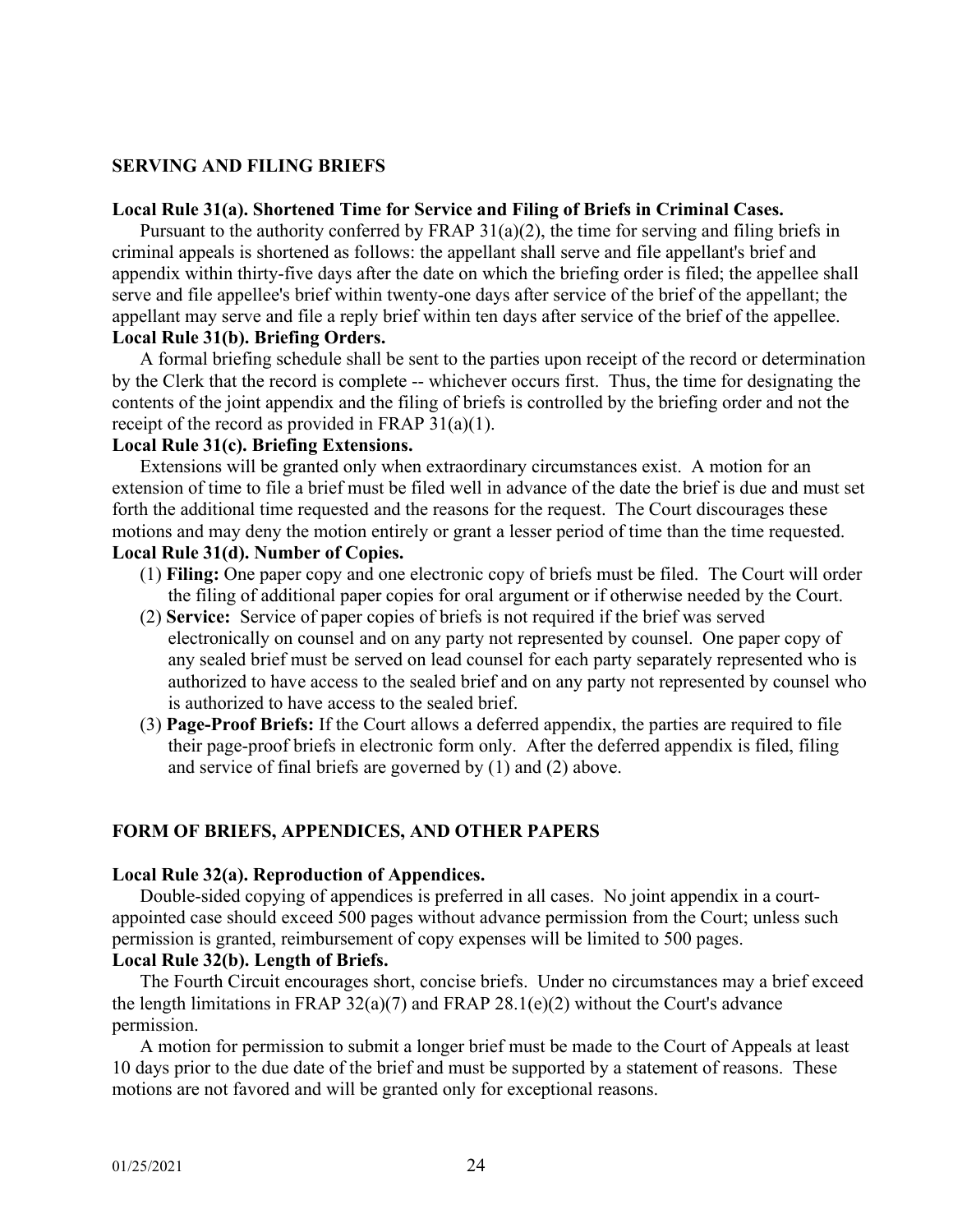#### **Local Rule 32(c). Correction of Briefs and Appendices.**

If briefs, appendices, or other papers are illegible or are not in the form required by the federal rules or by this Court's local rules or standards when filed, counsel will be required to file corrected copies of the document. If the corrected copies are not submitted within the time allowed by the clerk, they must be accompanied by a motion to file out of time.

### **CITING JUDICIAL DISPOSITIONS**

#### **Local Rule 32.1. Citation of Unpublished Dispositions.**

Citation of this Court's unpublished dispositions issued prior to January 1, 2007, in briefs and oral arguments in this Court and in the district courts within this Circuit is disfavored, except for the purpose of establishing res judicata, estoppel, or the law of the case.

If a party believes, nevertheless, that an unpublished disposition of this Court issued prior to January 1, 2007, has precedential value in relation to a material issue in a case and that there is no published opinion that would serve as well, such disposition may be cited if the requirements of FRAP 32.1(b) are met.

#### **APPEAL CONFERENCES**

### **Local Rule 33. Circuit Mediation Conferences.**

All civil and agency cases in which all parties are represented by counsel on appeal will be reviewed by a circuit mediator after the filing of the docketing statements required by Local Rule 3(b). The circuit mediator will determine whether a mediation conference may assist either the Court or the parties. Counsel for a party may also request a conference if counsel believes it will be of assistance to the Court or the parties. Counsel's participation is required at any scheduled conference. Mediation conferences will generally be conducted by telephone but may be conducted in person in the discretion of a circuit mediator. Mediation conferences may be adjourned from time to time by a circuit mediator. Purposes of the mediation conference include:

- (a) Jurisdictional review;
- (b) Simplification, clarification, and reduction of issues;
- (c) Discussion of settlement; and
- (d) Consideration of any other matter relating to the efficient management and disposition of the appeal.

Although the time allowed for filing of briefs is not automatically tolled by proceedings under this local rule, if the parties wish to pursue, or are engaged in, settlement discussions, counsel for any party may move to extend the briefing schedule. The mediator, through the Clerk of the Court, may enter orders which control the course of proceedings and, upon agreement of the parties, dispose of the case.

Statements and comments made during all mediation conferences, and papers or electronic information generated during the process, are not included in Court files except to the extent disclosed by orders entered under this local rule. Information disclosed in the mediation process shall be kept confidential and shall not be disclosed to the judges deciding the appeal or to any other person outside the mediation program participants. Confidentiality is required of all participants in the mediation proceedings. All statements, documents, and discussions in such proceedings shall be kept confidential. The mediator, attorneys, and other participants in the mediation shall not disclose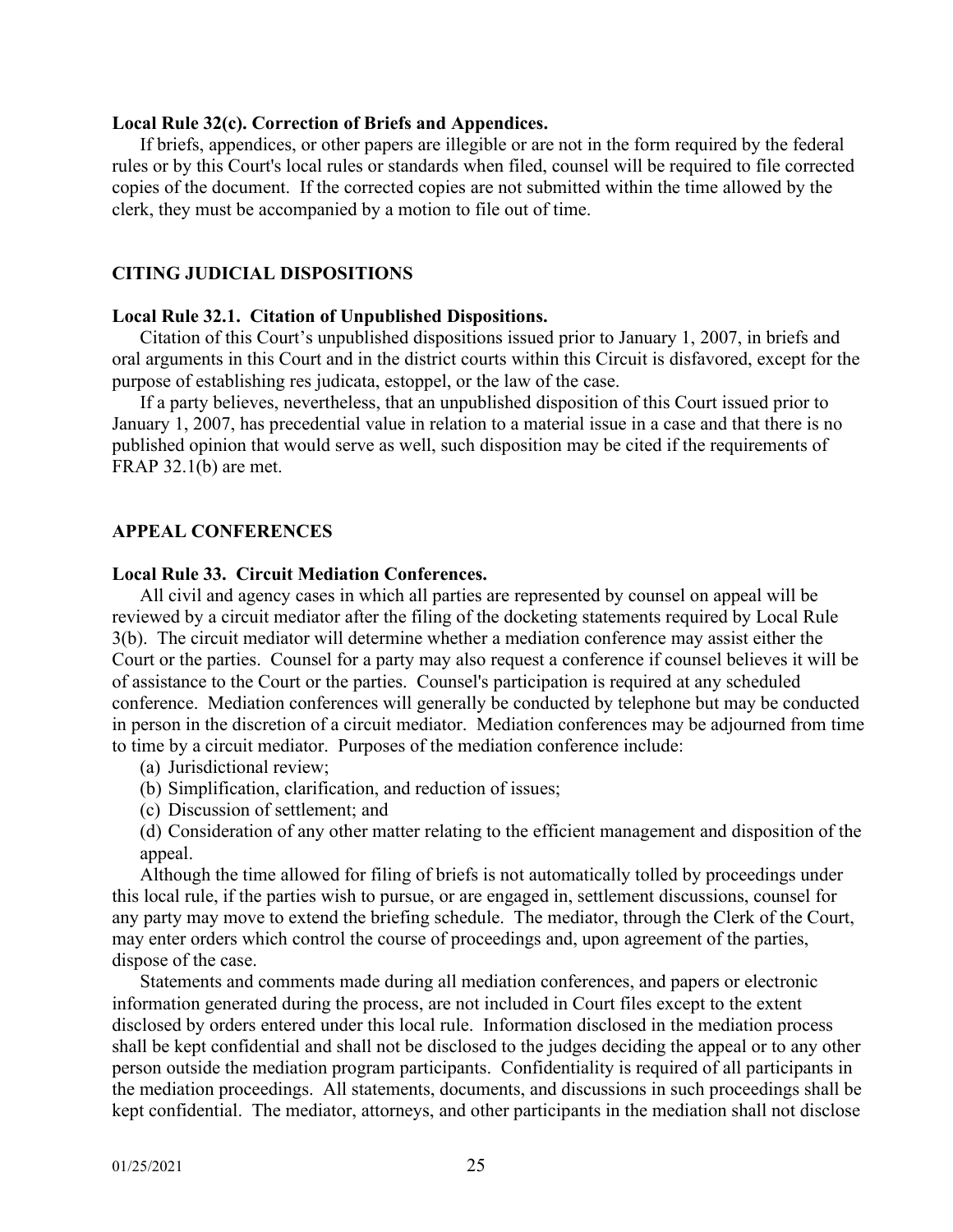such statements, documents, or discussions without prior approval of the Standing Panel on Attorney Discipline. Any alleged violations of this rule shall be referred to the Court's Standing Panel on Attorney Discipline for a determination pursuant to Local Rule 46(g) of whether imposition of discipline is warranted. All proceedings before the Standing Panel on Attorney Discipline involving confidential information under this procedure shall be confidential.

### **ORAL ARGUMENT**

### **Local Rule 34(a). Oral Argument; Pre-argument Review and Summary Disposition of Appeals; Statement Regarding the Need for Oral Argument.**

In the interest of docket control and to expedite the final disposition of pending cases, the chief judge may designate a panel or panels to review any pending case at any time before argument for disposition under this rule.

In reviewing pending cases before argument, the panel will utilize the minimum standards set forth in FRAP 34(a)(2). If all of the judges of the panel to which a pending appeal has been referred conclude that oral argument is not to be allowed, they may make any appropriate disposition without oral argument including, but not limited to, affirmance or reversal.

Because any case may be decided without oral argument, all major arguments should be fully developed in the briefs. In furtherance of the disposition of pending cases under this rule, parties may include in their briefs at the conclusion of the argument a statement setting forth the reasons why, in their opinion, oral argument should be heard.

### **Local Rule 34(b). Informal Briefs.**

Whenever the Court determines pursuant to Local Rule 22(a) that briefing is appropriate on an appeal in a non-capital case from the denial of a writ of habeas corpus or of a motion under 28 U.S.C. § 2255, or whenever any pro se appeal is filed from any other type of judgment or order, the clerk shall notify the appellant that appellant shall file, within 21 days after service of such notice, an informal brief, listing the specific issues and supporting facts and arguments raised on appeal. Appellee is permitted, but not required, to file an informal response brief within 14 days after service of appellant's informal brief, and appellant is permitted, but not required, to file an informal reply brief within 10 days after service of appellee's informal response brief. Appellant's informal brief and any informal response and reply briefs filed by the parties shall be considered, together with the record and other relevant documents, by the panel to which the proceeding has been referred. The Court will limit its review to the issues raised in the informal brief.

The informal brief may be submitted on a form provided by the clerk and shall provide the specific information required by the form. The parties need not limit their briefs solely to the form. An additional supporting memorandum may be attached if a party deems it necessary in order to address adequately the issues raised, but the informal brief and any supporting memorandum shall not exceed the length limitations established by FRAP 32(a)(7). It is unnecessary to attach record excerpts since the record is before the Court. It is not necessary to cite cases in an informal brief. Unless additional copies are requested by the Clerk, only the original informal brief must be filed with the Court and copies served on the other parties to the case.

Once an informal briefing schedule has been established the parties may file a formal brief only with the permission of the Court. The Court initially reviews cases that are informally briefed under its procedures set forth in Local Rule 34(a) pertaining to pre-argument review.

If the panel reviewing an informal brief submitted by an indigent pro se litigant determines that further briefing and possible oral argument would be of assistance, counsel will be appointed and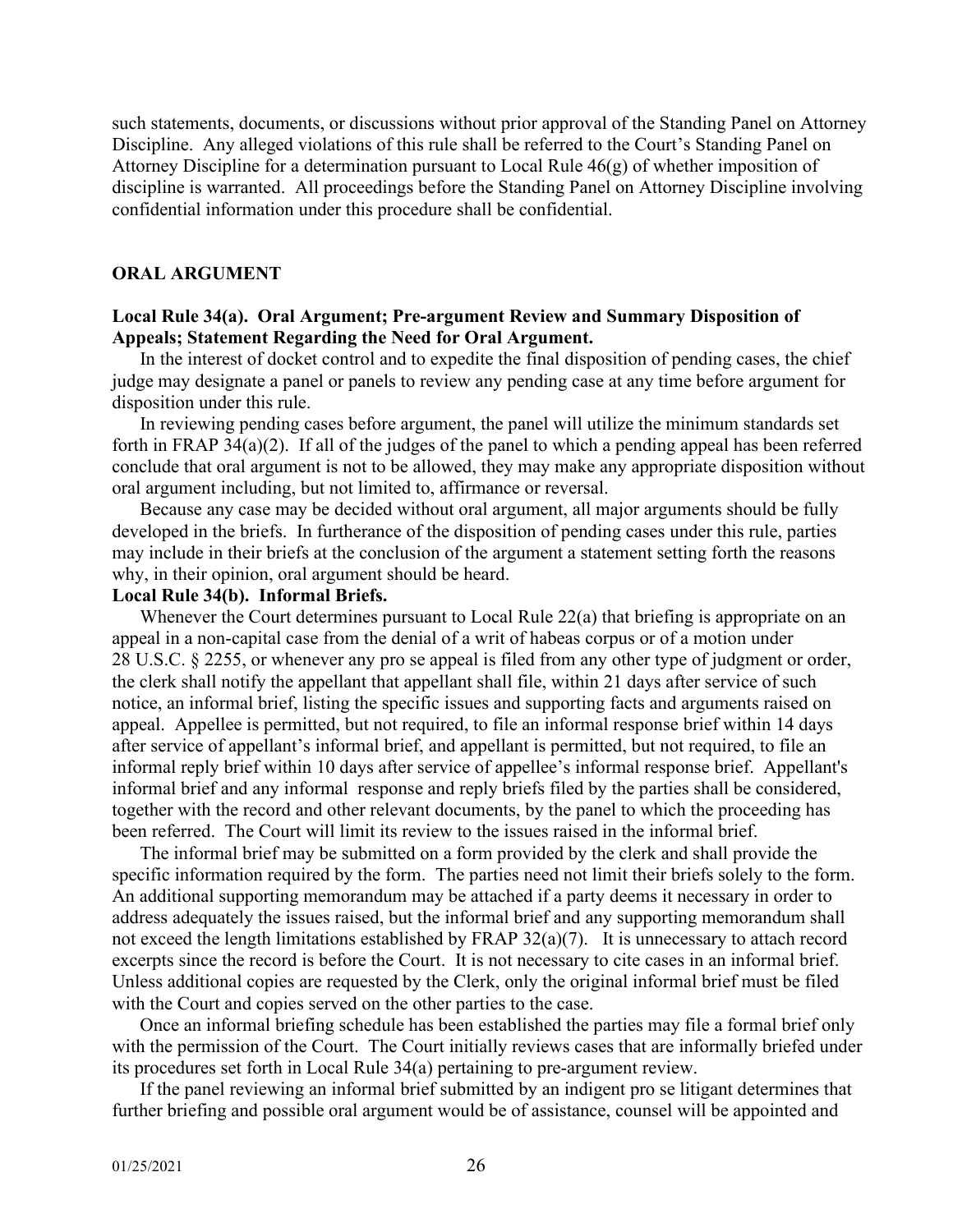directed to file additional formal briefs. In any appeal that has been informally briefed, the Court may direct that additional briefs be filed prior to oral argument.

#### **Local Rule 34(c). Court Sessions and Notification to Counsel.**

The Court sits in Richmond, Virginia, to hear cases during six to eight separate argument weeks scheduled between September and June. The Court also sits at law schools within the Circuit and at other special argument sessions. The Court's oral argument schedule is available on the Court's Internet site, [www.ca4.uscourts.gov.](http://www.ca4.uscourts.gov/)

The Court initially hears and decides cases in panels consisting of three judges with the Chief Judge or most senior active judge presiding. Each panel regularly hears oral argument in four cases each day during court week; additional cases are added as required.

Attorneys appearing for oral argument must register with the Clerk's Office on the morning of argument to learn of courtroom assignment, order of appearance, and allocation of oral argument time. Counsel not already a member of the Fourth Circuit bar will be admitted to practice before the Court at that time upon compliance with the provisions of Local Rule 46(b).

The Court generally convenes at 9:30 a.m., with the exception of the last day of the session, when it convenes at 8:30 a.m., and with the exception of en banc oral arguments, which begin at 9:00 a.m. Counsel will receive notification from the Clerk's Office of the starting time for each panel.

Preparation for the argument calendar begins in the Clerk's Office at least two months prior to argument. Upon receiving notice that a case has been tentatively assigned to an argument session, counsel must inform the clerk, within the time provided in the notice, of any conflict or other matter that would affect scheduling of the case for that session. After a case has been scheduled for argument, any motion that would affect the argument date must show good cause for the requested relief and that the relief could not have been requested within the period set by the Court for notice of conflicts. Continuance of an established oral argument date is not granted because of a prior professional commitment. Although a case will not be removed from the calendar because of a scheduling conflict by counsel after the notification of oral argument has been issued, the Court may direct another lawyer from the same firm to argue the appeal if counsel of record cannot be present. **Local Rule 34(d). Argument Time.**

Briefs for the cases assigned to a hearing panel are distributed by the clerk to the judges on a hearing panel at the time the hearing panel assignments are made. The members of the Court hearing oral argument will have read the briefs before the hearing and therefore will be familiar with the case. In oral argument, counsel should emphasize the dispositive issues.

Since the appellant is allowed to open and close the argument, counsel for appellant should indicate at registration before oral argument how much time counsel wants to reserve for rebuttal. It is recommended that no more than two attorneys argue per side. Each side is normally allowed 20 minutes, even in consolidated cases, but counsel may not need the full time allotted or the Court may shorten or extend the time allotted. In social security disability cases, black lung cases, and labor cases where the primary issue is whether the agency's decision is supported by substantial evidence and in criminal cases where the primary issue involves the application of the sentencing guidelines, each side is limited to 15 minutes. In black lung cases in which the Director, Office of Workers' Compensation Programs, has been granted leave to file a separate brief, the Director will share argument time with whichever side the Director's brief supports.

If counsel believes that more time is needed for oral argument, a written motion setting forth the reasons for additional time and whether the other parties consent must be submitted well in advance of the hearing date. The Court may sua sponte extend the allotted time during the argument or it may terminate the argument whenever in its judgment further argument is unnecessary.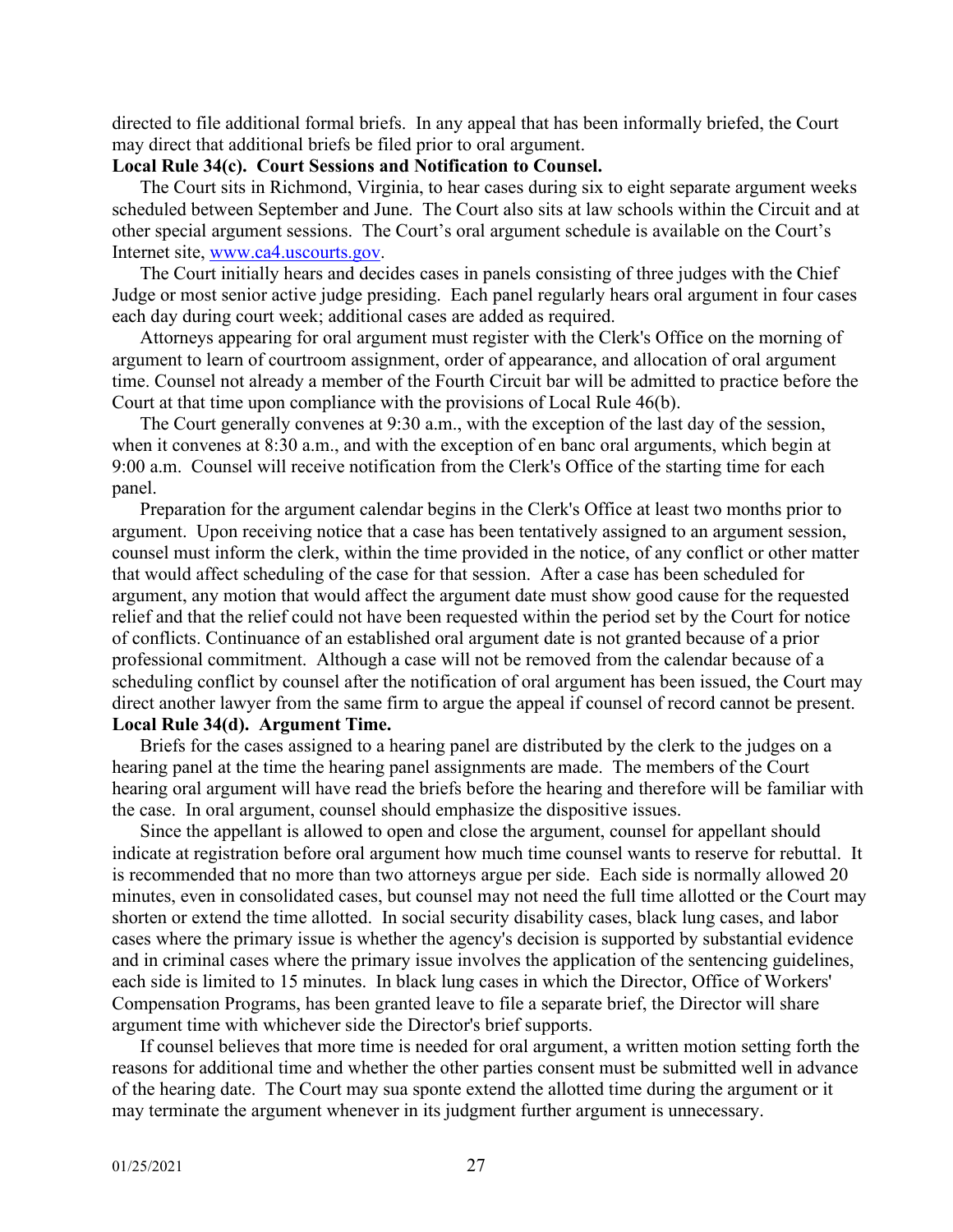#### **Local Rule 34(e). Motion to Submit on Briefs.**

As soon as possible upon completion of the briefing schedule or within 10 days of tentative notification of oral argument, whichever is earlier, any party may file a motion to submit the case on the briefs without the necessity of oral argument. Such motions are not granted as a matter of course. A motion to submit on briefs should not be used to alleviate a scheduling conflict after the notification of oral argument has been issued.

### **I.O.P.-34.1. Calendar Assignments and Panel Composition.**

The Clerk of Court maintains a list of mature cases available for oral argument and on a monthly basis merges those cases with a list of three-judge panels provided by a computer program designed to achieve total random selection.

The composition of each panel usually changes each day during court week except on those occasions where only one panel is sitting in a given geographical location. Every effort is made to assign cases for oral argument to judges who have had previous involvement with the case on appeal through random assignment to a preargument motion or prior appeal in the matter, but there is no guarantee that any of the judges who have previously been involved with an appeal will be assigned to a hearing panel. The varied assignment of judges to panels and the independent assignment of varied cases to panels is designed, insofar as practicable, to assure the opportunity for each judge to sit with all other judges an equal number of times, and to assure that both the appearance and the fact of presentation of particular types of cases to particular judges is avoided.

### **-34.2. Disposition Without Oral Argument.**

A decision against oral argument must be unanimous, and if a case is decided without oral argument the decision on the merits generally will be unanimous also. Whenever at least one member of the review panel determines that oral argument would be of assistance, the panel notifies the clerk who places the case on the oral argument calendar.

### **-34.3. Audio Files of Oral Argument.**

Audio files of oral arguments are made available on the Court's Internet site, without charge, by the next business day. Counsel are reminded that the following information should not be included in argument to the Court:

(A) Personal data protected by Fed. R. App. P.  $25(a)(5)$ :

- (1) social security and taxpayer identification numbers;
- (2) dates of birth;
- (3) names of minor children;
- (4) financial account numbers; and
- (5) home addresses in criminal cases.
- (B) Criminal case information protected by the Judiciary's Privacy Policy for Electronic Case Files:
	- (1) unexecuted summonses or warrants;
	- (2) pretrial bail or presentence investigation reports;
	- (3) statements of reasons in the judgment of conviction;
	- (4) juvenile records;
	- (5) identifying information about jurors or potential jurors;
	- $(6)$  financial affidavits filed under the Criminal Justice Act;
	- (7) ex parte requests to authorize services under the Criminal Justice Act; and
	- (8) sealed documents (e.g., motions for downward departure for substantial assistance, plea agreements indicating cooperation, or victim statements).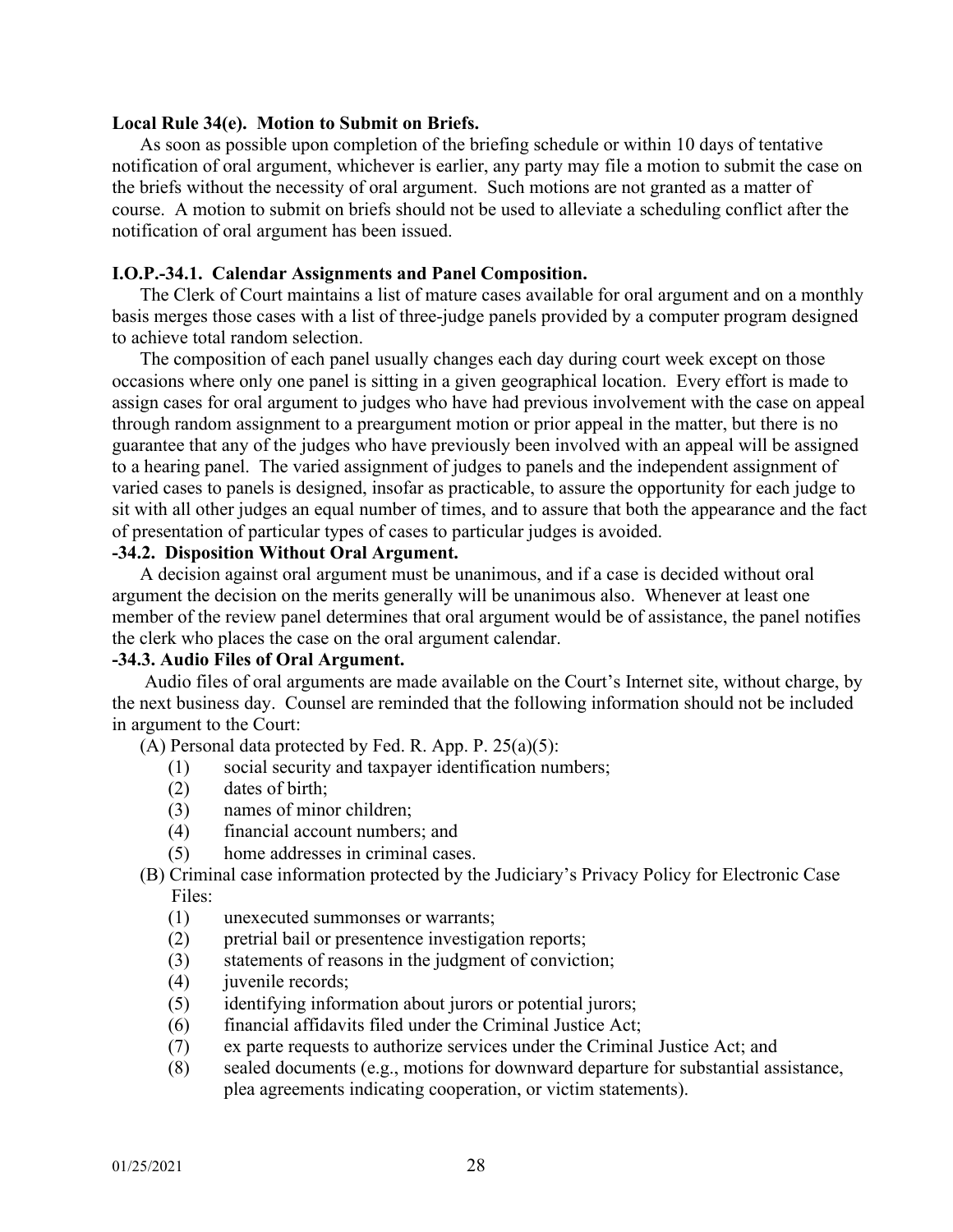Any motion to seal argument must be filed on the public docket at least five days before oral argument, in accordance with Local Rule  $25(c)(2)$ . Audio files of sealed arguments will not be released absent an order of the Court unsealing the argument.

### **EN BANC DETERMINATION**

### **Local Rule 35. En Banc Proceedings.**

- **(a) Petition for Rehearing En Banc**. A petition for rehearing en banc must be made at the same time, and in the same document, as a petition for rehearing. The request for en banc consideration shall be stated plainly in the title of the petition. Petitions for rehearing en banc will be distributed to all active judges of the Court, to senior judges who request distribution, and to any senior or visiting judge who may have heard and decided the appeal.
- **(b) Decision to Hear or Rehear a Case En Banc.** A majority of the circuit judges who are in regular active service and who are not disqualified may grant a hearing or rehearing en banc. A poll on whether to rehear a case en banc may be requested, with or without a petition, by an active judge of the Court or by a senior or visiting judge who sat on the panel that decided the case originally. Unless a judge requests that a poll be taken on the petition, none will be taken. If no poll is requested, the panel's order on a petition for rehearing will bear the notation that no member of the Court requested a poll. If a poll is requested and hearing or rehearing en banc is denied, the order will reflect the vote of each participating judge. A judge who joins the Court after a petition has been submitted to the Court, and before an order has been entered, will be eligible to vote on the decision to hear or rehear a case en banc.
- **(c) Decision of Cases Heard or Reheard En Banc**. A court en banc shall consist of all eligible, active and participating judges of the Court, except that any senior judge of the Court may (1) participate in en banc rehearing of a decision of a panel of which the judge was a member or (2) continue to participate in the decision of a case or controversy that was heard or reheard by the en banc court at a time when the judge was in regular active service. A judge who joins the Court after argument of a case to an en banc Court will not be eligible to participate in the decision of the case. A judge who joins the Court after submission of a case to an en banc Court without oral argument will participate in the decision of the case. Granting of rehearing en banc vacates the previous panel judgment and opinion; the rehearing is a review of the judgment or decision from which review is sought and not a review of the judgment of the panel.
- **(d) Additional Briefing for En Banc Hearing or Rehearing**. If the Court grants hearing or rehearing en banc, and if a majority of the Court agrees additional briefing is desirable, the Court, on motion by a party or on its own initiative, may order full en banc briefing or supplemental en banc briefing addressing issues specified by the Court. If additional briefing is required, the Court's en banc briefing schedule will indicate whether full briefs or supplemental briefs must be filed and, where appropriate, the issue(s) to be addressed. As appropriate, full or supplemental en banc briefs should address (i) the necessity of securing or maintaining uniformity of the Court's decisions; (ii) whether the Court should revise existing circuit precedent; (iii) intervening precedent; and (iv) any other issue(s) identified by the Court in the briefing order.
- **(e) Reproduction Costs for Briefs and Appendices Required for En Banc Review.** Each party will bear the initial cost of additional copies of its own briefs required by the Court for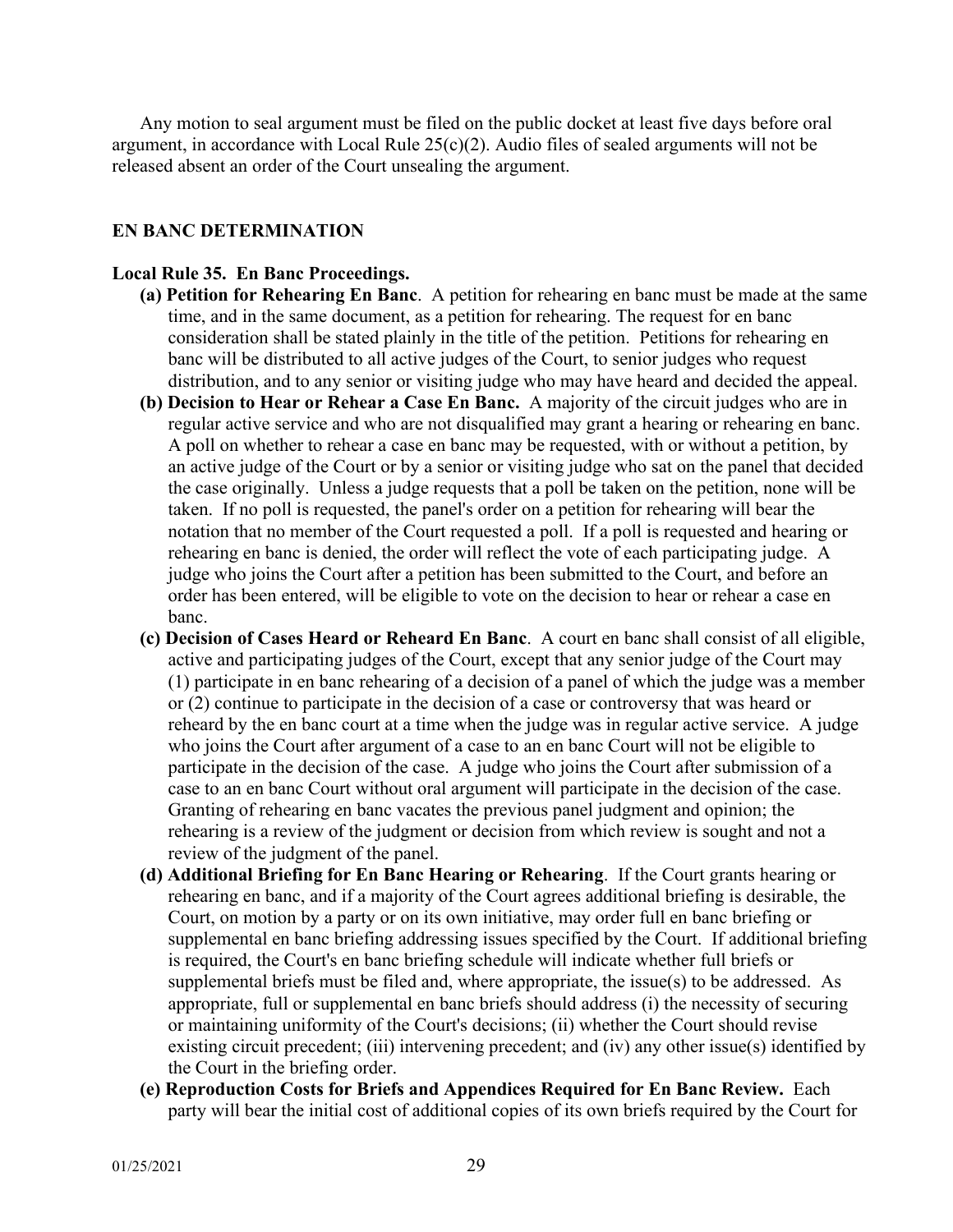en banc review. The party that requested the hearing or rehearing en banc will bear the initial cost of filing additional copies of the appendix or supplemental appendix required for en banc review. In the event that cross petitions for hearing or rehearing en banc are granted, the parties will share equally the initial cost of preparing additional copies of the appendix or supplemental appendix required for en banc review.

### **ENTRY OF JUDGMENT; NOTICE**

#### **Local Rule 36(a). Publication of Decisions.**

Opinions delivered by the Court will be published only if the opinion satisfies one or more of the standards for publication:

- i. It establishes, alters, modifies, clarifies, or explains a rule of law within this Circuit; or
- ii. It involves a legal issue of continuing public interest; or
- iii. It criticizes existing law; or
- iv. It contains a historical review of a legal rule that is not duplicative; or
- v. It resolves a conflict between panels of this Court, or creates a conflict with a decision in another circuit.

The Court will publish opinions only in cases that have been fully briefed and presented at oral argument. Opinions in such cases will be published if the author or a majority of the joining judges believes the opinion satisfies one or more of the standards for publication, and all members of the Court have acknowledged in writing their receipt of the proposed opinion. A judge may file a published opinion without obtaining all acknowledgments only if the opinion has been in circulation for ten days and an inquiry to the non-acknowledging judge's chambers has confirmed that the opinion was received.

### **Local Rule 36(b). Unpublished Dispositions; Opinion Distribution.**

Unpublished opinions give counsel, the parties, and the lower court or agency a statement of the reasons for the decision. They may not recite all of the facts or background of the case and may simply adopt the reasoning of the lower court. Published and unpublished opinions are sent to the trial court or agency in which the case originated, to counsel for all parties in the case, and to litigants in the case not represented by counsel. Published and unpublished opinions are also posted on the Court's Web site each day and distributed in electronic form to subscribers to the Court's daily opinion lists. Published and unpublished opinions issued since January 1, 1996 are available free of charge at [www.ca4.uscourts.gov.](http://www.ca4.uscourts.gov/)

Counsel may move for publication of an unpublished opinion, citing reasons. If such motion is granted, the unpublished opinion will be published without change in result.

#### **I.O.P.-36.1.Opinion Preparation Assignments.**

The custom of the Fourth Circuit is to reserve judgment at the conclusion of oral argument. A conference of the panel is held promptly after oral argument, usually immediately after the presentation of the case. Although a tentative decision may be reached at this conference, additional conferences are sometimes necessary. Opinion assignments are made by the Chief Judge on the basis of recommendations from the presiding judge of each panel on which the Chief Judge did not sit. **-36.2. Circulation of Opinions in Argued Cases.**

Although one judge writes the opinion, every panel member is equally involved in the process of decision. An appeal may be heard and decided by two of the three judges assigned to a panel, when one judge becomes unavailable. If a panel is reduced to two and the two cannot agree, however, the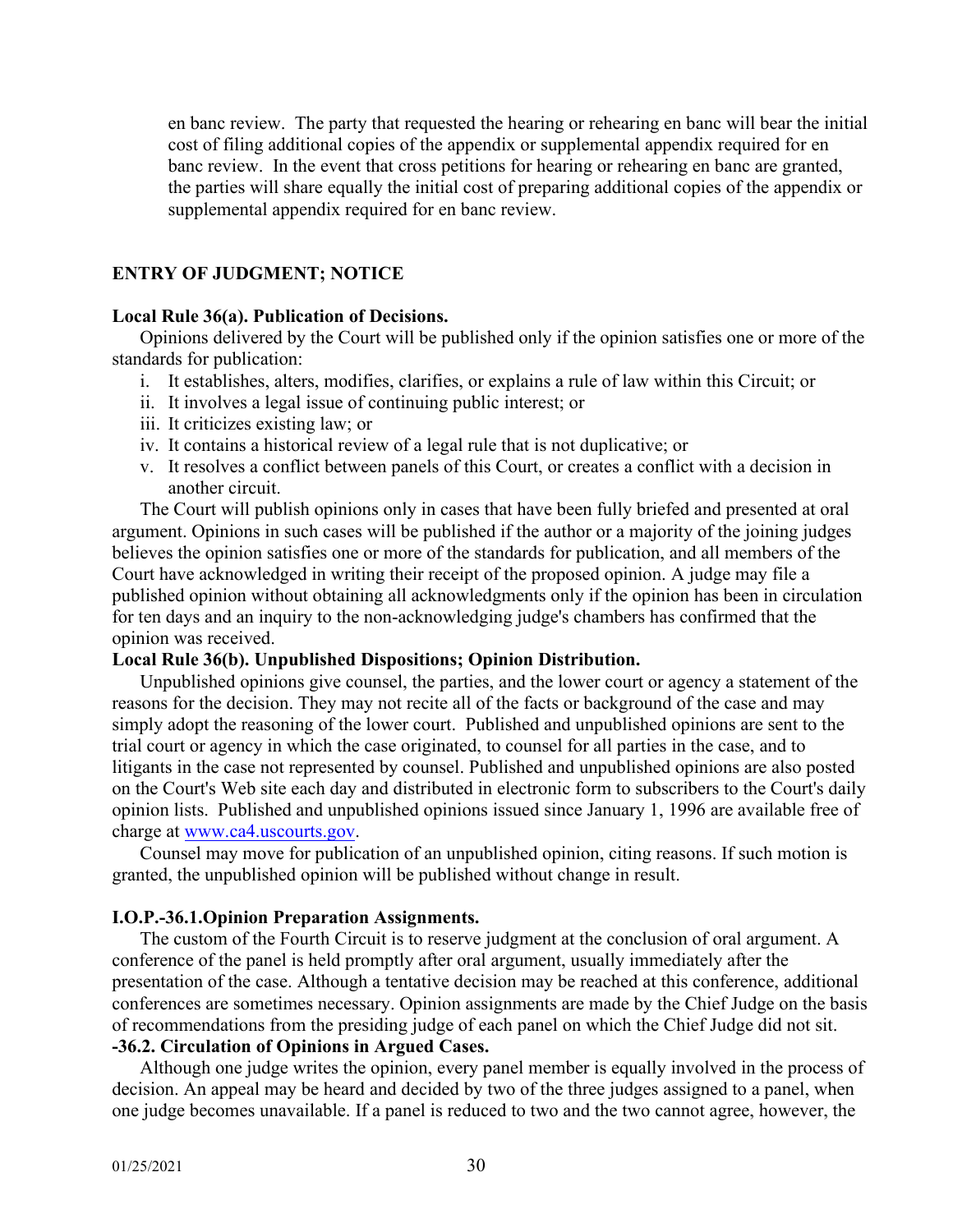case will be reargued before a new three-judge panel which may or may not include prior panel members.

When a proposed opinion in an argued case is prepared and submitted to other panel members, copies are provided to the non-sitting judges, including the senior judges, and their comments are solicited. The opinion is then finalized. The Clerk's Office never receives advance notice of when a decision will be rendered, so counsel should not call for such information.

#### **-36.3. Summary Opinions.**

If all judges on a panel of the Court agree following oral argument that an opinion in a case would have no precedential value, and that summary disposition is otherwise appropriate, the Court may decide the appeal by summary opinion. A summary opinion identifies the decision appealed from, sets forth the Court's decision and the reason or reasons therefor, and resolves any outstanding motions in the case. It does not discuss the facts or elaborate on the Court's reasoning.

#### **-36.4 Internet Citations in Opinions**

Internet resources cited in the Court's opinions that can be saved in PDF format will be preserved by the opinion's author at the time of viewing and placed on the Court's docket as opinion attachments when the opinion is filed.

#### **COSTS**

#### **Local Rule 39(a). Reproduction Costs.**

The cost of producing and binding necessary copies of briefs and appendices in the form required by Fed. R. App. P. 32 shall be taxable as costs at a rate equal to actual cost, but not higher than 15 cents per page for each copy required for filing and service by Local Rules 30(b)(4) and 31(d) or by order of the Court.

### **Local Rule 39(b). Bill of Costs.**

The verified bill of costs may be that of a party or counsel, and should be accompanied by the printer's itemized statement of charges. When costs are sought for or against the United States, counsel should cite the statutory authority relied upon. Taxation of costs will not be delayed by the filing of a petition for rehearing or other post-judgment motion. A late affidavit for costs must be accompanied by a motion for leave to file. The clerk rules on all bills of costs and objections in the first instance.

#### **Local Rule 39(c). Recovery of Costs in the District Court.**

The only costs generally taxable in the Court of Appeals are: (1) the docketing fee if the appellant is the prevailing party; and (2) the cost of printing or reproducing briefs and appendices, including exhibits.

Although some costs are "taxable" in the Court of Appeals, all costs are recoverable in the district court after issuance of the mandate. If the matter of costs has not been settled before issuance of the mandate, the clerk will send a supplemental "Bill of Costs" to the district court for inclusion in the mandate at a later date.

Various costs incidental to an appeal must be settled at the district court level. Among such items are: (1) the cost of the reporter's transcript; (2) the fee for filing the notice of appeal; (3) the fee for preparing and transmitting the record; and (4) the premiums paid for any required appeal bond. Application for recovery of these expenses by the successful party on appeal must be made in the district court, and should be made only after issuance of the mandate by the Court of Appeals. These costs, if erroneously applied for in the Court of Appeals, will be disallowed without prejudice to the right to reapply for them in the district court.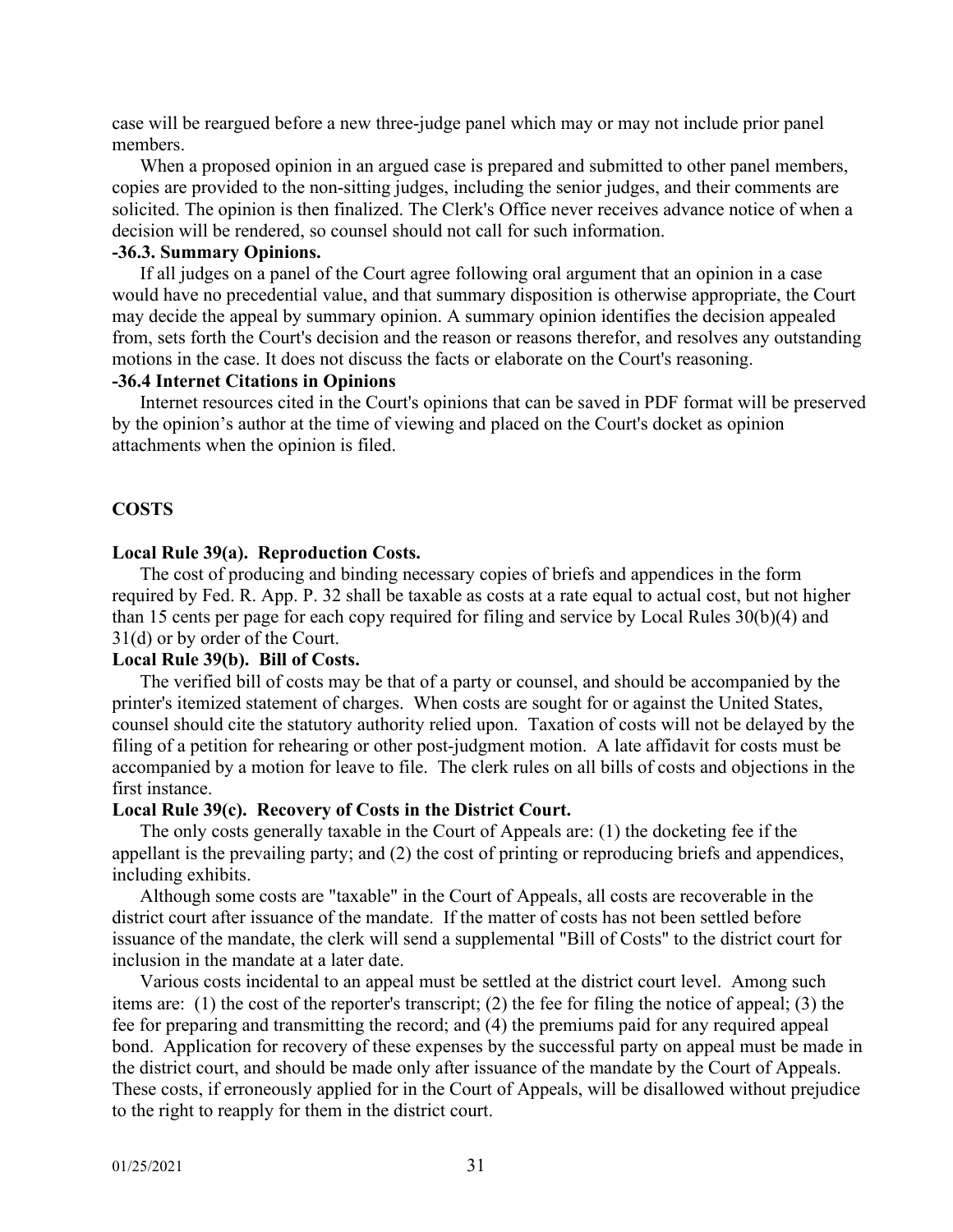### **PETITION FOR PANEL REHEARING**

### **Local Rule 40(a). Filing of Petition.**

Although petitions for rehearing are filed in a great many cases, few are granted. Filing a petition solely for purposes of delay or in order merely to reargue the case is an abuse of privilege. Whenever a request for rehearing en banc is contained in a petition, such fact must be stated plainly on the cover of and in the title of the document. Only the original petition for rehearing or rehearing en banc is required unless additional copies are requested by the Clerk.

### **Local Rule 40(b). Statement of Purpose.**

A petition for rehearing must contain an introduction stating that, in counsel's judgment, one or more of the following situations exist:

- i. A material factual or legal matter was overlooked in the decision.
- ii. A change in the law occurred after the case was submitted and was overlooked by the panel.
- iii. The opinion is in conflict with a decision of the United States Supreme Court, this Court, or another court of appeals and the conflict is not addressed in the opinion.
- iv. The proceeding involves one or more questions of exceptional importance.

A petition should only be made to direct the Court's attention to one or more of the above situations. The points to be raised should be succinctly listed in counsel's statement of purpose.

# **Local Rule 40(c). Time Limits for Filing Petitions.**

The Court strictly enforces the time limits for filing petitions for rehearing and petitions for rehearing en banc. The Clerk's Office will deny as untimely any petition received in the Clerk's Office later than 45 days after entry of judgment in any civil case where the United States, or an agency or officer thereof is a party, or 14 days after the entry of judgment in any other case. The only grounds for an extension of time to file a petition, or to accept an untimely petition, are as follows:

- i. the death or serious illness of counsel, or of a member of counsel's immediate family (or in the case of a party proceeding without counsel, the death or serious illness of the party or a member of the party's immediate family); or
- ii. an extraordinary circumstance wholly beyond the control of counsel or of a party proceeding without counsel.

Petitions for rehearing and petitions for en banc rehearing from incarcerated persons proceeding without the assistance of counsel are deemed filed when they are delivered to prison or jail officials. All other such petitions are deemed filed only when received in the Clerk's Office.

### **Local Rule 40(d). Papers Filed After Denial of a Petition for Rehearing.**

Except for timely petitions for rehearing en banc, cost and attorney fee matters, and other matters ancillary to the filing of an application for writ of certiorari with the Supreme Court, the Office of the Clerk shall not receive motions or other papers requesting further relief in a case after the Court has denied a petition for rehearing or the time for filing a petition for rehearing has expired.

### **I.O.P.-40.1. Submission of Petitions for Rehearing to the Court.**

The Clerk's Office will hold any petition for rehearing or petition for rehearing en banc until the time for filing all such petitions, or any extension thereof granted in the particular case, has run. Thereafter, all petitions for rehearing in the same case will be distributed to the Court simultaneously.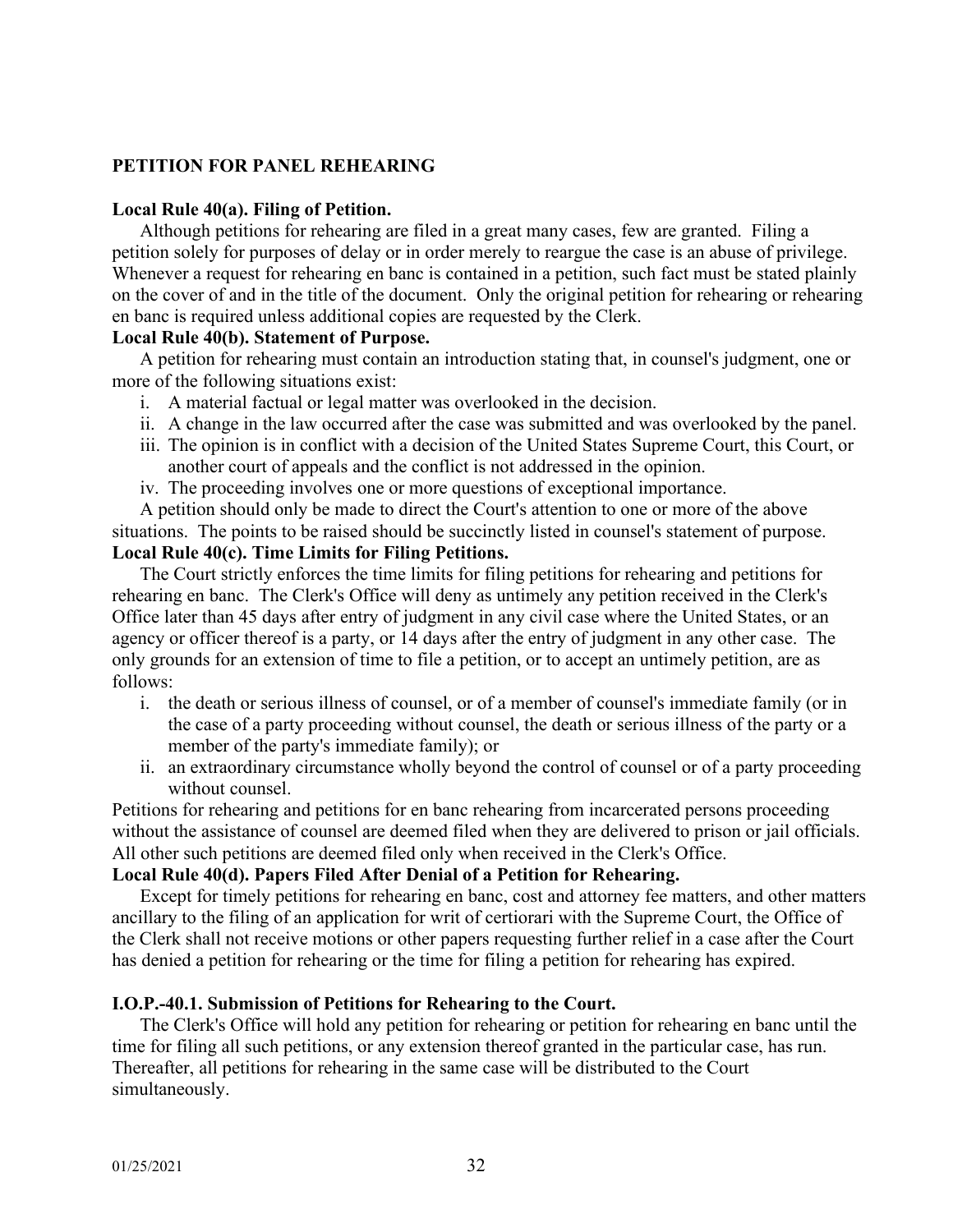#### **-40.2. Panel Rehearing.**

The panel of judges who heard and decided the appeal will rule on the petition for rehearing. Such panel may include a senior circuit judge or a visiting judge sitting in the Fourth Circuit by designation.

If a petition for rehearing is granted, the original judgment and opinion of the Court are vacated and the case will be reheard before the original panel. The Court may direct the filing of additional briefs, or the parties may seek leave of Court to file additional briefs.

### **MANDATE: CONTENTS; ISSUANCE AND EFFECTIVE DATE; STAY**

#### **Local Rule 41. Motion for Stay of the Mandate.**

A motion for stay of the issuance of the mandate shall not be granted simply upon request. Ordinarily the motion shall be denied unless there is a specific showing that it is not frivolous or filed merely for delay. A motion to stay the mandate pending the filing of a petition for certiorari must show that the certiorari petition would present a substantial question and set forth good cause for a stay. Stay requests are normally acted upon without a request for a response.

#### **I.O.P.-41.1. Issuance of the Mandate.**

On the date of issuance of the mandate, the Clerk of the Court will issue written notice to the parties and the clerk of the lower court that the judgment of the Court of Appeals takes effect that day. The trial court record will be returned to the clerk of that court once the mandate has issued.

### **-41.2. Petitions for Writs of Certiorari.**

A petition for a writ of certiorari must be filed with the Supreme Court within 90 days of the entry of judgment in a criminal case or a civil case. The time for the petition does not run from the issuance of the mandate, but from the date of judgment which is also the opinion date. If a petition for rehearing or a petition for rehearing en banc is timely filed, the time runs from the date of denial of that petition. Counsel should consult the Rules of the Supreme Court for details on how to proceed with the petition.

The Rules of the Supreme Court do not require that the record accompany a petition for certiorari and the record will not be forwarded unless specifically requested by the petitioner or counsel. Requests to certify and transmit the record to the Supreme Court prior to action on the petition for a writ of certiorari are disfavored by the Supreme Court. The Clerk of the Supreme Court will request the record from the Court of Appeals when review of the record is desired by the Supreme Court prior to action on a petition for writ of certiorari or upon granting certiorari if the record has not been transmitted earlier. The same procedures are followed for Supreme Court review by certification pursuant to 28 U.S.C. § 1254(2).

If a case is remanded to the Court of Appeals from the Supreme Court, the case shall be reopened under the original docket number and the Court of Appeals may require additional briefs and oral argument, summarily dispose of the case, or take any other action consistent with the Supreme Court's opinion.

### **VOLUNTARY DISMISSAL**

#### **Local Rule 42. Voluntary Dismissals.**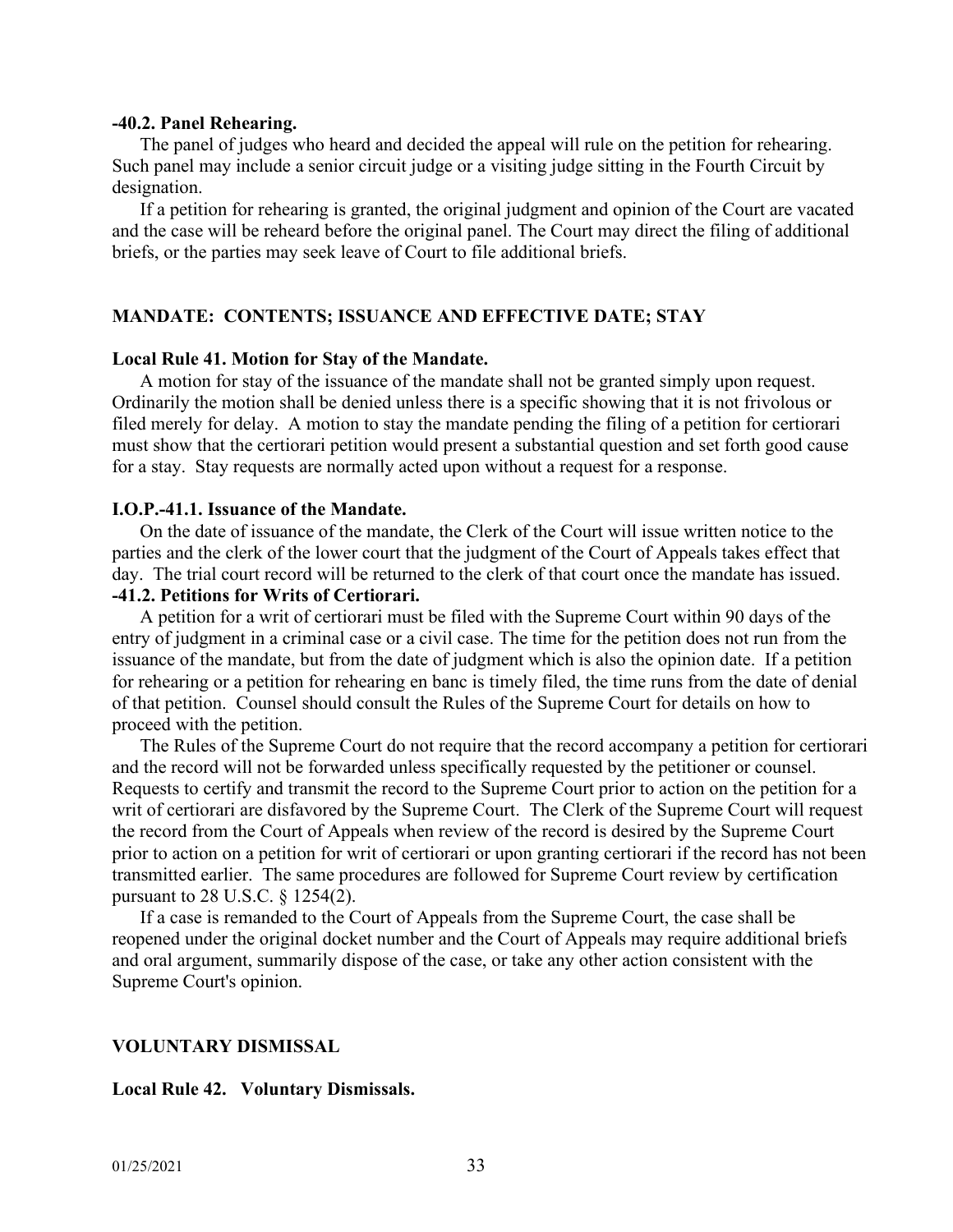In civil cases, the stipulation of dismissal or motion for voluntary dismissal may be signed by counsel. In criminal cases, however, the agreement or motion must be signed or consented to by the individual party appellant personally or counsel must file a statement setting forth the basis for counsel's understanding that the appellant wishes to dismiss the appeal and the efforts made to obtain the appellant's written consent. Counsel must serve a copy of this statement on appellant.

### **CLERK'S DUTIES**

### **Local Rule 45. Dismissals for Failure to Prosecute.**

When an appellant in either a docketed or non-docketed appeal fails to comply with the Federal Rules of Appellate Procedure or the rules or directives of this Court, the clerk shall notify the appellant or, if appellant is represented by counsel, appellant's counsel that upon the expiration of 15 days from the date thereof the appeal will be dismissed for want of prosecution, unless prior to that date appellant remedies the default. Should the appellant fail to comply within said 15-day period, the clerk shall then enter an order dismissing said appeal for want of prosecution, and shall issue the mandate. In no case shall the appellant be entitled to reinstate the case and remedy the default after the same shall have been dismissed under this rule, unless by order of this Court for good cause shown. The dismissal of an appeal shall not limit the authority of this Court, in an appropriate case, to take disciplinary action against defaulting counsel.

### **I.O.P.-45.1. Clerk's Office.**

The Clerk's Office is located on the fifth floor of the United States Courthouse Annex in Richmond, Virginia, and is open from 8:30 a.m. to 5:00 p.m. every weekday, except federal holidays. All correspondence concerning cases pending before the Court should be addressed to:

Clerk, United States Court of Appeals for the Fourth Circuit 1100 East Main Street, Suite 501 Richmond, Virginia 23219-3517 Telephone 804/916-2700

### **-45.2. Public Information.**

The Court's opinions, rules, procedures, forms, and argument calendar are available at [www.ca4.uscourts.gov.](http://www.ca4.uscourts.gov/) Docket information is also available at [www.ca4.uscourts.gov](http://www.ca4.uscourts.gov/) to users with a log-in name and password for the Judiciary's PACER system (Public Access to Court Electronic Records). Information concerning the status of appeals and the operation of rules and procedures may be obtained from the Clerk's Office by telephone inquiry. Matters of public record may be reviewed upon request at the Clerk's Office and case documents may be transmitted to the district court for review by counsel upon proper application to the Clerk's Office.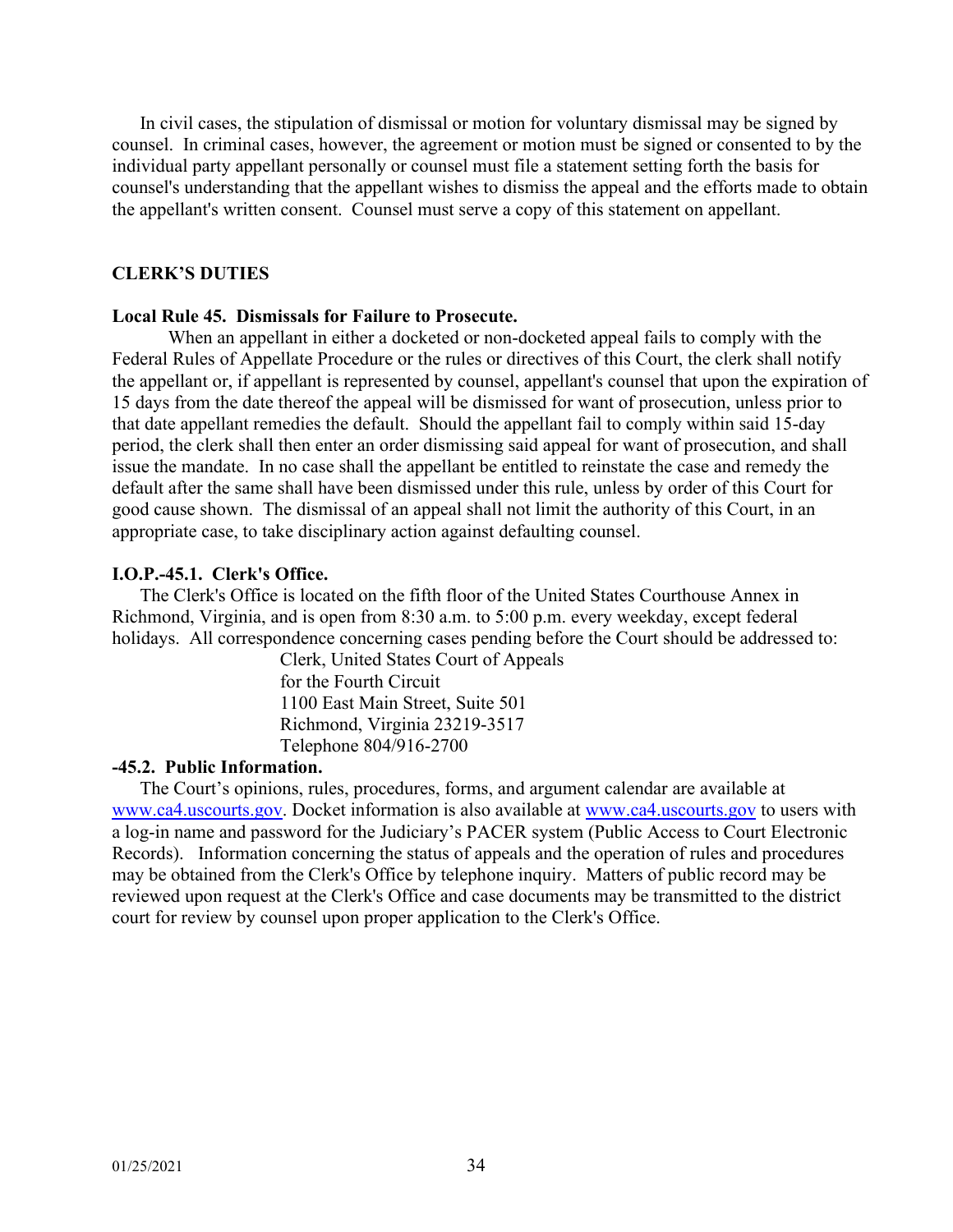### **ATTORNEYS**

#### **Local Rule 46(a). Legal Assistance to Indigents by Law Students.**

An eligible law student with the written consent of an indigent and the attorney of record may appear in this Court on behalf of that indigent in any case. An eligible law student with the written consent of the United States Attorney or authorized representative may also appear in this Court on behalf of the United States in any case. An eligible law student with the written consent of the State Attorney General or authorized representative may also appear in this Court on behalf of that state in any case. In each case, the written consent shall be filed with the clerk.

An eligible law student may assist in the preparation of briefs and other documents to be filed in this Court, but such briefs or documents must be signed by the attorney of record. The student may also participate in oral argument with leave of the Court, but only in the presence of the attorney of record. The attorney of record shall assume personal professional responsibility for the law student's work and for supervising the quality of that work. The attorney should be familiar with the case and prepared to supplement or correct any written or oral statement made by the student.

In order to make an appearance pursuant to this rule, the law student must:

- 1. Be duly enrolled in a law school approved by the American Bar Association;
- 2. Have completed legal studies amounting to at least four (4) semesters, or the equivalent if the school is on some basis other than a semester basis;
- 3. Be certified by the dean of the student's law school as being of good character and competent legal ability which certification shall be filed with the clerk. This certification may be withdrawn by the dean at any time by mailing notice to the clerk or by termination by this Court without notice of hearing and without any showing of cause;
- 4. Be introduced to the Court by an attorney admitted to practice before this Court;
- 5. Neither ask for nor receive any compensation or remuneration of any kind from the person on whose behalf the student renders services, but this shall not prevent an attorney, legal aid bureau, law school, public defender agency, a State, or the United States from paying compensation to the eligible law student, nor shall it prevent any agency from making such charges for its services as it may otherwise properly require;
- 6. Certify in writing that he or she has read and is familiar with the Code of Professional Responsibility or Rules of Professional Conduct in force in the state in which the student's law school is located.

#### **Local Rule 46(b). Admission to Practice.**

Only attorneys admitted to the bar of this Court may practice before the Court. An attorney may be named on a brief filed in this Court without being admitted to the bar of the Fourth Circuit, provided that at least one lawyer admitted to practice in this Court also appears on the brief. Any other document submitted by an attorney who is not a member of the bar of the Fourth Circuit will be accepted for filing conditioned on his or her qualifying for membership within a reasonable time.

Each applicant for admission to the bar of this Court shall file with the clerk an application on the form approved by the Court and furnished by the clerk. Thereafter, upon written or oral motion of a member of the bar of the Court, the Court will act upon the application. A qualified attorney may be admitted upon personal appearance in open court. It is not necessary that an applicant appear in open court for the purpose of being admitted unless the Court shall otherwise order.

The requisite \$228 fee must accompany the application, but attorneys appointed by the Court to represent a party in forma pauperis, counsel for the United States and any agency thereof who has a case pending before this Court, and law clerks to the judges of the Court and to the district judges, magistrate judges, and bankruptcy judges within this Circuit shall be admitted to the bar of this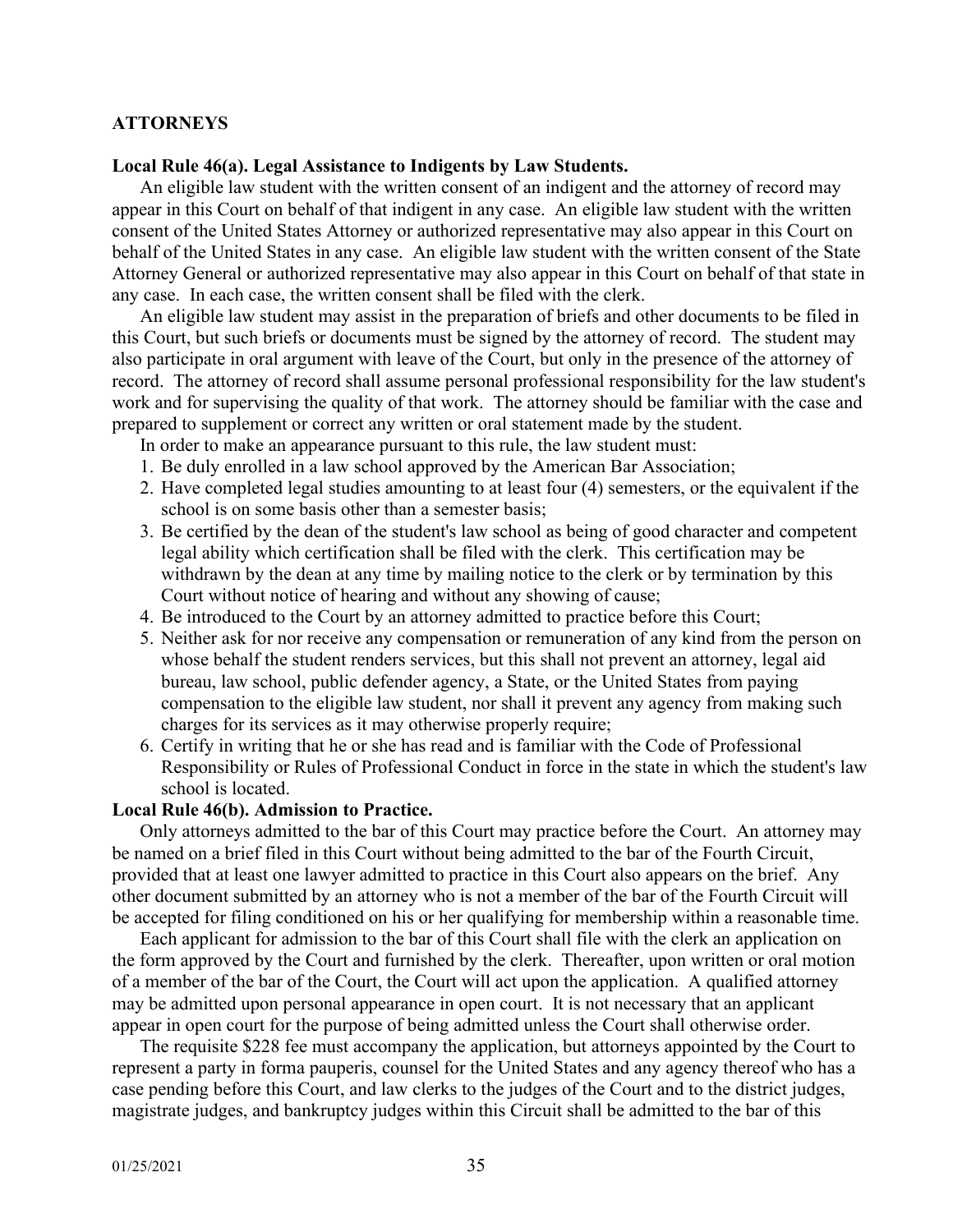Court without the payment of an admission fee. The clerk shall credit \$188 of each \$228 fee to the Judiciary's fee account and designate the remaining \$40 for deposit to a fund maintained by the Court for the benefit of the bench and bar in the administration of justice.

A certificate indicating that an attorney has been admitted to practice before the Fourth Circuit will be sent to counsel by mail after admission.

### **Local Rule 46(c). Appearance of Counsel; Withdrawal; Substitutions.**

Each attorney of record must file a written appearance with the clerk within 14 days after the appeal is docketed or after being retained or appointed. At the time of docketing, the clerk will send to each counsel or party in the trial court an "appearance of counsel" form. This form should be filled out and returned to the Clerk of the Fourth Circuit within 14 days. Thereafter, the Court will send correspondence, notices of oral argument, and copies of final decisions only to those attorneys who have filed their appearance forms. This form does not affect the attorney information listed on opinions, as that information is drawn from the names listed on the principal briefs.

Once an appearance in an appeal has been filed, an attorney may not withdraw from representation without notice to the party he or she is representing and consent of the Court. A motion to withdraw should state fully the reason for the request. Substitution of counsel of record can be accomplished by submitting a counsel of record form or written appearance for new counsel along with existing counsel's motion to withdraw or strike appearance.

### **Local Rule 46(d). Appointment of Counsel.**

In any appeal in which appointment of counsel is mandated by section  $(a)(1)$  of the Criminal Justice Act, 18 U.S.C. § 3006A(a)(1), counsel is appointed upon the docketing of the appeal without prior notice to the attorney who represented the indigent in the case below. The duty of counsel appointed under the CJA extends through advising an unsuccessful appellant in writing of the right to seek review in the Supreme Court. If the appellant requests in writing that a petition for a writ of certiorari be filed and in counsel's considered judgment there are grounds for seeking Supreme Court review, counsel shall file such a petition. If appellant requests that a petition for a writ of certiorari be filed but counsel believes that such a petition would be frivolous, counsel may file a motion to withdraw with the Court of Appeals. The motion must reflect that a copy was served on the client and that the client was informed of the right to file a response to the motion within seven days. The Clerk will hold the motion after filing for fifteen days before submitting it to the Court to allow time for appellant's response, if any, to be received.

Assignment of counsel is discretionary in other indigent cases. Therefore, such cases receive a preliminary review before a decision is made regarding appointment of counsel. In assigning counsel, the Court may direct counsel to brief a particular issue, but counsel is free to address any additional issues which appear to be meritorious.

Payment of counsel appointed under the CJA is governed by 18 U.S.C. § 3006A(d) and this Circuit's Plan in Implementation of the Criminal Justice Act. Unless compensation for legal services becomes available to assigned counsel by statute, the Court will pay counsel assigned for appellate representation not covered by the CJA a maximum fee of \$750 plus expenses from the Attorney Admission Fund.

To receive payment from the Court, court-appointed or court-assigned counsel in all cases must submit to the Clerk's Office an itemized statement of expenses, with receipts, within sixty days of final disposition of the case. Depending upon the course of the case, this may be sixty days from (1) the date of judgment, (2) dismissal of the appeal, or (3) denial of a petition for rehearing. Before the expiration of the sixty-day time period the Court, for good cause shown, may grant counsel an extension of time to file the application for compensation and reimbursement. If court-appointed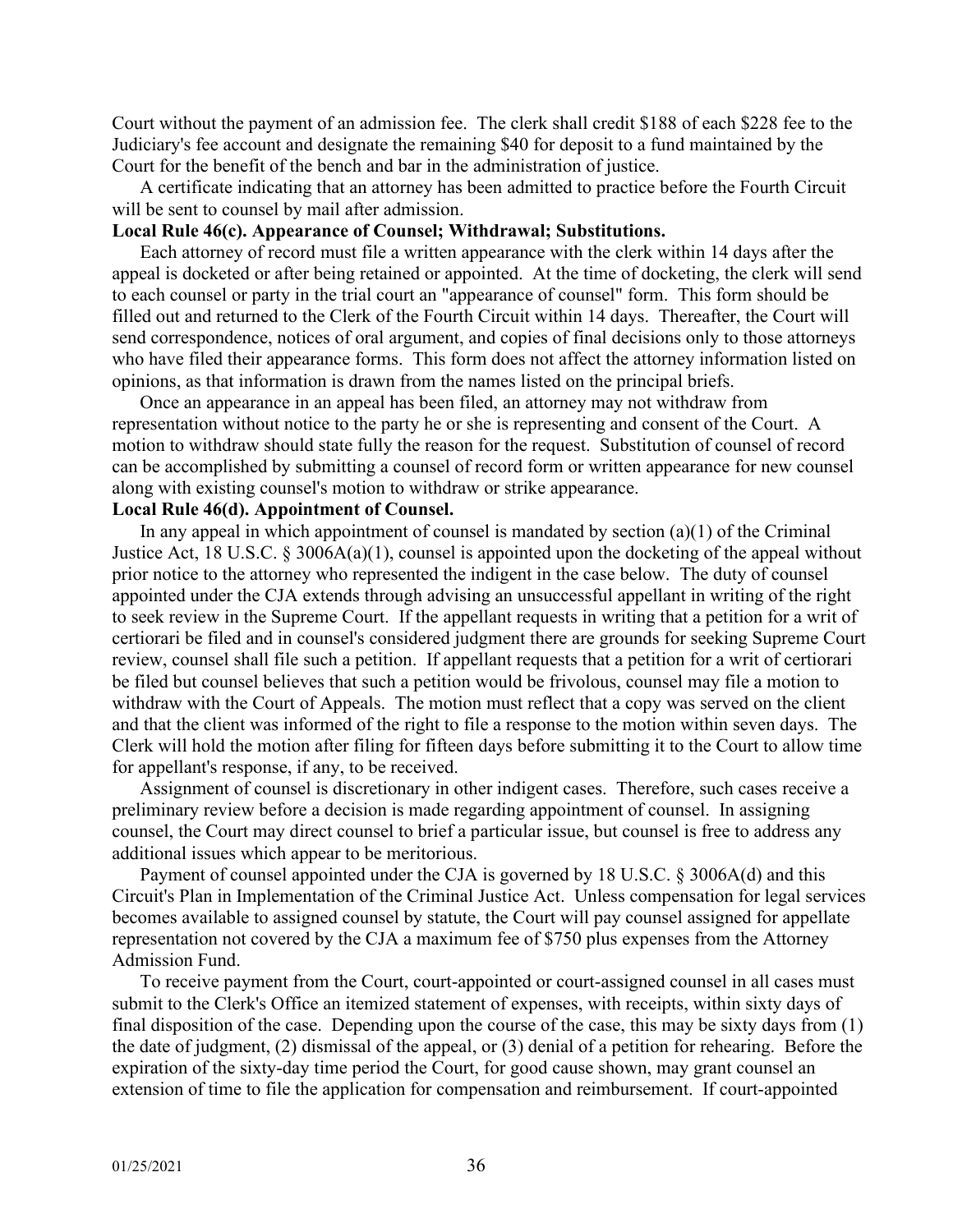counsel files a petition for writ of certiorari with the Supreme Court, the 60-day period for applying for compensation and reimbursement runs from the date of filing the petition for writ of certiorari. **Local Rule 46(e). Attorney's Fees and Expenses.**

The Court may award attorney's fees and expenses whenever authorized by statute. Any application for an award must include a reference to the statutory basis for the request and a detailed itemization of the amounts requested. Court-appointed counsel may apply for an award of fees and expenses, but any award by the Court is in lieu of the regular appointment fees provided by the Court. In certain agency cases, counsel may submit the standard government form for fees and expenses provided by the agency for approval by the Court.

### **Local Rule 46(f). Proceeding Pro Se.**

An individual may proceed without the aid of counsel, but should so inform the Court at the earliest possible time. In any pro se appeal, the clerk shall notify the parties that they shall file informal briefs as provided by Local Rule 34(b). The Court will limit its review to the issues raised in the informal briefs and will consider the need for the appointment of counsel when reviewing the appeal under Local Rule 34(a). Cases involving pro se litigants are ordinarily not scheduled for oral argument.

### **Local Rule 46(g). Rules of Disciplinary Enforcement.**

- (1) A member of the bar of this Court may be disciplined by this Court as a result of
	- (a) Conviction in any court of the United States, the District of Columbia, or any state, territory or commonwealth of the United States, of any felony or of any lesser crime involving false swearing, misrepresentation, fraud, willful failure to file income tax returns, deceit, bribery, extortion, misappropriation, or theft;
	- (b) Imposition of discipline by any other court of whose bar the attorney is a member, or an attorney's disbarment by consent or resignation from the bar of such court while an investigation into allegations of misconduct is pending;
	- (c) Conduct with respect to this Court which violates the rules of professional conduct or responsibility in effect in the state or other jurisdiction in which the attorney maintains his or her principal office, the Federal Rules of Appellate Procedure, the local rules of this Court, or orders or other instructions of this Court; or
	- (d) Any other conduct unbecoming a member of the bar of this Court.
- (2) Discipline may consist of disbarment, suspension from practice before this Court, monetary sanction, removal from the roster of attorneys eligible for appointment as Court-appointed counsel, reprimand, or any other sanction that the Court may deem appropriate. Disbarment is the presumed discipline for conviction of a crime specified in paragraph (1)(a) above. The identical discipline imposed by another court is presumed appropriate for discipline taken as a result of that other court's action pursuant to paragraph (1)(b). A monetary sanction imposed on disciplinary grounds is the personal responsibility of the attorney disciplined, and may not be reimbursed by a client.
- (3) The clerk reviews reports received from other courts concerning discipline imposed on members of the bar of this Court. He refers to the Court all disbarments, suspensions, resignations during the pendency of misconduct investigations, and other actions sufficient to cast doubt upon the member's continuing qualification to practice before this Court.
- (4) The clerk issues a notice to show cause why a member of the bar shall not be disciplined by this Court upon receipt of official notification of an attorney's conviction of a crime specified in paragraph (1)(a) or of the imposition of discipline by another court referred to this Court pursuant to paragraph (3) above, or upon the Court's determination that cause may exist for discipline pursuant to paragraphs  $(1)(c)$  or  $(1)(d)$ . Such notice is sent by certified mail,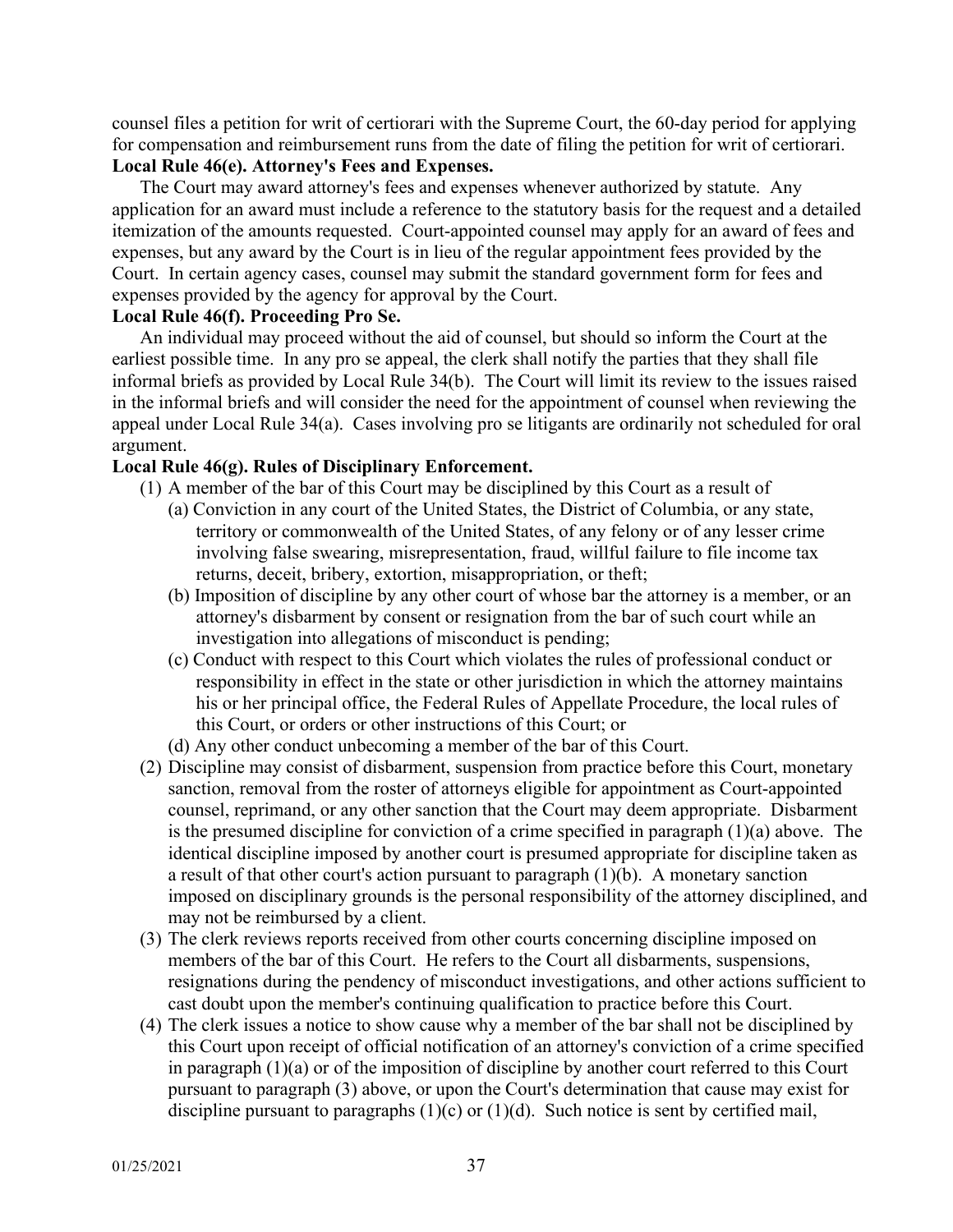directs that a response be filed within 30 days of the date of the notice, and directs that the attorney complete and return to the clerk within that time a declaration of the names and addresses of other bars to which he or she is admitted, using the form supplied by the clerk, whether or not the attorney chooses otherwise to respond to the notice. The clerk also appends a copy of Local Rule  $46(g)$ .

- (5) Upon receiving official notification that a member of the bar has been convicted of a crime specified in paragraph (1)(a), the clerk automatically will issue an order suspending the attorney's privilege to practice before this Court pending the Court's determination of appropriate discipline.
- (6) An attorney to whom a notice to show cause has been sent may consent to disbarment, by filing with the clerk an affidavit stating that the attorney desires to consent to disbarment and that:
	- (a) The attorney's consent is freely and voluntarily rendered; the attorney is not being subjected to coercion or duress; the attorney is fully aware of the implications of so consenting;
	- (b) The attorney is aware that there is a presently pending proceeding involving allegations that there exist grounds for the attorney's discipline, the nature of which the attorney shall specifically set forth;
	- (c) The attorney acknowledges that the material facts so alleged are true; and
	- (d) The attorney so consents because the attorney knows that he or she cannot successfully defend himself or herself.

The order disbarring the attorney on consent is a matter of public record. However, the affidavit will not be publicly disclosed or made available for use in any other proceeding except upon order of this Court.

- (7) If the attorney fails to respond to the notice within 30 days, or such other time as the Court shall allow, the clerk enters an order imposing the presumptive discipline. If no presumptive discipline is specified for the conduct, the clerk notifies the Court of the attorney's nonresponse and the Court takes such action as it deems appropriate.
- (8) All matters pertaining to discipline of attorneys are submitted to the Court's Standing Panel on Attorney Discipline, which consists of three active circuit judges, each of whom is appointed by the Chief Judge to serve on the Panel for a three-year term. The initial members of the Standing Panel are appointed for terms of one, two, and three years so that the Panel members' terms are staggered for continuity of decision making. If any member of the Standing Panel is unable to hear a particular matter, the clerk randomly designates another active circuit judge to the Panel for the purpose of disposing of that matter.
- (9) The Standing Panel considers all materials submitted by an attorney to whom notice to show cause has issued. The Panel may request further information from a court that has previously imposed discipline on the attorney, or from its disciplinary agency. A copy of any such information is made available to the attorney or to his or her counsel. Should an attorney request a hearing on the matter it will be heard by the Standing Panel at a time and place of its choosing.
- (10) The Court may at any time appoint counsel to investigate or prosecute a disciplinary matter, or to represent an indigent attorney instructed to show cause. The Court prefers to appoint as prosecuting counsel the disciplinary agency of the highest court of the state in which the attorney maintains his or her principal office. However, if the state disciplinary agency declines appointment, or the Court deems other counsel more appropriate, it may appoint any other member of the bar as prosecuting counsel. Counsel appointed either for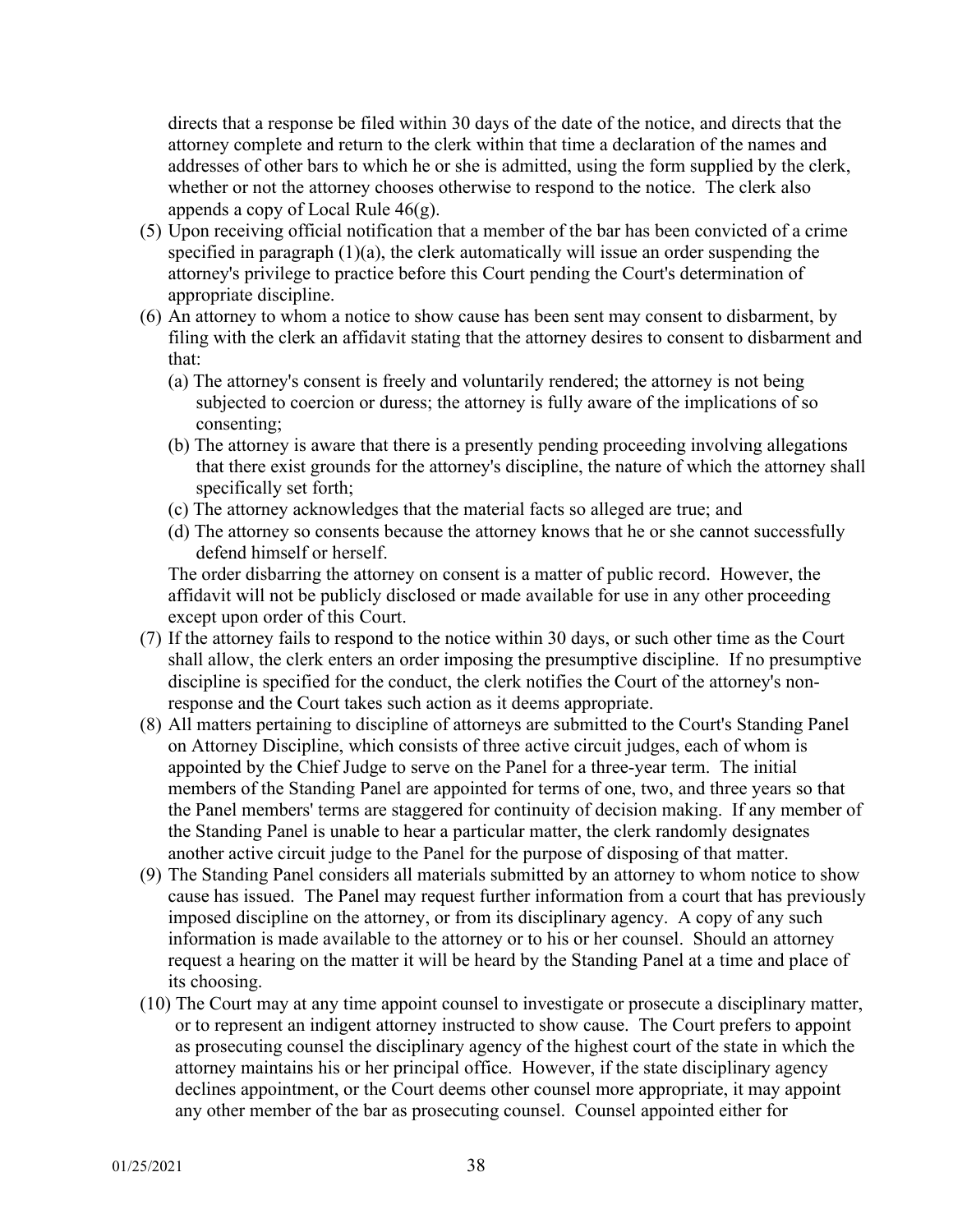prosecution or defense will be compensated for his or her services according to the Court's plan for appointment of counsel in criminal cases, from the attorney admission fund.

- (11) The Court's order imposing discipline will set forth the nature of the discipline imposed; if disbarment or suspension from practice before the Court, the terms upon which reinstatement will occur or be considered by the Court; and any instructions to the clerk concerning the notification of the Court's action to be given to other courts or official bodies.
- (12) The clerk is responsible for
	- (a) Automatically initiating show cause proceedings when official notice of an attorney's conviction of a crime specified in paragraph (1)(a) or discipline by another court pursuant to paragraph (3) is brought to his or her attention;
	- (b) Bringing to the attention of the Standing Panel instances of violations by members of the bar of this Court of the Federal Rules of Appellate Procedure, this Court's local rules or this Court's orders or other instructions that may warrant discipline;
	- (c) Obtaining declarations of the names and addresses of other bars of which an attorney possibly subject to discipline by this Court may be a member; and
	- (d) Unless directed otherwise by the Court, within 10 days of the imposition of discipline upon a member of the bar of this Court, notifying all other courts of those bars the attorney reports that he or she is a member, and the American Bar Association's National Disciplinary Data Bank, of the Court's action, enclosing a certified copy of the Court's order.

### **LOCAL RULES BY COURTS OF APPEALS**

#### **Local Rule 47(a). Procedures for Adoption of Local Rules and Internal Operating Procedures.**

Following tentative approval of an amendment to its local rules or internal operating procedures, and consultation with its Advisory Committee on Rules and Procedures, the Court of Appeals will provide public notice of the proposed amendment and an opportunity for comment.

The Court will set a period for comment for each proposed amendment, based upon the urgency of the matter involved. If the Court determines that there is an immediate need for a rule, the Court may provide that an amendment take immediate effect, and promptly thereafter afford notice and opportunity for comment.

Notice of a proposed amendment will be provided by distribution of the proposed change to all district judges, bankruptcy judges, magistrate judges, district and bankruptcy clerks, United States Attorneys, and state bar associations within the Circuit. Notice will also be sent to all legal newspapers and bar journals within the Circuit. Such notice shall include the text of a proposed amendment, unless it is lengthy. If the amendment is lengthy, the notice will describe the purpose and effect of the proposed amendment, and advise interested parties to obtain copies of the text of the proposed amendment from the clerk. Any person or organization requesting routine notice of proposed amendments to the Court's rules and internal operating procedures may, by letter to the clerk, be placed on the mailing list for such proposed changes.

All comments will be addressed to the Clerk of the Court of Appeals. If comments are received, they will be circulated to all members of the Court prior to the effective date of the proposed amendment, unless the amendment was given immediate effect.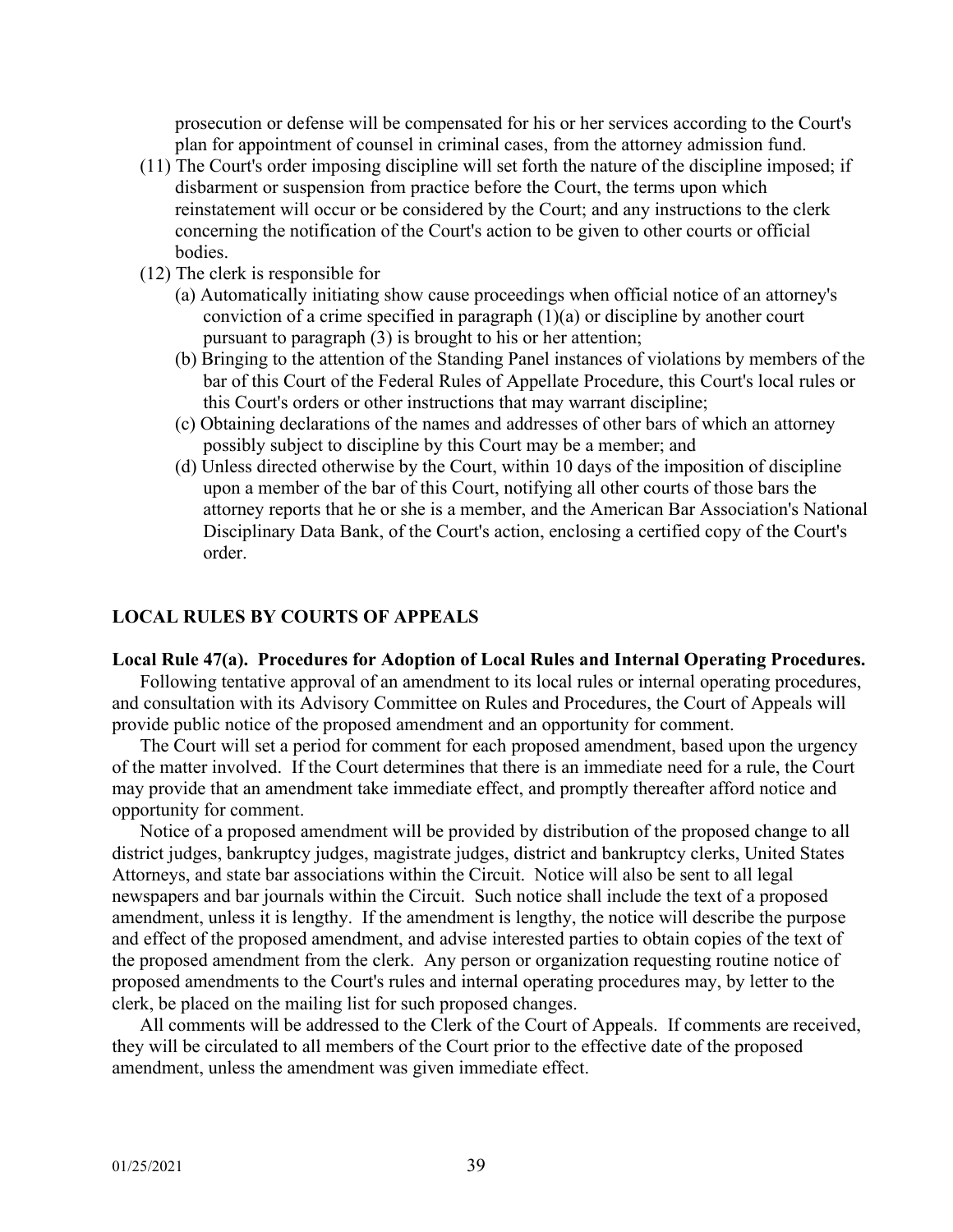#### **Local Rule 47(b). Advisory Committee on Rules and Procedures.**

The Court's Advisory Committee on Rules and Procedures shall consist of five attorneys, one from each of the states constituting the Fourth Circuit.

The members shall be appointed by the Chief Judge of the Circuit for three-year terms. The terms shall be staggered, so that no more than two members' terms expire in any year. No person may serve more than two full three-year terms.

The Chief Judge of the Circuit shall designate one of the members to serve as chair of the Committee. The clerk shall serve as the Court's principal liaison with the Committee.

The Committee shall study the Court's local rules and internal operating procedures, make recommendations concerning them, and advise the Court concerning all proposed changes to them.

### **I.O.P.-47.1. Judicial Conference.**

- (A) There shall be held pursuant to 28 U.S.C. § 333 a conference of all the circuit and district judges, all bankruptcy judges and all full-time magistrate judges of the Circuit for the purpose of considering the business of the courts, advising means of improving the administration of justice within such Circuit, and discussion of ideas with respect to the administration of justice. It shall be the duty of every judge of the Circuit in active service and every full-time magistrate judge to attend such conference.
- (B) The first day of the conference shall be devoted to a session for the judges alone, in which there shall be discussed matters affecting the state of the dockets and the administration of justice in their respective districts.
- (C) Members of the bar to be designated, as hereafter set forth, shall be members of the conference. Such members, except members emeritus, shall participate in the conference discussions and deliberations on the second and third days.
- (D) Members of the conference from the bar shall be as provided in I.O.P. 47.2 as approved by the active circuit judges sitting from time to time in administrative session.
- (E) The Circuit Executive of this Court shall be the secretary of the conference, and shall make and preserve an accurate record of its proceedings.
- (F) Each member of the bar designated as a member of the conference shall pay a membership fee in an amount fixed by the Court of Appeals, to be applied to the payment of the expenses of the conference as approved by the Chief Judge of the Circuit. The payment of the membership fee shall be a condition to retention of conference membership. The Chief Judge is entitled to excuse payment of such fee in the proper circumstances.

### **-47.2. Membership in the Judicial Conference of the Circuit.**

There shall be four types of members of the conference: ex officio members, nominees, permanent members, and members emeritus.

#### (A) **Ex officio members.**

- (1) The Attorney General of the United States, or designee.
- (2) The presidents of the state bar associations of the states of the Circuit. When two bar associations in the same state are both recognized under this rule, the president of each shall be entitled to attend, and the maximum number of members of the conference from the bar, from any state, under this provision, shall be limited to two. As long as there is only one state bar association in Maryland, the Bar Association of Baltimore City may be treated as a state bar association under this provision
- (3) One representative of the federal bar association elected to the Federal Bar Council from the Fourth Circuit, each conference year, on a rotational basis.
- (4) All United States Attorneys in the Circuit.